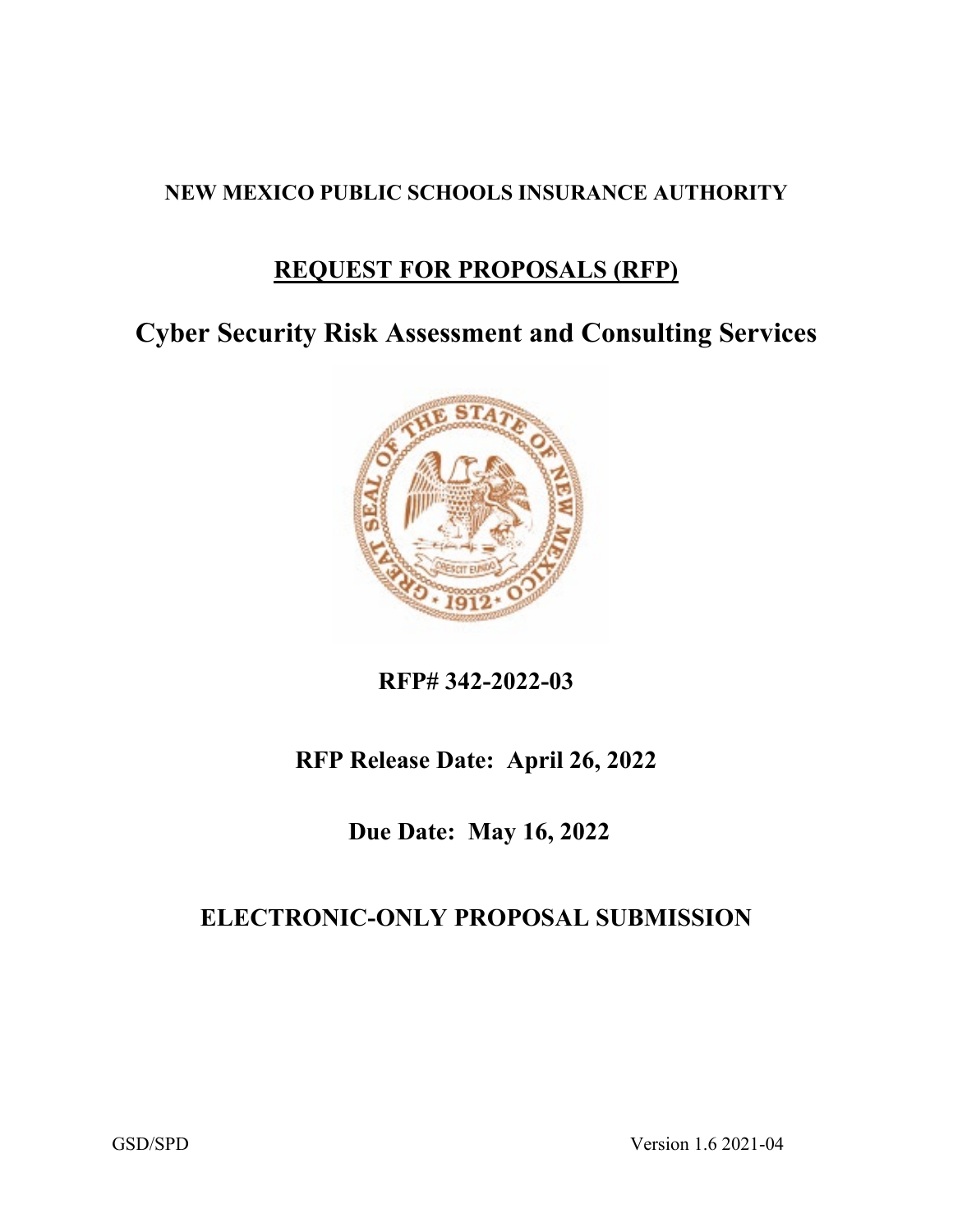|    | А.  |  |
|----|-----|--|
|    | В.  |  |
|    | C.  |  |
|    | D.  |  |
|    | E.  |  |
|    | F.  |  |
|    | G.  |  |
|    |     |  |
|    |     |  |
| А. |     |  |
| В. |     |  |
|    | 1.  |  |
|    | 2.  |  |
|    | 3.  |  |
|    | 4.  |  |
|    | 5.  |  |
|    | 6.  |  |
|    | 7.  |  |
|    | 8.  |  |
|    | 9.  |  |
|    | 10. |  |
|    | 11. |  |
|    | 12. |  |
|    | 13. |  |
| C. |     |  |
|    | 1.  |  |
|    | 2.  |  |
|    | 3.  |  |
|    | 4.  |  |
|    | 5.  |  |
|    | 6.  |  |
|    | 7.  |  |
|    | 8.  |  |
|    | 9.  |  |
|    | 10. |  |
|    | 11. |  |
|    | 12. |  |
|    | 13. |  |
|    | 14. |  |
|    | 15. |  |
|    | 16. |  |
|    | 17. |  |
|    | 18. |  |
|    | 19. |  |
|    | 20. |  |
|    | 21. |  |
|    | 22. |  |
|    | 23. |  |
|    | 24. |  |
|    | 25. |  |
|    |     |  |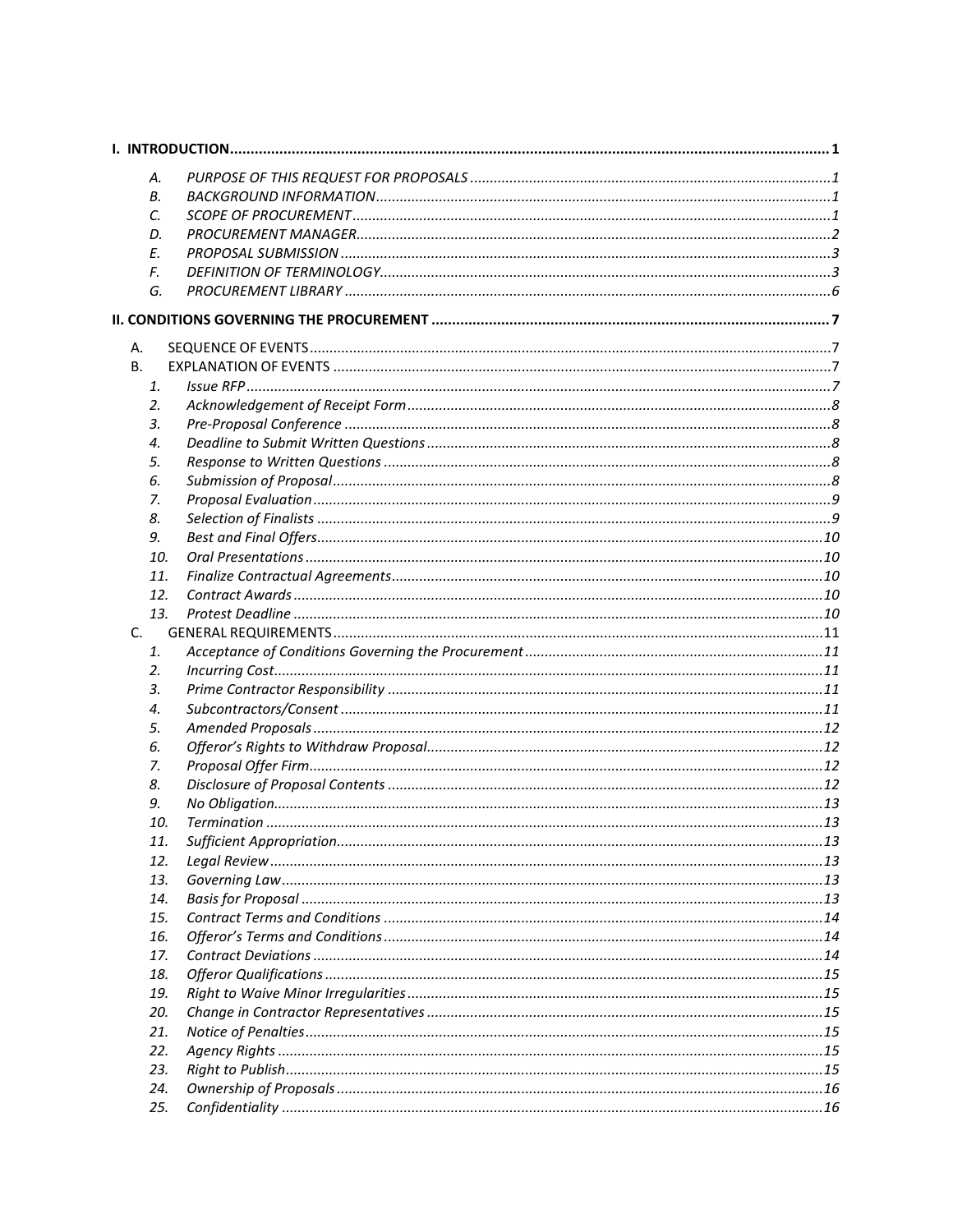|           | 26.      |  |
|-----------|----------|--|
|           | 27.      |  |
|           | 28.      |  |
|           | 29.      |  |
|           | 30.      |  |
|           | 31.      |  |
|           | 32.      |  |
|           |          |  |
| А.        |          |  |
| В.        |          |  |
|           |          |  |
| C.        |          |  |
|           | 1.       |  |
|           |          |  |
| А.        |          |  |
| <b>B.</b> |          |  |
|           | 1.       |  |
|           | 2.       |  |
|           | 3.       |  |
|           | 4.       |  |
| C.        |          |  |
|           | 1.       |  |
|           | 2.       |  |
|           | 3.       |  |
|           | 4.<br>5. |  |
|           | 6.       |  |
|           |          |  |
|           |          |  |
| А.        |          |  |
| В.        |          |  |
|           | 1.       |  |
|           | 2.       |  |
|           |          |  |
|           | 3.       |  |
|           | 4.       |  |
|           | 5.       |  |
|           | 6.       |  |
|           | 7.       |  |
|           | 8.       |  |
|           | 9.       |  |
| C.        | 10.      |  |
|           |          |  |
|           |          |  |
|           |          |  |
|           |          |  |
|           |          |  |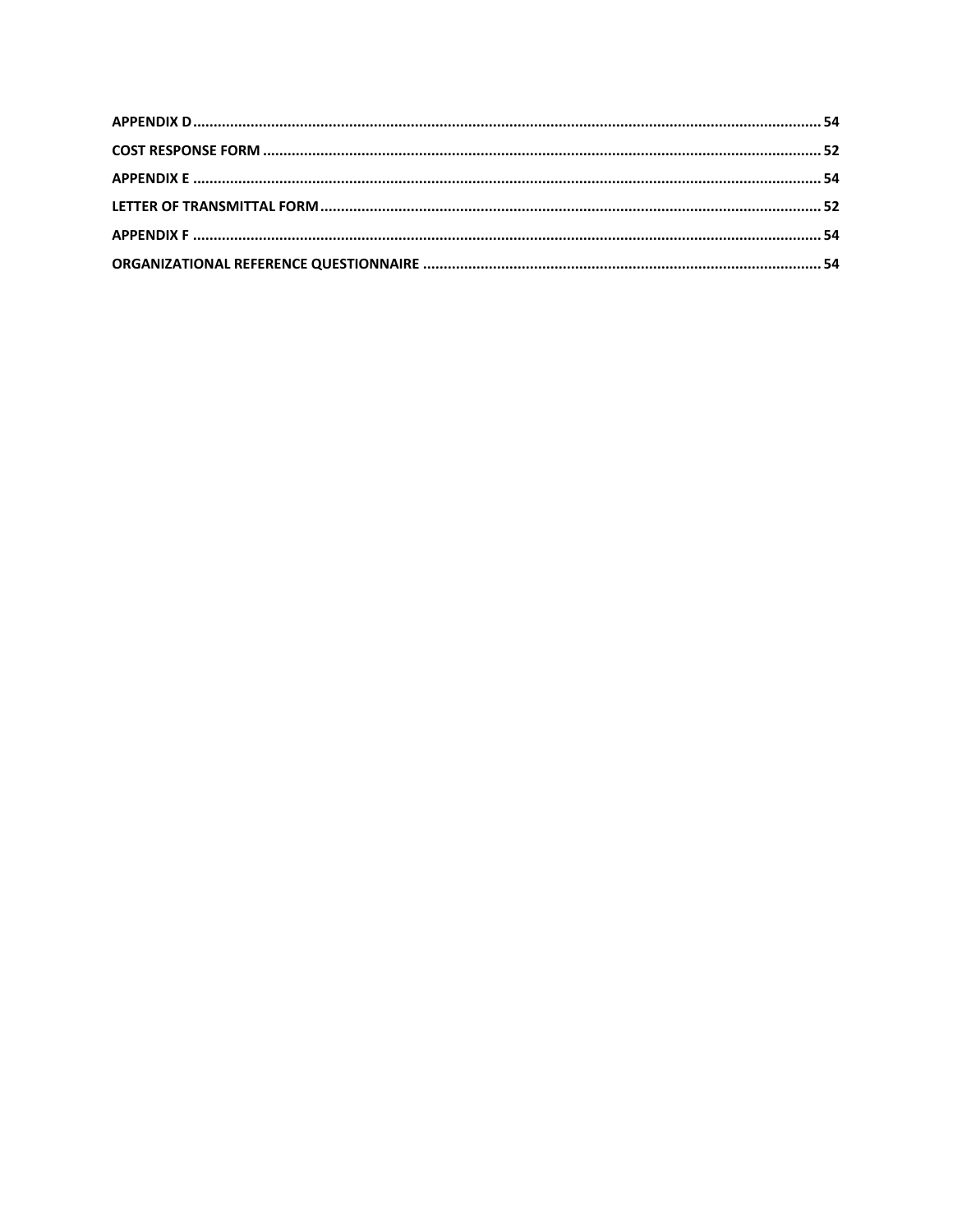# <span id="page-4-0"></span>**I. INTRODUCTION**

## <span id="page-4-1"></span>**A. PURPOSE OF THIS REQUEST FOR PROPOSALS**

The purpose of the Request for Proposal (RFP) is to solicit sealed proposals to establish a contract through competitive negotiations for the procurement of Cyber Security Risk Assessment and Consulting Services for the New Mexico Public School Insurance Authority.

## <span id="page-4-2"></span>**B. BACKGROUND INFORMATION**

The Authority collects premiums from its members and pays claims and insurance and reinsurance costs out of the collections. The Authority is an insurance pool for school districts, charter schools, and other educational entities ("members") within the State of New Mexico. The Authority provides property, liability, workers' compensation, student, and catastrophic insurance programs as well as a full range of employee benefits coverages.

The purpose of the Authority is to provide comprehensive core insurance programs for all members and to maximize cost containment opportunities for required insurance coverage. The "Risk-Related" program of the Authority was legislatively mandated on July 1, 1986 for all public K-12 schools (excluding Albuquerque Public Schools). During each four (4) year contract period, members are prohibited from withdrawing from the Pool. In addition to the K-12 School Districts, there are postsecondary educational institutions and charter schools, and they are listed as Exhibit A under the Detailed Scope of Work.

## <span id="page-4-3"></span>**C. SCOPE OF PROCUREMENT**

T**HE TERM** or length of engagement will be approximately one (1) year.

The resulting contract will be a single award. This procurement will result in a contractual agreement between two parties; the procurement may ONLY be used by those two parties exclusively.

The Authority is soliciting proposals from highly qualified Contractors who will conduct cyber security assessments and provide risk mitigation recommendations for the K-12 School Districts (88), postsecondary education institutions (7), charter schools (99), and other supporting education entities (11) as members to the Pool. The firm selected will perform a cyber security risk-related assessment for each of the 205 members of the Pool as they are listed on Exhibit A, and any new members that may be added under the contract term under the Detailed Scope of Work. The assessment requires a firm's capability to administer an external network scan of members systems by using data - driven, objective and available public metrics to evaluate networks' susceptibility to risks. The security assessment must include an evaluation of members' IT infrastructure to identify and quantify potential network vulnerabilities involving, but not limited to, configurations of email security, detection of malware actions, patching cadence, back up, certificates, domains, out of date services and other critical risk vectors targeted to compromise network systems and applications used by Authority members.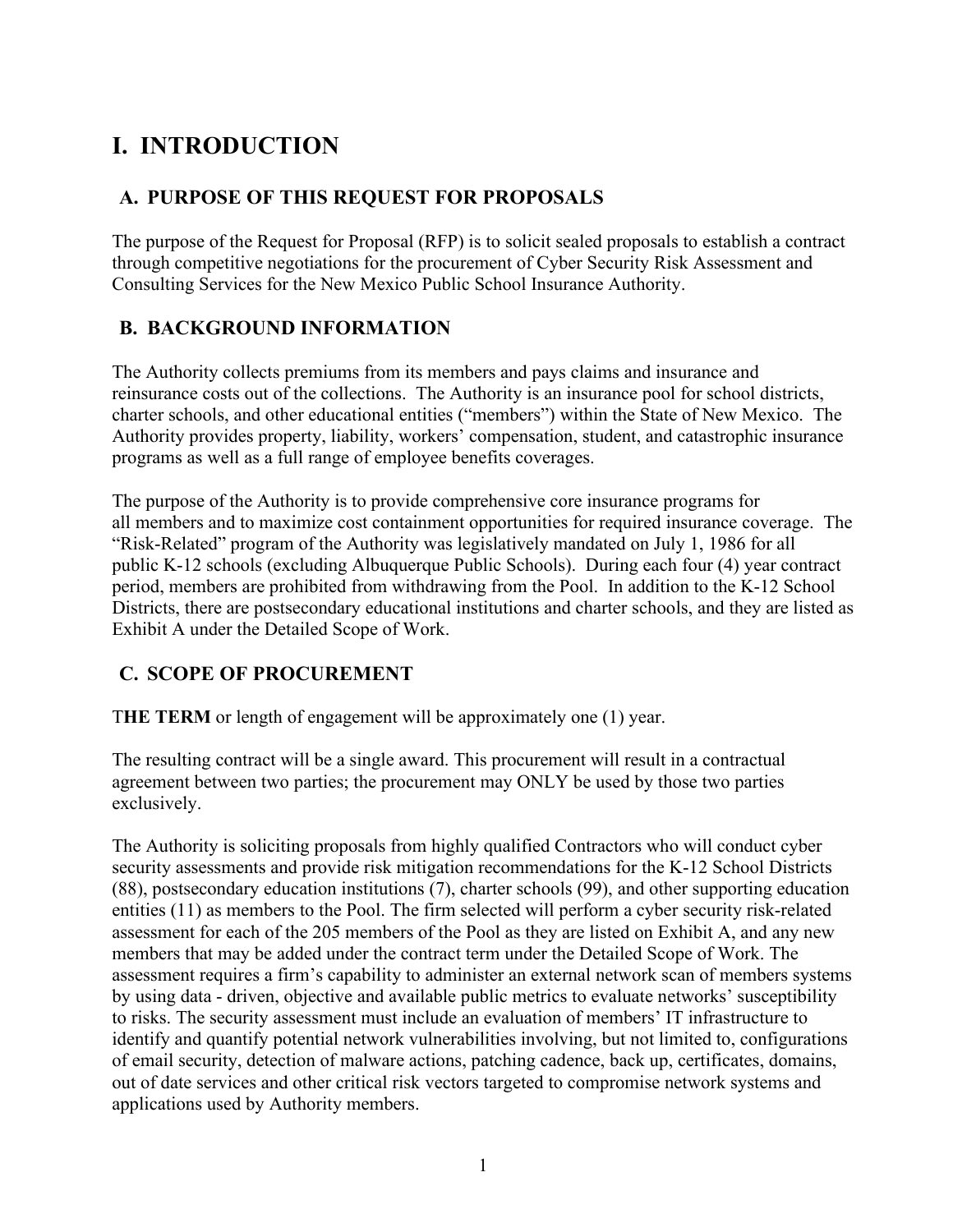Proposals shall state whether your firm can provide a service with the following features and state if the firm is not so capable and if not, why the firm believes the feature may not be necessary to the Authority program. Minimum services to be performed are outlined below.

- Perform an external vulnerability scan of network systems for each Pool member. It shall be each member's responsibility to provide Contractor their own domain information for its organization in a timely manner.
- Provide an overview report in XML and PDF format affording an objective risk evidencebased assessment of each member's cyber risk and overall security preparedness. The criteria of the report will be standardized. Each Authority member shall receive a report on its own network.
- Provide a single software system that provides member access via requiring logins to a password-protected, internet-based interface to access reports. The software program should serve both the monitoring and administration function of its members and must have a dashboard that is user-friendly that quickly allows each member designated representatives to access and review its own network evaluation metrics and reporting.
- Review each member's current procedures and practices versus acknowledged best practices and make and implement recommendations or remediation strategies to enhance member's cybersecurity program.
- Provide network monitoring and technical support services on the use of any software and be available between 8:00 AM to 5:00 PM MST for assistance to member representatives to include, but not limited to, exchange and retrieval of network data, interpreting assessment results and analytics, guidance for remediation practices and software support.

The Contractor shall act as the Authority's representative to all Authority members and employees with respect to Cyber Security Risk Assessment and Consulting Services for the Authority. The Contractor must meet all applicable State and Federal regulations and laws applicable to the program and the work to be performed. Any additional services, or services which the Contractor cannot perform, must be outlined in the written proposal. **In addition, the Contractor shall submit a detailed work plan showing timelines for completion of the work**.

The Contractor shall provide all labor, materials, equipment, and supervision to provide Cyber Security Risk Assessments and Consulting Services.

## <span id="page-5-0"></span>**D. PROCUREMENT MANAGER**

NMPSIA has assigned a Procurement Manager who is responsible for the conduct of this procurement whose name, address, telephone number and e-mail address are listed below: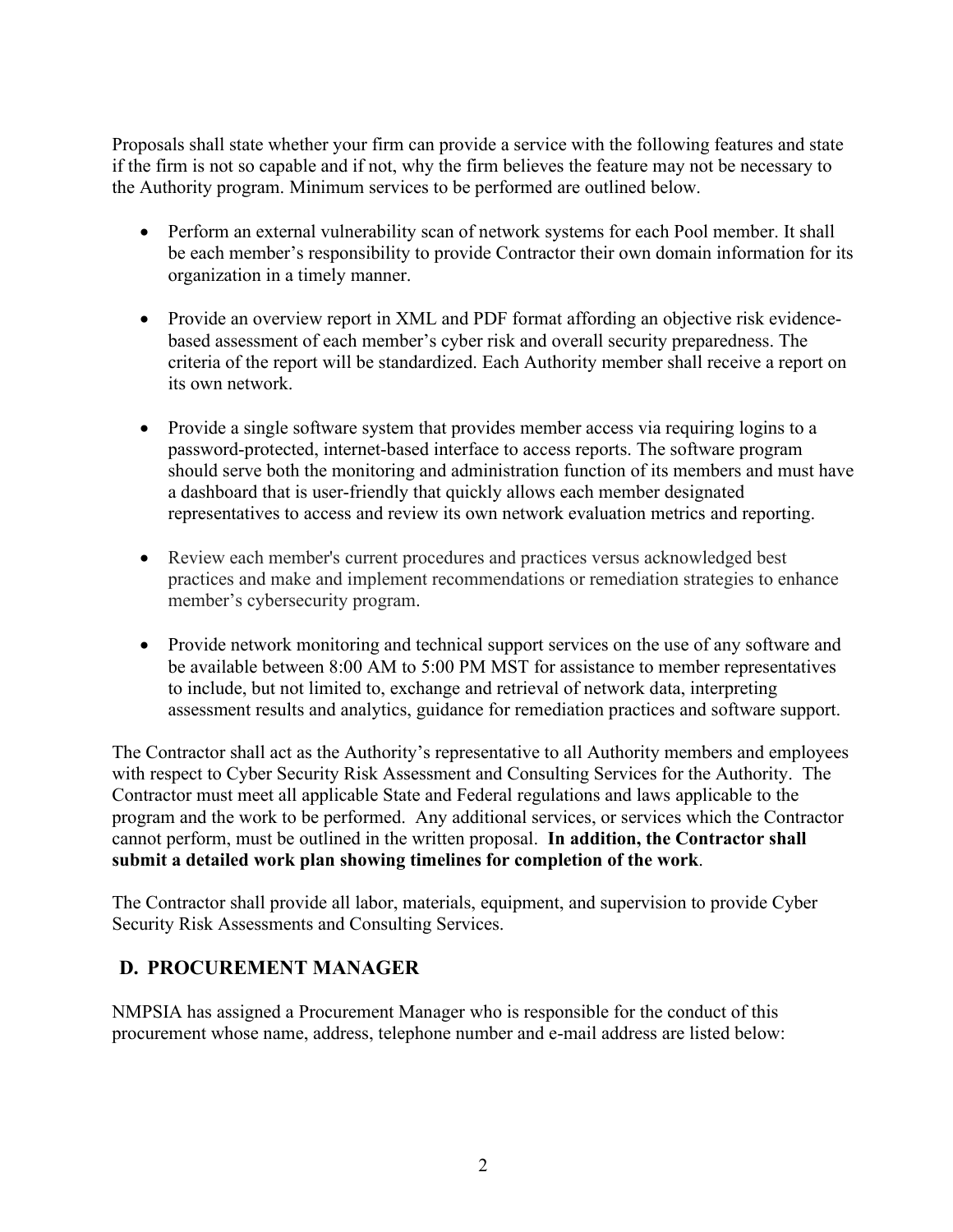| Name:      | Claudette Roybal, Procurement Manager           |
|------------|-------------------------------------------------|
| Address:   | New Mexico Public Schools Insurance Authority   |
|            | 410 Old Taos Highway Santa Fe, New Mexico 87501 |
| Telephone: | $(505)$ 469-5746                                |
| Email:     | NMPSIA.procurement@state.nm.us                  |

- 1. **Any inquiries or requests** regarding this procurement should be submitted, in writing, to the Procurement Manager. Offerors may contact **ONLY** the Procurement Manager regarding this procurement. Other state employees or Evaluation Committee members do not have the authority to respond on behalf of the NMPSIA.
- 2. **Protests of the solicitation or award must be submitted in writing to the Protest Manager identified in Section II.B.13.** As a Protest Manager has been named in this Request for Proposals, pursuant to §13-1-172, NMSA 1978 and 1.4.1.82 NMAC, **ONLY protests delivered directly to the Protest Manager in writing and in a timely fashion will be considered to have been submitted properly and in accordance with statute, rule and this Request for Proposals.** Protests submitted or delivered to the Procurement Manager will **NOT** be considered properly submitted.

## <span id="page-6-0"></span>**E. PROPOSAL SUBMISSION**

*Submissions of all proposals must be accomplished via NMPSIA.procurement@state.nm.us. Refer to Section III.B.1 for instructions.*

## <span id="page-6-1"></span>**F. DEFINITION OF TERMINOLOGY**

This section contains definitions of terms used throughout this procurement document, including appropriate abbreviations:

- 1. "**Agency**" means the State Purchasing Division of the General Services Department or that State Agency sponsoring this Procurement.
- 2. "**Authorized Purchaser**" means an individual authorized by a Participating Entity to place orders against this contract.
- 3. "**Award**" means the final execution of the contract document.
- 4. "**Business Hours**" means 8:00 AM thru 5:00 PM MST/MDT, whichever is in effect on the date given.
- 5. "**Close of Business**" means 5:00 PM Mountain Standard or Daylight Time, whichever is in use at that time.
- 6. "**Confidential**" means confidential financial information concerning Offeror's organization and data that qualifies as a trade secret in accordance with the Uniform Trade Secrets Act §§57-3-A-1 through 57-3A-7, NMSA 1978,. See also NMAC 1.4.1.45. The following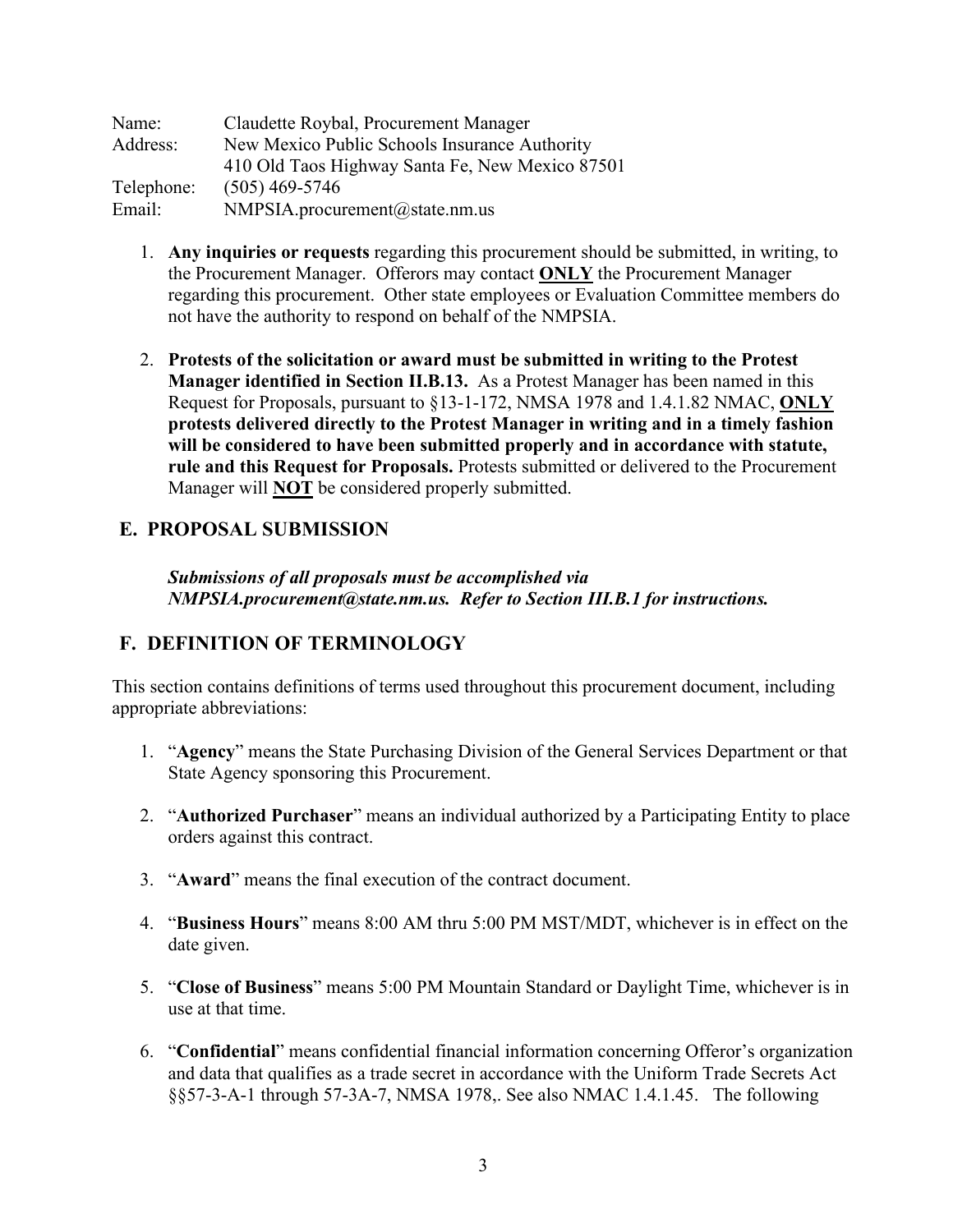items may **not** be labelled as confidential: Offeror's submitted Cost response, Staff/Personnel Resumes/Bios (excluding personal information such as personal telephone numbers and/or home addresses), and other submitted data that is **not** confidential financial information or that qualifies under the Uniform Trade Secrets Act.

- 7. "**Contract**" means any agreement for the procurement of items of tangible personal property, services or construction.
- 8. "**Contractor**" means any business having a contract with a state agency or local public body.
- 9. "**Determination**" means the written documentation of a decision of a procurement officer including findings of fact required to support a decision. A determination becomes part of the procurement file to which it pertains.
- 10. "**Desirable**" the terms" may," "can," "should," "preferably," or "prefers" identify a desirable or discretionary item or factor.
- 11. "**Electronic Submission**" means a successful submittal of Offeror's proposal to the  $NMPSIA.procurrent@state.nm.us email, in such cases where email submission are$ accepted.
- 12. "**Electronic Version/Copy**" means a digital form consisting of text, images or both readable on computers or other electronic devices that includes all content that the Original and Hard Copy proposals contain. The electronic version/copy can MUST be emailed.
- 13. "**Evaluation Committee**" means a body appointed to perform the evaluation of Offerors' proposals.
- 14. "**Evaluation Committee Report**" means a report prepared by the Procurement Manager and the Evaluation Committee to support the Committee's recommendation for contract award. It will contain scores and written evaluations of all responsive Offeror proposals.
- 15. "**Final Award**" means, in the context of this Request for Proposals and all its attendant documents, that point at which the final required signature on the contract(s) resulting from the procurement has been affixed to the contract(s) thus making it fully executed.
- 16. "**Finalist**" means an Offeror who meets all the mandatory specifications of this Request for Proposals and whose score on evaluation factors is sufficiently high to merit further consideration by the Evaluation Committee.
- 17. "**Hourly Rate**" means the proposed fully loaded maximum hourly rates that include travel, per diem, fringe benefits and any overhead costs for contractor personnel, as well as subcontractor personnel if appropriate.
- 18. "**IT**" means Information Technology.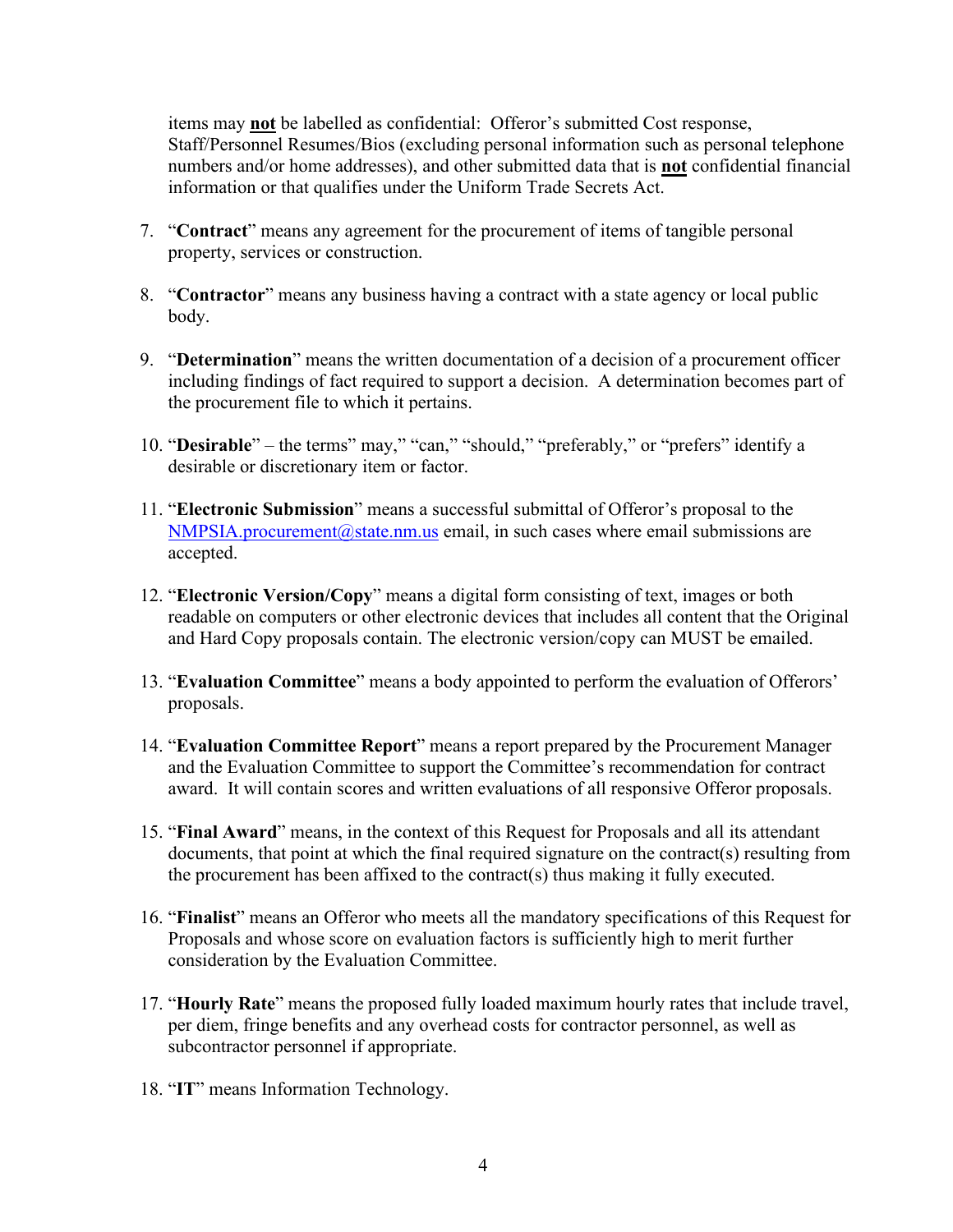- 19. "**Mandatory**" the terms "must," "shall" "will," "is required," or "are required," identify a mandatory item or factor. Failure to meet a mandatory item or factor may result in the rejection of the Offeror's proposal.
- 20. "**Minor Irregularities**" means anything in the proposal that does not affect the price, quality and/or quantity, or any other mandatory requirement.
- 21. "**Offeror**" is any person, corporation, or partnership who chooses to submit a proposal.
- 22. "**Procurement Manager**" means any person or designee authorized by a state agency or local public body to enter into or administer contracts and make written determinations with respect thereto.
- 23. "**Procuring Agency**" means all State of New Mexico agencies, commissions, institutions, political subdivisions and local public bodies allowed by law to entertain procurements.
- 24. "**Project**" means a temporary process undertaken to solve a well-defined goal or objective with clearly defined start and end times, a set of clearly defined tasks, and a budget. The project terminates once the project scope is achieved and project acceptance is given by the project executive sponsor.
- 25. "**Redacted**" means a version/copy of the Offeror's proposal with the information considered proprietary or confidential (as defined by §§57-3A-1 to 57-3A-7, NMSA 1978 and NMAC 1.4.1.45 and summarized herein and outlined in Section II.C.8 of this RFP) blacked-out BUT NOT omitted or removed.
- 26. "**Request for Proposals (RFP)**" means all documents, including those attached or incorporated by reference, used for soliciting proposals.
- 27. "**Responsible Offeror**" means an Offeror who submits a responsive proposal and who has furnished, when required, information and data to prove that his financial resources, production or service facilities, personnel, service reputation and experience are adequate to make satisfactory delivery of the services, or items of tangible personal property described in the proposal.
- 28. "**Responsive Offer**" or means an offer which conforms in all material respects to the requirements set forth in the request for proposals. Material respects of a request for proposals include, but are not limited to price, quality, quantity or delivery requirements.
- 29. "**SPD**" means State Purchasing Division of the New Mexico State General Services Department.
- 30. "**Staff**" means any individual who is a full-time, part-time, or an independently contracted employee with the Offerors' company.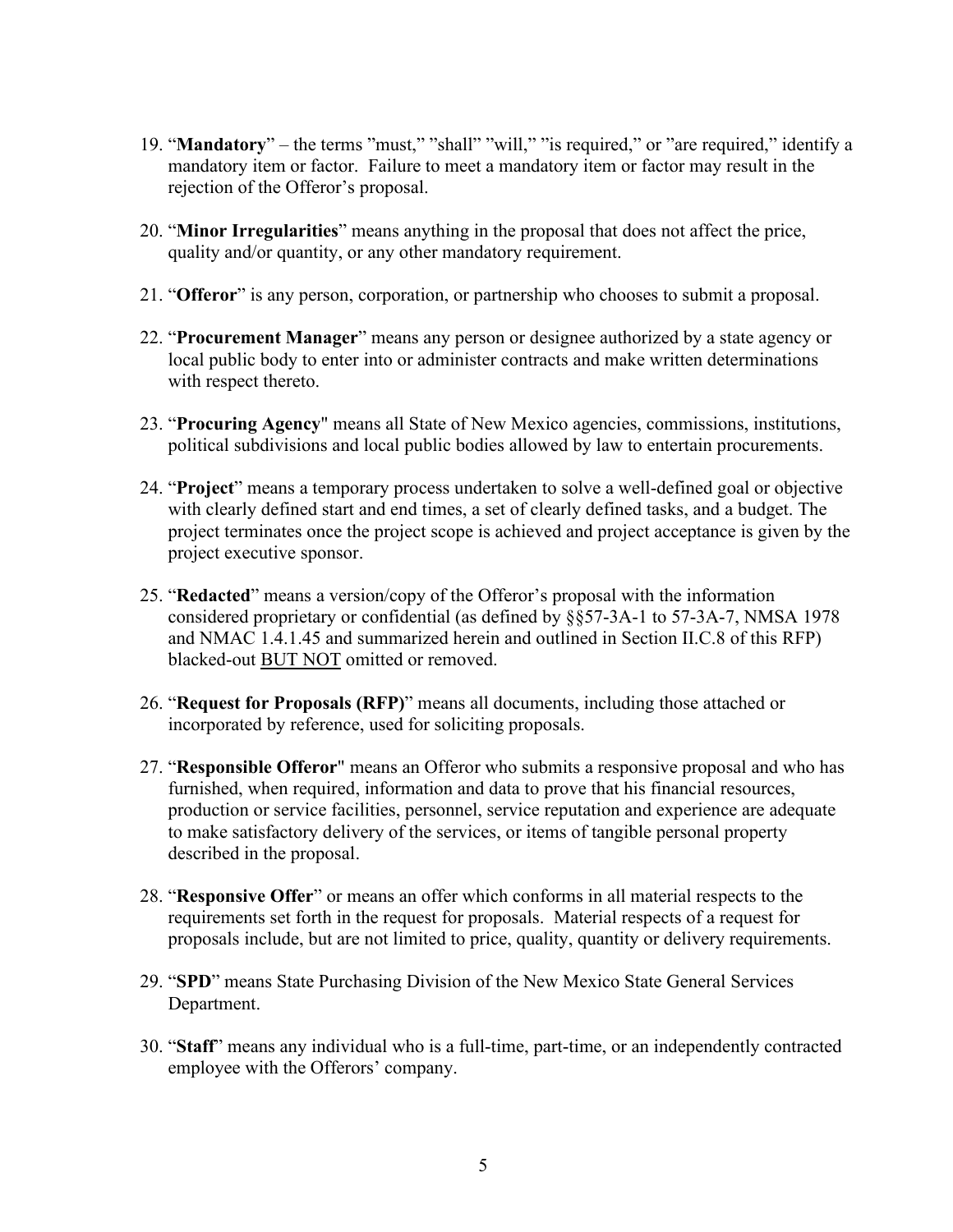- 31. "**State (the State)**" means the State of New Mexico.
- 32. "**State Agency**" means any department, commission, council, board, committee, institution, legislative body, agency, government corporation, educational institution or official of the executive, legislative or judicial branch of the government of this state. "State agency" includes the Purchasing Division of the General Services Department and the State Purchasing Agent but does not include local public bodies.
- 33. "**Statement of Concurrence**" means an affirmative statement from the Offeror to the required specification agreeing to comply and concur with the stated requirement(s). This statement shall be included in Offerors proposal. (E.g. "We concur," "Understands and Complies," "Comply," "Will Comply if Applicable," etc.)
- 34. "**Unredacted**" means a version/copy of the proposal containing all complete information; including any that the Offeror would otherwise consider confidential, such copy for use only for the purposes of evaluation.
- 35. "**Written**" means typewritten on standard 8 ½ x 11 inch paper. Larger paper is permissible for charts, spreadsheets, etc.

## <span id="page-9-0"></span>**G. PROCUREMENT LIBRARY**

A procurement library has been established. Offerors are encouraged to review the material contained in the Procurement Library by selecting the link provided in the electronic version of this document through your own internet connection. The library contains information listed below:

Electronic version of RFP, Questions & Answers, RFP Amendments, etc. <https://nmpsia.com/>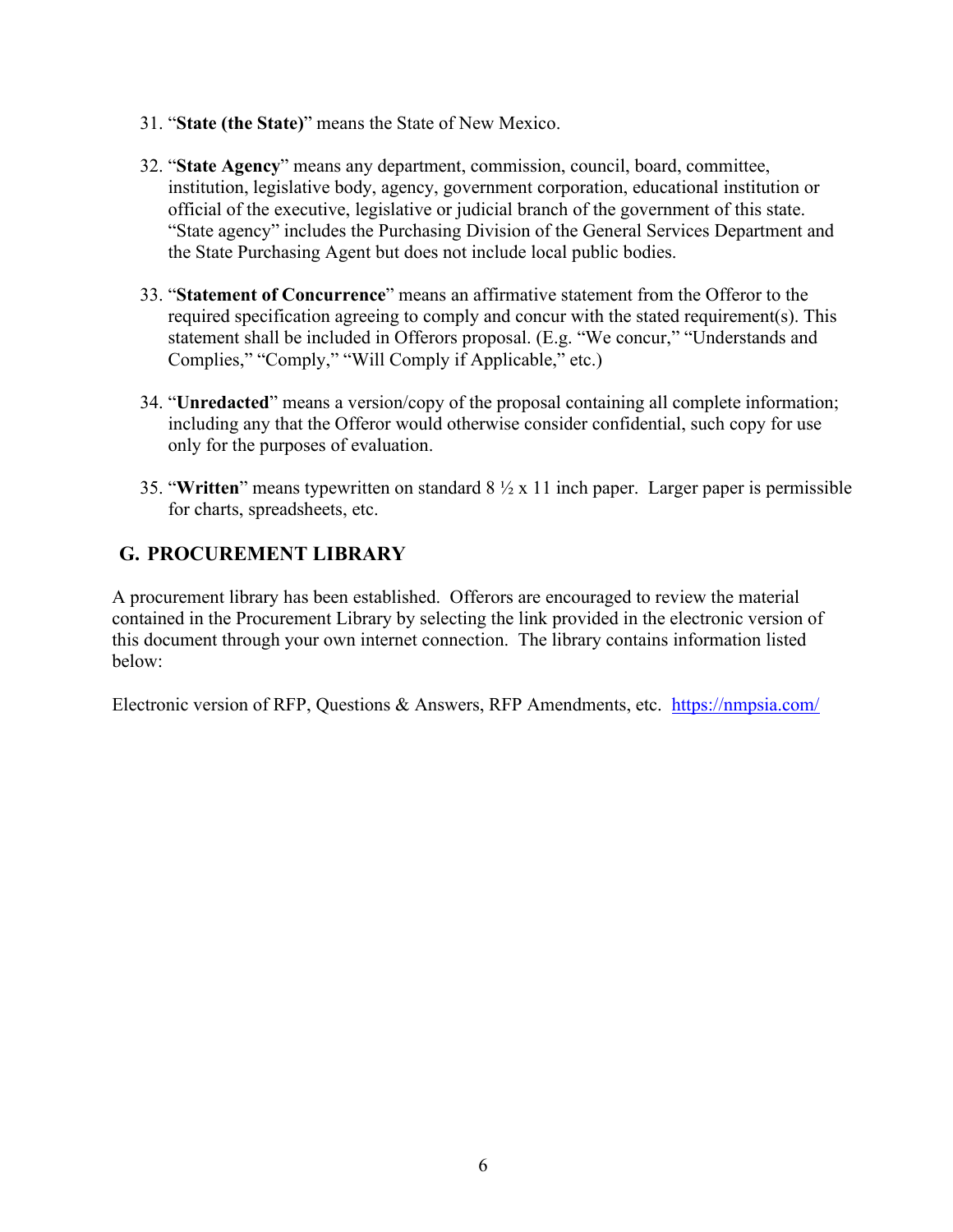# <span id="page-10-0"></span>**II. CONDITIONS GOVERNING THE PROCUREMENT**

This section of the RFP contains the schedule of events, the descriptions of each event, and the conditions governing this procurement.

## <span id="page-10-1"></span>**A. SEQUENCE OF EVENTS**

The Procurement Manager will make every effort to adhere to the following schedule:

| <b>Action</b>                                     | <b>Responsible Party</b>    | <b>Due Dates</b> |
|---------------------------------------------------|-----------------------------|------------------|
| 1. Issue RFP                                      | <b>NMPSIA</b>               | April 26, 2022   |
| 2. Acknowledgement of<br>Receipt Form             | <b>Potential Offerors</b>   | April 29, 2022   |
| 3. Deadline to Submit<br>Questions                | <b>Potential Offerors</b>   | May 3, 2022      |
| 4. Response to submit<br><b>Written Questions</b> | <b>Procurement Manager</b>  | May 6, 2022      |
| 5. Deadline to Submit<br>References               | <b>Potential Offerors</b>   | May 11,2022      |
| <b>6. Submission of Proposal</b>                  | <b>Potential Offerors</b>   | May 16, 2022     |
| 7. Proposal Evaluation                            | <b>Evaluation Committee</b> | <b>TBD</b>       |
| 8.* Selection of Finalists                        | <b>Evaluation Committee</b> | <b>TBD</b>       |
| 9. Best and Final Offers                          | <b>Finalist Offerors</b>    | <b>TBD</b>       |
| $10^*$ Oral Presentation(s)                       | <b>Finalist Offerors</b>    | <b>TBD</b>       |
| 11. Finalize Contractual                          | Agency/Finalist             | <b>TBD</b>       |
| Agreements                                        | Offerors                    |                  |
| 12. Contract Awards                               | Agency/Finalist             | <b>TBD</b>       |
|                                                   | Offerors                    |                  |
| 13. Protest Deadline                              | <b>NMPSIA</b>               | $+15$ days       |

\* Dates indicated in Events 7 through 13 are estimates only and may be subject to change without necessitating an amendment to the RFP.

## <span id="page-10-2"></span>**B. EXPLANATION OF EVENTS**

The following paragraphs describe the activities listed in the Sequence of Events shown in Section II.A., above.

### <span id="page-10-3"></span>**1. Issue RFP**

This RFP is being issued on behalf of the State of New Mexico NMPSIA on April 26, 2022.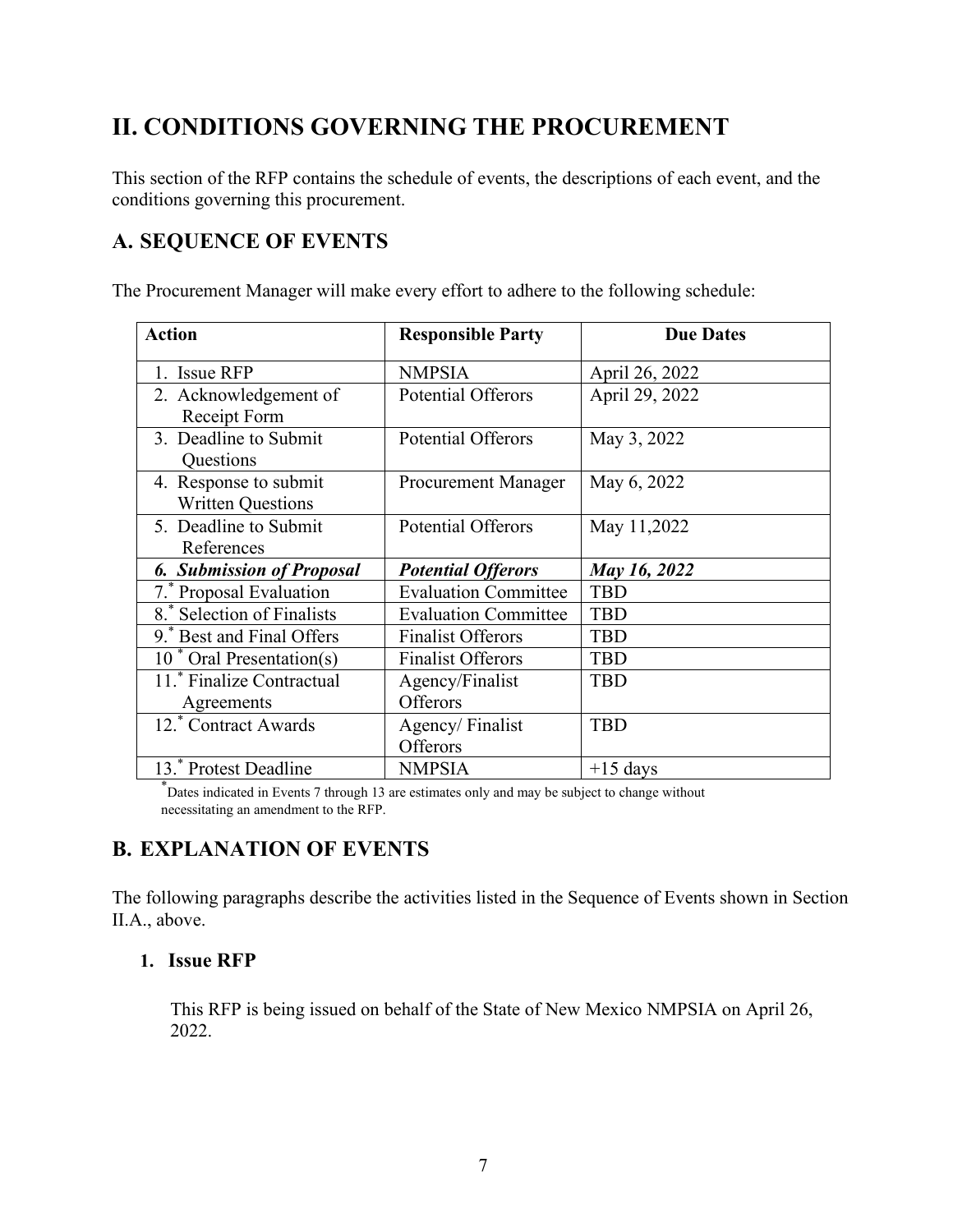### <span id="page-11-0"></span>**2. Acknowledgement of Receipt Form**

Potential Offerors may e-mail the Acknowledgement of Receipt Form (APPENDIX A), to the Procurement Manager, Claudette Roybal at NMPSIA.procurement@state.nm.us, to have their organization placed on the procurement Distribution List. The form must be returned to the Procurement Manager by 3:00 pm MST/MDT on April 29, 2022.

The procurement distribution list will be used for the distribution of written responses to questions, and/or any amendments to the RFP. Failure to return the Acknowledgement of Receipt Form does not prohibit potential Offerors from submitting a response to this RFP. However, by not returning the Acknowledgement of Receipt Form, the potential Offeror's representative shall not be included on the distribution list and will be solely responsible for obtaining from the Procurement Library (Section I.G.) responses to written questions and any amendments to the RFP.

#### <span id="page-11-1"></span>**3. Pre-Proposal Conference**

A pre-proposal conference will not be held.

#### <span id="page-11-2"></span>**4. Deadline to Submit Written Questions**

Potential Offerors may submit written questions to the Procurement Manager as to the intent or clarity of this RFP until May 3, 2022 MST/MDT as indicated in Section II.A, Sequence of Events. All written questions must be addressed to the Procurement Manager as declared in Section I.D. Questions shall be clearly labeled and shall cite the Section(s) in the RFP or other document which form the basis of the question.

#### <span id="page-11-3"></span>**5. Response to Written Questions**

Written responses to the written questions will be provided via e-mail, on or before the date indicated in Section II.A, Sequence of Events, to all potential Offerors who timely submitted an Acknowledgement of Receipt Form (Section II.B.2 and APPENDIX A).

An electronic version of the Questions and Answers will be posted to:<https://nmpsia.com/>

#### <span id="page-11-4"></span>**6. Submission of Proposal**

At this time, only **electronic** proposal submission is allowed. **Do not** submit hard copies until further notice.

**ALL PROPOSALS MUST BE RECEIVED BY THE PROCUREMENT MANAGER OR DESIGNEE NO LATER THAN 3:00 PM MST/MDT ON May 16, 2022. NO LATE PROPOSAL CAN BE ACCEPTED.** The date and time of receipt will be recorded on each proposal. Proposals will be time-stamped in the system when the Offeror clicks "OK" after "Review and Submit." Such electronic submissions will be considered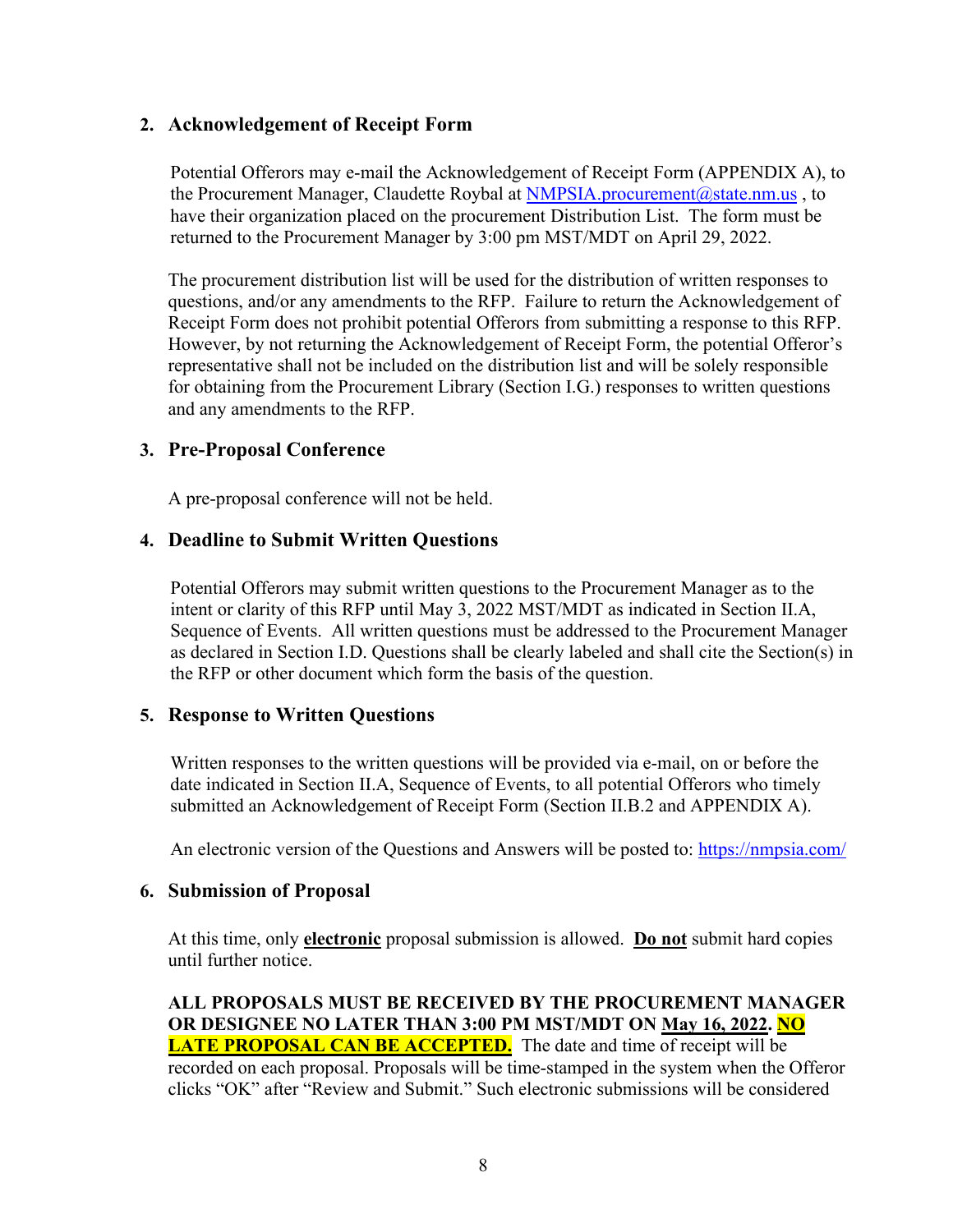sealed in accordance with statute. Please contact Procurement Manager to confirm receipt of proposal.

*It is the Offeror's responsibility to ensure all documents are completely uploaded and submitted electronically via email by the deadline set forth in this RFP. Please ensure that you, as the Offeror, allow adequate time for large uploads and to fully complete your submittal by the deadline. A submission that is not both: (1) fully complete; and (2) received, via email by the deadline, will be deemed late. Further, a submission that is not fully complete and received via email by the deadline because the response was captured, blocked, filtered, quarantined or otherwise prevented from reaching the proper destination server by any anti-virus or other security software will be deemed late. In accordance with statute and rule, NO LATE PROPOSAL CAN BE ACCEPTED.*

#### **Proposals must be submitted electronically through**

**[NMPSIA.procurement@state.nm.us](mailto:NMPSIA.procurement@state.nm.us) . Refer to Section III.B.1 for instructions**. Proposals submitted by facsimile, or other electronic means other than through the NMPISA.procuremet@state.nm.us, will not be accepted.

A log will be kept of the names of all Offeror organizations that submitted proposals. Pursuant to §13-1-116, NMSA 1978, the contents of proposals shall not be disclosed to competing potential Offerors during the negotiation process. The negotiation process is deemed to be in effect until the contract is awarded pursuant to this Request for Proposals. Awarded in this context means the final required state agency signature on the contract(s) resulting from the procurement has been obtained.

### <span id="page-12-0"></span>**7. Proposal Evaluation**

An Evaluation Committee will perform the evaluation of proposals. This process will take place as indicated in Section II.A, Sequence of Events, depending upon the number of proposals received. During this time, the Procurement Manager may initiate discussions with Offerors who submit responsive or potentially responsive proposals for the purpose of clarifying aspects of the proposals. However, proposals may be accepted and evaluated without such discussion. Discussions SHALL NOT be initiated by the Offerors.

#### <span id="page-12-1"></span>**8. Selection of Finalists**

The Evaluation Committee will select and the Procurement Manager will notify the finalist Offerors as per schedule Section II.A, Sequence of Events or as soon as possible thereafter. A schedule for Oral Presentation, if any, will be determined at this time. Responsive proposals will be evaluated on the factors in Section IV, which include factors assigned a point value. The responsible Offeror(s) with the highest scores will be selected as finalist Offeror(s), based upon the proposals submitted. The responsible Offeror(s) whose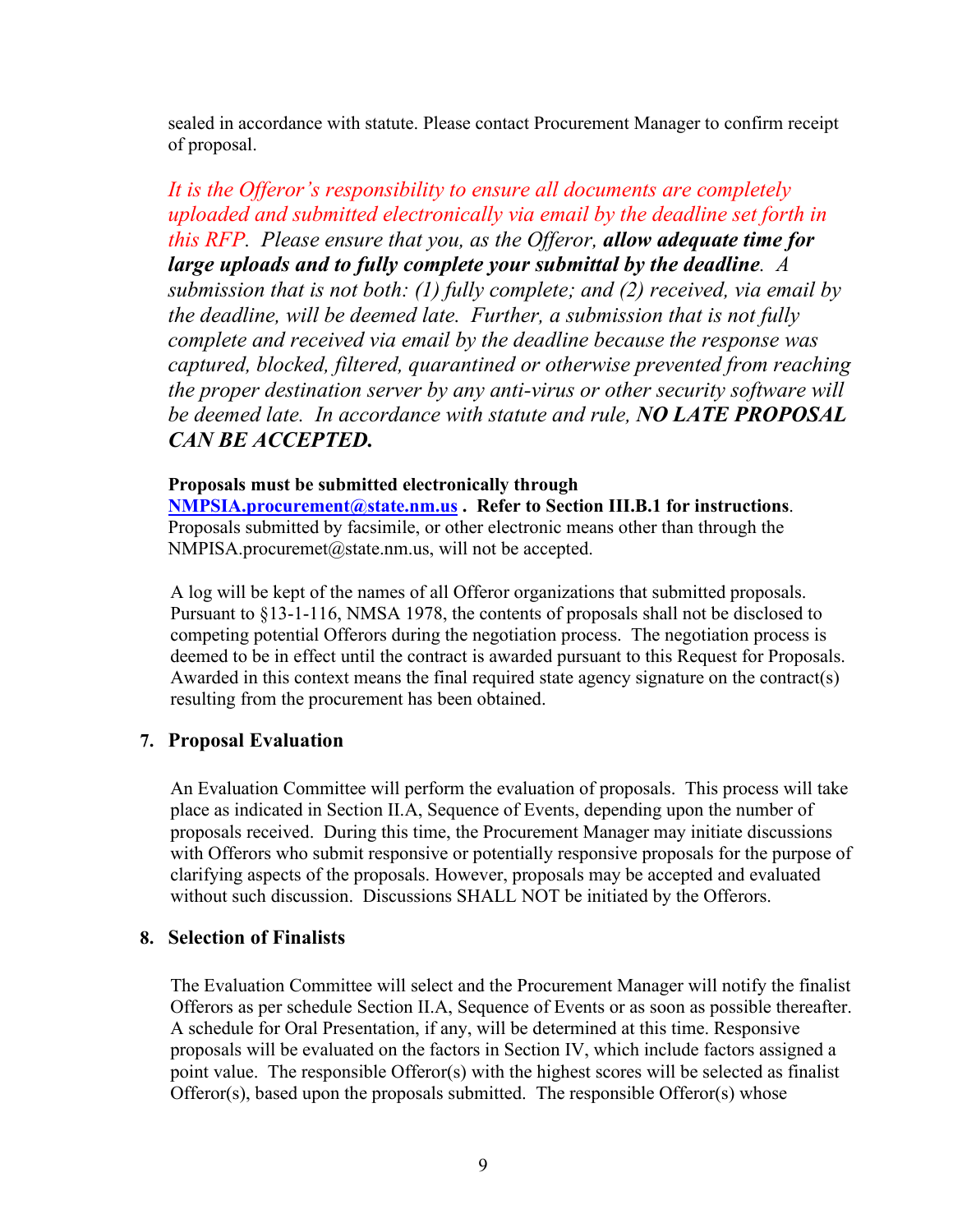proposals are most advantageous to the State taking into consideration the evaluation factors in Section IV will be recommended for award.

#### <span id="page-13-0"></span>**9. Best and Final Offers**

Finalist Offerors may be asked to submit revisions to their proposals for the purpose of obtaining best and final offers by as per schedule Section II. A., Sequence of Events or as soon as possible. Best and final offers may also be clarified and amended at finalist Offeror's oral presentation.

#### <span id="page-13-1"></span>**10. Oral Presentations**

Finalist Offerors, as selected per Section II.B.8 above, may be required to conduct an oral presentation at a venue to be determined as per schedule Section II.A., Sequence of Events, or as soon as possible thereafter. If oral presentations are held, Finalist Offerors may be required to make their presentations through electronic means (GoToMeeting, Zoom, etc). The Agency will provide Finalist Offerors with applicable details. Whether or not Oral Presentations will be held is at the discretion of the Evaluation Committee and SDP.

#### <span id="page-13-2"></span>**11. Finalize Contractual Agreements**

After approval of the Evaluation Committee Report, any contractual agreement(s) resulting from this RFP will be finalized with the most advantageous Offeror(s), taking into consideration the evaluation factors set forth in this RFP, as per Section II.A., Sequence of Events, or as soon as possible thereafter. The most advantageous proposal may or may not have received the most points. In the event mutually agreeable terms cannot be reached with the apparent most advantageous Offeror in the timeframe specified, the State reserves the right to finalize a contractual agreement with the next most advantageous Offeror(s) without undertaking a new procurement process.

#### <span id="page-13-3"></span>**12. Contract Awards**

Upon receipt of the signed contractual agreement, the Agency Procurement office will award as per Section II.A., Sequence of Events, or as soon as possible thereafter. The award is subject to appropriate Department and State approval.

### <span id="page-13-4"></span>**13. Protest Deadline**

Any protest by an Offeror must be timely submitted and in conformance with §13-1-172, NMSA 1978 and applicable procurement regulations. As a Protest Manager has been named in this Request for Proposals, pursuant to §13-1-172, NMSA 1978 and 1.4.1.82 NMAC, ONLY protests delivered directly to the Protest Manager in writing and in a timely fashion will be considered to have been submitted properly and in accordance with statute, rule and this Request for Proposals. The 15 calendar day protest period shall begin on the day following the notice of award of contract(s) and will end at 5:00 pm MST/MDT on the 15<sup>th</sup> day. Protests must be written and must include the name and address of the protestor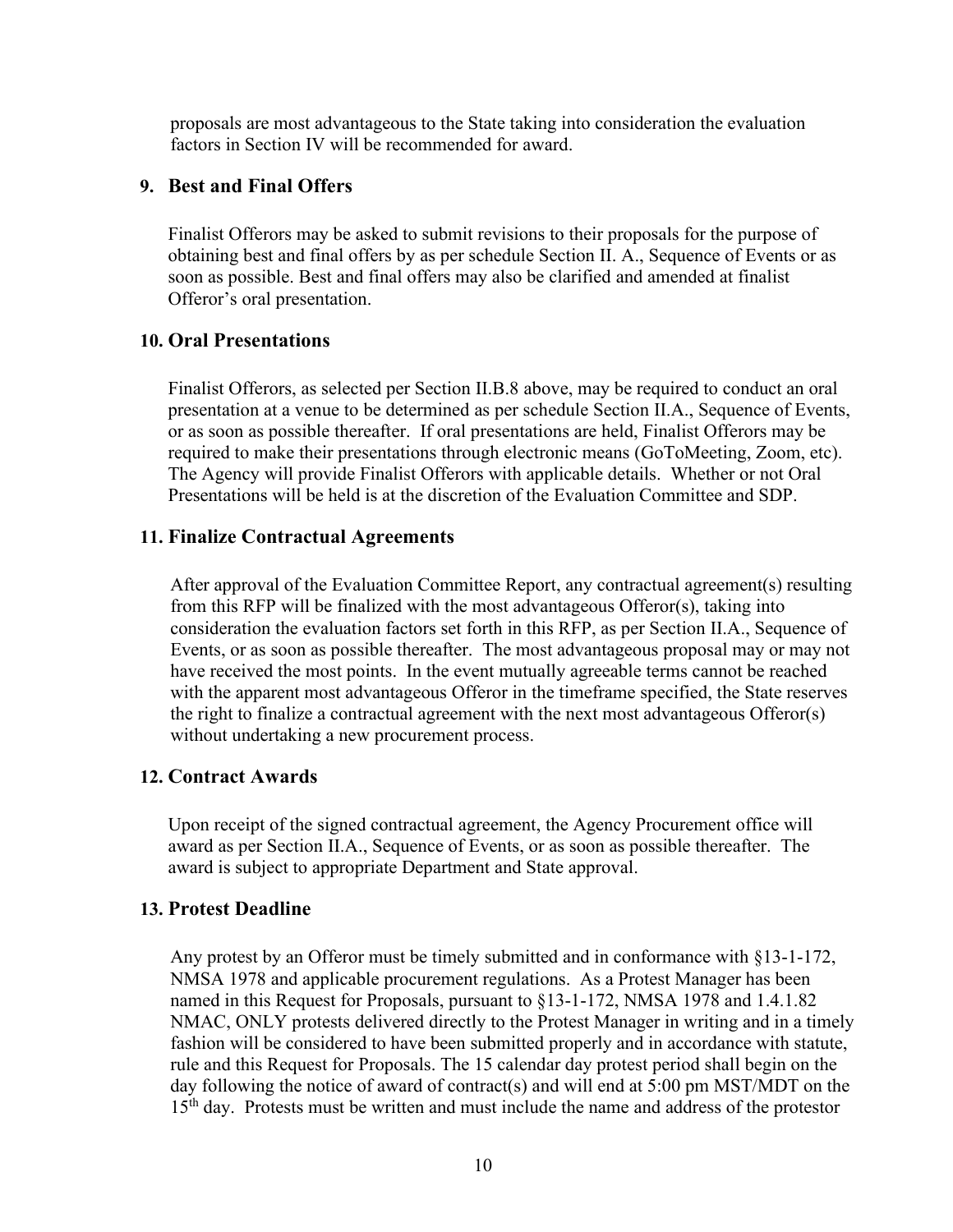and the request for proposal number. It must also contain a statement of the grounds for protest including appropriate supporting exhibits and it must specify the ruling requested from the party listed below. The protest must be delivered to:

New Mexico Public Schools Insurance Authority 410 Old Taos Highway Santa Fe, NM 87501 505-469-2426 [NMPSIA.procurement@state.nm.us](mailto:NMPSIA.procurement@state.nm.us)

## **PROTESTS RECEIVED AFTER THE DEADLINE WILL NOT BE ACCEPTED.**

## <span id="page-14-1"></span><span id="page-14-0"></span>**C. GENERAL REQUIREMENTS**

### **1. Acceptance of Conditions Governing the Procurement**

Potential Offerors must indicate their acceptance of these Conditions Governing the Procurement, Section II.C, by completing and signing the Letter of Transmittal form, pursuant to the requirements in Section II.C.30, located in APPENDIX E.

## <span id="page-14-2"></span>**2. Incurring Cost**

Any cost incurred by the potential Offeror in preparation, transmittal, and/or presentation of any proposal or material submitted in response to this RFP shall be borne solely by the Offeror. Any cost incurred by the Offeror for set up and demonstration of the proposed equipment and/or system shall be borne solely by the Offeror.

## <span id="page-14-3"></span>**3. Prime Contractor Responsibility**

Any contractual agreement that may result from this RFP shall specify that the prime contractor is solely responsible for fulfillment of all requirements of the contractual agreement with a State Agency which may derive from this RFP. The State Agency entering into a contractual agreement with a vendor will make payments to only the prime contractor.

### <span id="page-14-4"></span>**4. Subcontractors/Consent**

The use of subcontractors is allowed. The prime contractor shall be wholly responsible for the entire performance of the contractual agreement whether or not subcontractors are used. Additionally, the prime contractor must receive approval, in writing, from the agency awarding any resultant contract, before any subcontractor is used during the term of this agreement.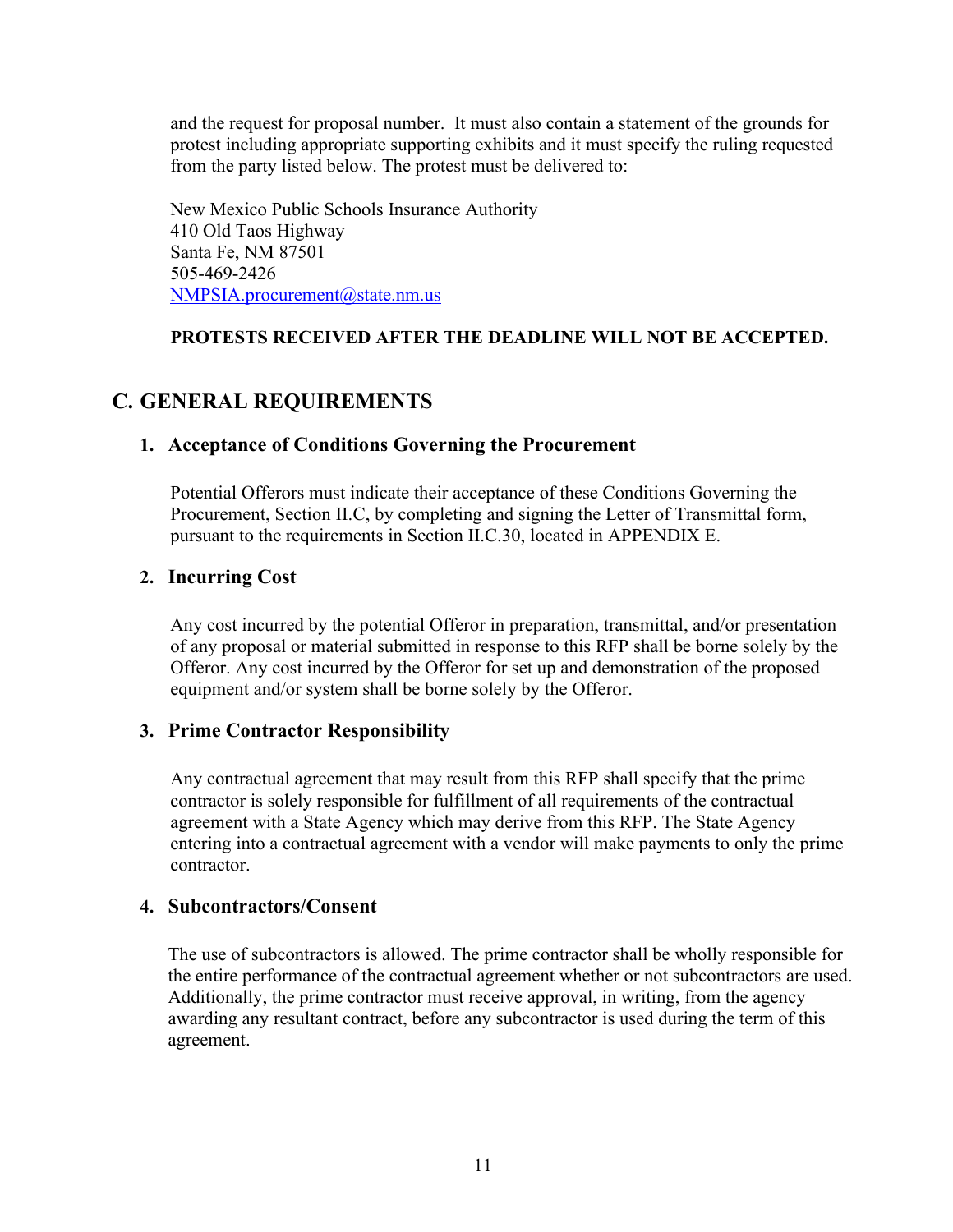### <span id="page-15-0"></span>**5. Amended Proposals**

An Offeror may submit an amended proposal before the deadline for receipt of proposals. Such amended proposals must be complete replacements for a previously submitted proposal and must be clearly identified as such in the transmittal letter. **Agency personnel will not merge, collate, or assemble proposal materials.**

## <span id="page-15-1"></span>**6. Offeror's Rights to Withdraw Proposal**

Offerors will be allowed to withdraw their proposals at any time prior to the deadline for receipt of proposals. The Offeror must submit a written withdrawal request addressed to the Procurement Manager and signed by the Offeror's duly authorized representative.

The approval or denial of withdrawal requests received after the deadline for receipt of the proposals is governed by the applicable procurement regulations, 1.4.1.5 & 1.4.1.36 NMAC.

## <span id="page-15-2"></span>**7. Proposal Offer Firm**

Responses to this RFP, including proposal prices for services, will be considered firm for one-hundred twenty (120) days after the due date for receipt of proposals or ninety (90) days after the due date for the receipt of a best and final offer, if the Offeror is invited or required to submit one.

## <span id="page-15-3"></span>**8. Disclosure of Proposal Contents**

The contents of all submitted proposals will be kept confidential until the final award has been completed by the Agency. At that time, all proposals and documents pertaining to the proposals will be available for public inspection, *except* for proprietary or confidential material as follows:

- a. *Proprietary and Confidential information is restricted to*:
	- 1. confidential financial information concerning the Offeror's organization; and
	- 2. information that qualifies as a trade secret in accordance with the Uniform Trade Secrets Act, §§57-3A-1 through 57-3A-7, NMSA 1978.
- b. An additional but separate redacted version of Offeror's proposal, as outlined and identified in Sections III.B., shall be submitted containing the blacked-out proprietary or confidential information, in order to facilitate eventual public inspection of the non-confidential version of Offeror's proposal.

**IMPORTANT**: The price of products offered or the cost of services proposed **SHALL NOT** be designated as proprietary or confidential information.

If a request is received for disclosure of proprietary or confidential materials, the Agency shall examine the request and make a written determination that specifies which portions of the proposal should be disclosed. Unless the Offeror takes legal action to prevent the disclosure, the proposal will be so disclosed. The proposal shall be open to public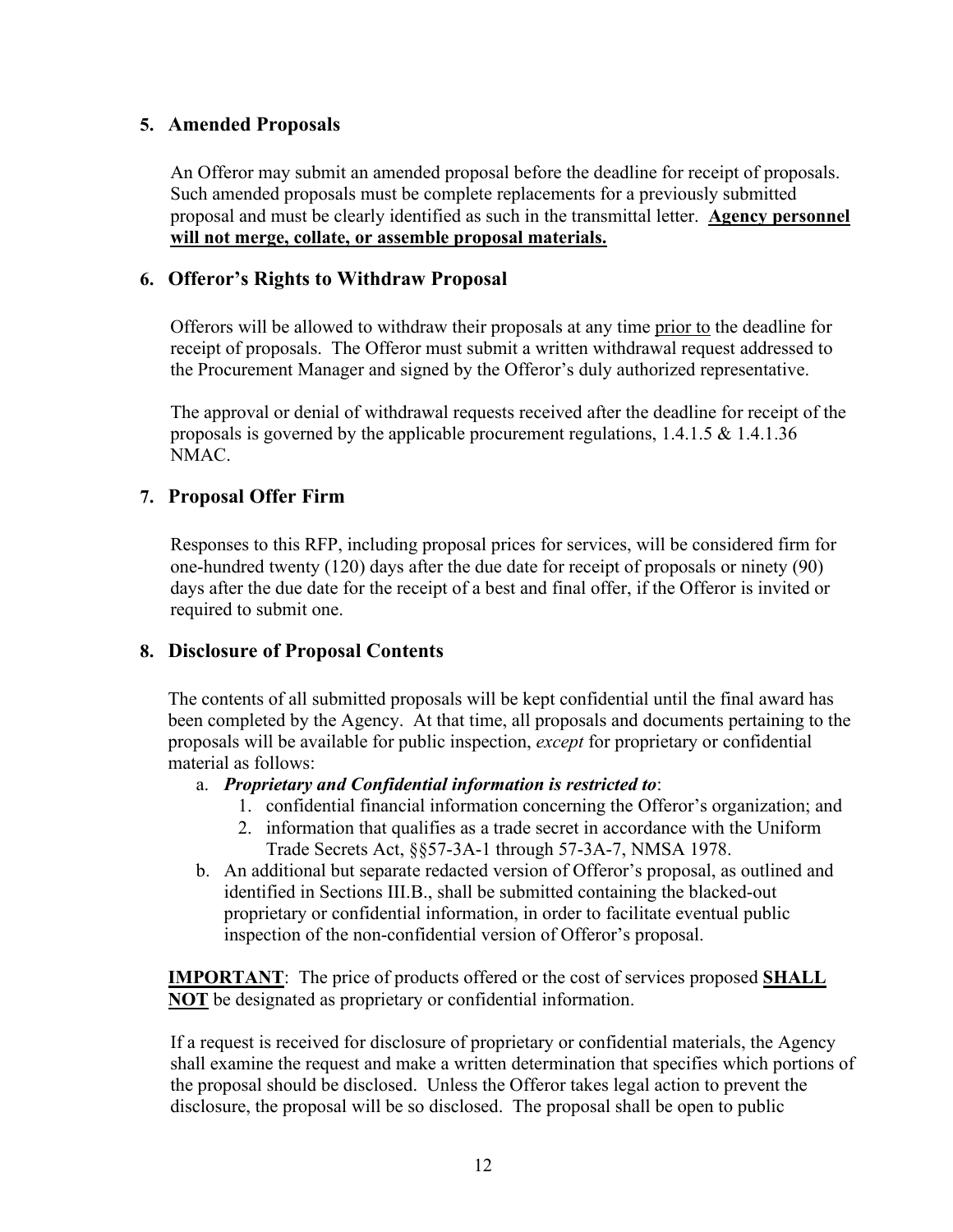inspection subject to any continuing prohibition on the disclosure of proprietary or confidential information.

### <span id="page-16-0"></span>**9. No Obligation**

This RFP in no manner obligates the State of New Mexico or any of its Agencies to the use of any Offeror's services until a valid written contract is awarded and approved by appropriate authorities.

### <span id="page-16-1"></span>**10. Termination**

This RFP may be canceled at any time and any and all proposals may be rejected in whole or in part when the Agency determines such action to be in the best interest of the State of New Mexico.

### <span id="page-16-2"></span>**11. Sufficient Appropriation**

Any contract awarded as a result of this RFP process may be terminated if sufficient appropriations or authorizations do not exist. Such terminations will be affected by sending written notice to the contractor. The Agency's decision as to whether sufficient appropriations and authorizations are available will be accepted by the contractor as final.

#### <span id="page-16-3"></span>**12. Legal Review**

The Agency requires that all Offerors agree to be bound by the General Requirements contained in this RFP. Any Offeror's concerns must be promptly submitted in writing to the attention of the Procurement Manager.

### <span id="page-16-4"></span>**13. Governing Law**

All disputes arising out of or in connection with this Agreement shall be finally settled under the Rules of Arbitration of the International Chamber of Commerce by a single arbitrator appointed in accordance with the said Rules. English Law shall apply to any such dispute, and the Parties shall use all reasonable endeavors to hold the arbitration hearing and any preliminary meetings remotely by video link. Should that not prove feasible, the venue shall be one chosen by and geographically convenient to the Distributor but acting reasonably in its choice.

### <span id="page-16-5"></span>**14. Basis for Proposal**

Only information supplied in writing by the Procurement Manager or contained in this RFP shall be used as the basis for the preparation of Offeror proposals.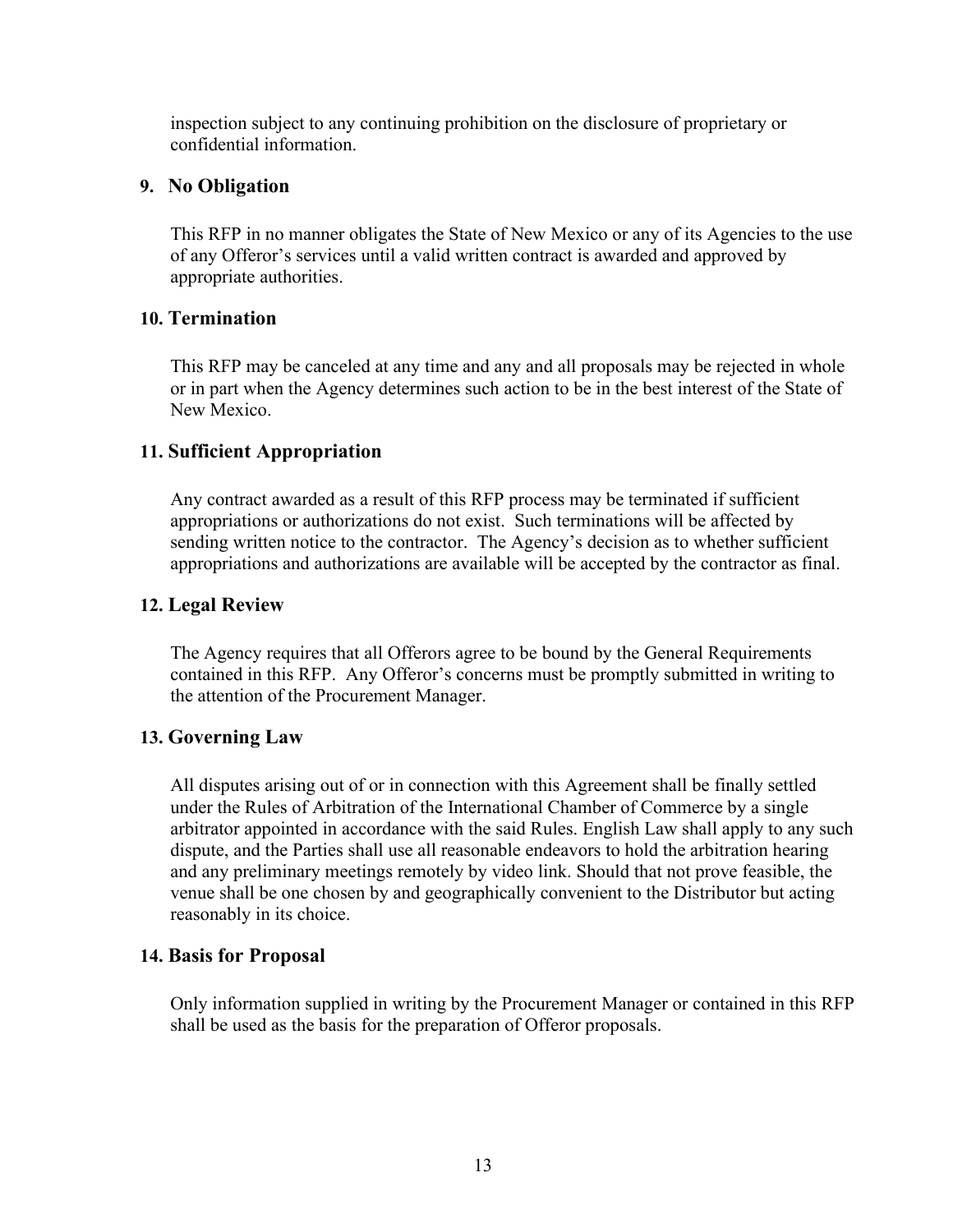### <span id="page-17-0"></span>**15. Contract Terms and Conditions**

The contract between an agency and a contractor will follow the format specified by the Agency and contain the terms and conditions set forth in the Draft Contract Appendix C. However, the contracting agency reserves the right to negotiate provisions in addition to those contained in this RFP (Draft Contract) with any Offeror. The contents of this RFP, as revised and/or supplemented, and the successful Offeror's proposal will be incorporated into and become part of any resultant contract.

The Agency discourages exceptions from the contract terms and conditions as set forth in the RFP Draft Contract. Such exceptions may cause a proposal to be rejected as nonresponsive when, in the sole judgment of the Agency (and its evaluation team), the proposal appears to be conditioned on the exception, or correction of what is deemed to be a deficiency, or an unacceptable exception is proposed which would require a substantial proposal rewrite to correct.

Should an Offeror object to any of the terms and conditions as set forth in the RFP Draft Contract (APPENDIX C) strongly enough to propose alternate terms and conditions in spite of the above, the Offeror must propose **specific** alternative language. The Agency may or may not accept the alternative language. General references to the Offeror's terms and conditions or attempts at complete substitutions of the Draft Contract are not acceptable to the Agency and will result in disqualification of the Offeror's proposal.

Offerors must provide a brief discussion of the purpose and impact, if any, of each proposed change followed by the specific proposed alternate wording.

If an Offeror fails to propose any alternate terms and conditions during the procurement process (the RFP process prior to selection as successful Offeror), no proposed alternate terms and conditions will be considered later during the negotiation process. Failure to propose alternate terms and conditions during the procurement process (the RFP process prior to selection as successful Offeror) is an **explicit agreement** by the Offeror that the contractual terms and conditions contained herein are **accepted** by the Offeror.

### <span id="page-17-1"></span>**16. Offeror's Terms and Conditions**

Offerors must submit with the proposal a complete set of any additional terms and conditions they expect to have included in a contract negotiated with the Agency. See Section II.C.15 for requirements.

### <span id="page-17-2"></span>**17. Contract Deviations**

Any additional terms and conditions, which may be the subject of negotiation (such terms and conditions having been proposed during the procurement process, that is, the RFP process prior to selection as successful Offeror), will be discussed only between the Agency and the Offeror selected and shall not be deemed an opportunity to amend the Offeror's proposal.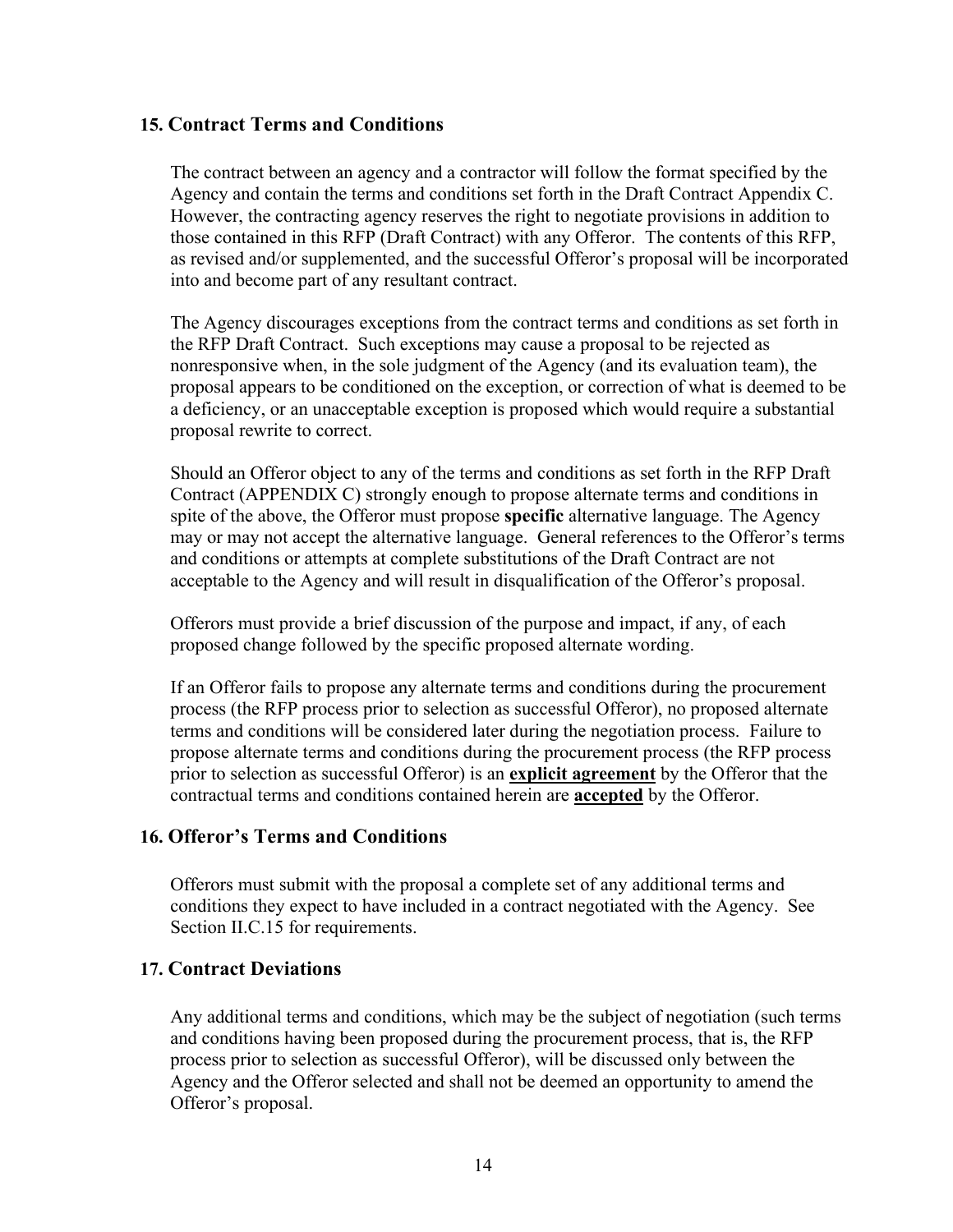#### <span id="page-18-0"></span>**18. Offeror Qualifications**

The Evaluation Committee may make such investigations as necessary to determine the ability of the potential Offeror to adhere to the requirements specified within this RFP. The Evaluation Committee will reject the proposal of any potential Offeror who is not a Responsible Offeror or fails to submit a Responsive Offer as defined in §13-1-83 and §13- 1-85, NMSA 1978.

### <span id="page-18-1"></span>**19. Right to Waive Minor Irregularities**

The Evaluation Committee reserves the right to waive minor irregularities, as defined in Section I.F.20. The Evaluation Committee also reserves the right to waive mandatory requirements, provided that **all** of the otherwise responsive proposals failed to meet the same mandatory requirements and the failure to do so does not otherwise materially affect the procurement. This right is at the sole discretion of the Evaluation Committee.

#### <span id="page-18-2"></span>**20. Change in Contractor Representatives**

The Agency reserves the right to require a change in contractor representatives if the assigned representative(s) is (are) not, in the opinion of the Agency, adequately meeting the needs of the Agency.

#### <span id="page-18-3"></span>**21. Notice of Penalties**

The Procurement Code, §§13-1-28 through 13-1-199, NMSA 1978, imposes civil, and misdemeanor and felony criminal penalties for its violation. In addition, the New Mexico criminal statutes impose felony penalties for bribes, gratuities and kickbacks.

### <span id="page-18-4"></span>**22. Agency Rights**

The Agency in agreement with the Evaluation Committee reserves the right to accept all or a portion of a potential Offeror's proposal.

### <span id="page-18-5"></span>**23. Right to Publish**

Throughout the duration of this procurement process and contract term, Offerors and contractors must secure from the agency written approval prior to the release of any information that pertains to the potential work or activities covered by this procurement and/or agency contracts deriving from this procurement. Failure to adhere to this requirement may result in disqualification of the Offeror's proposal or removal from the contract.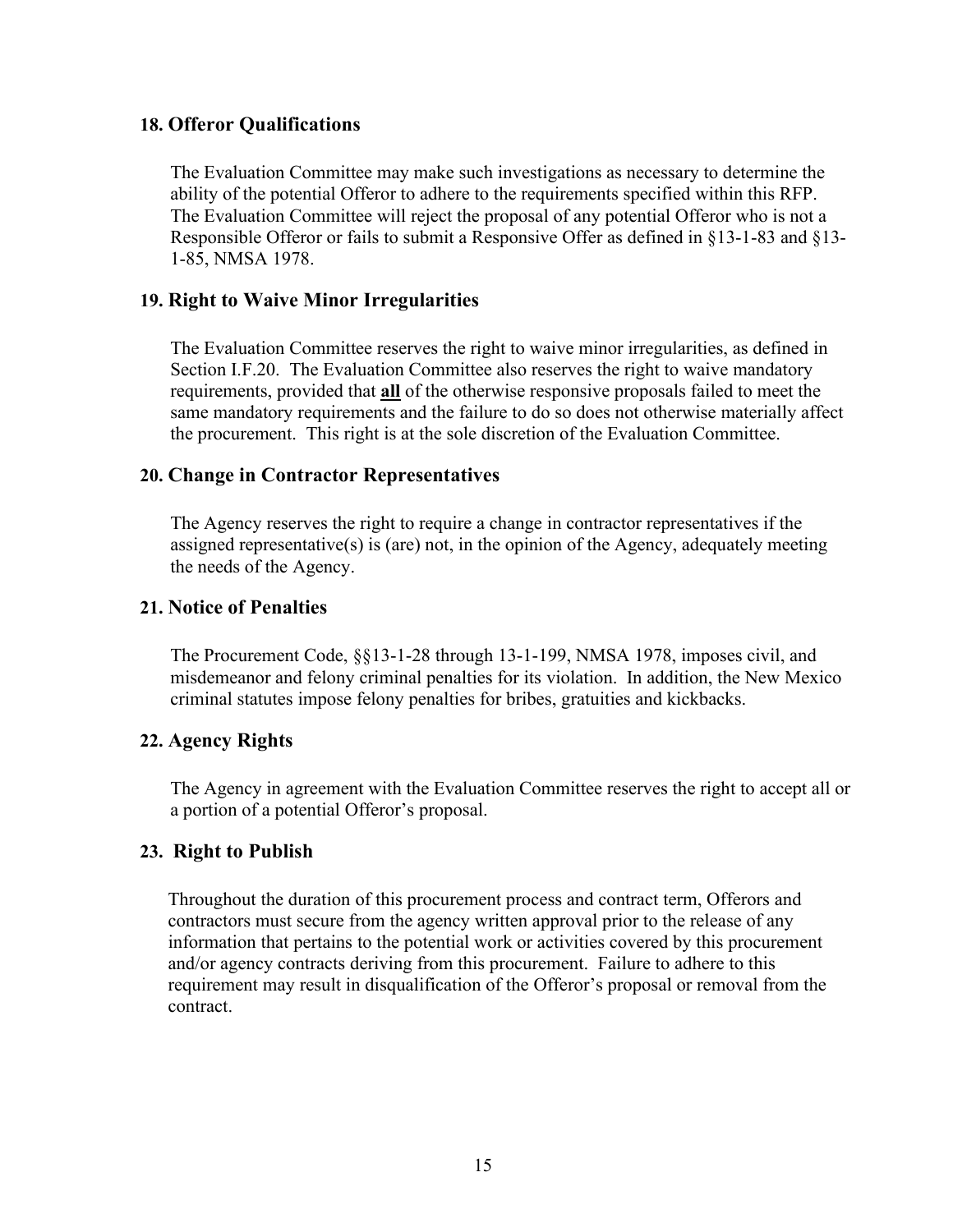#### <span id="page-19-0"></span>**24. Ownership of Proposals**

All documents submitted in response to the RFP shall become property of the State of New Mexico. If the RFP is cancelled, all responses received shall be destroyed by the Agency or SPD unless the Offeror either picks up, or arranges for pick-up, the materials within three (3) business days of notification of the cancellation. Offeror is responsible for all costs involved in return mailing/shipping of proposals.

## <span id="page-19-1"></span>**25. Confidentiality**

Any confidential information provided to, or developed by, the contractor in the performance of the contract resulting from this RFP shall be kept confidential and shall not be made available to any individual or organization by the contractor without the prior written approval of the Agency.

The Contractor(s) agrees to protect the confidentiality of all confidential information and not to publish or disclose such information to any third party without the procuring Agency's written permission.

### <span id="page-19-2"></span>**26. Electronic mail address required**

A large part of the communication regarding this procurement will be conducted by electronic mail (e-mail). Offeror must have a valid e-mail address to receive this correspondence. (See also Section II.B.5, Response to Written Questions)

### <span id="page-19-3"></span>**27. Use of Electronic Versions of this RFP**

This RFP is being made available by electronic means. In the event of conflict between a version of the RFP in the Offeror's possession and the version maintained by the agency, the Offeror acknowledges that the version maintained by the agency shall govern. Please refer to: [https://nmpsia.com/.](https://nmpsia.com/)

### <span id="page-19-4"></span>**28. New Mexico Employees Health Coverage**

- A. If the Offeror has, or grows to, six (6) or more employees who work, or who are expected to work, an average of at least 20 hours per week over a six (6) month period during the term of the contract, Offeror must agree to have in place, and agree to maintain for the term of the contract, health insurance for those employees if the expected annual value in the aggregate of any and all contracts between Contractor and the State exceed \$250,000 dollars.
- B. Offeror must agree to maintain a record of the number of employees who have (a) accepted health insurance; (b) decline health insurance due to other health insurance coverage already in place; or (c) decline health insurance for other reasons. These records are subject to review and audit by a representative of the state.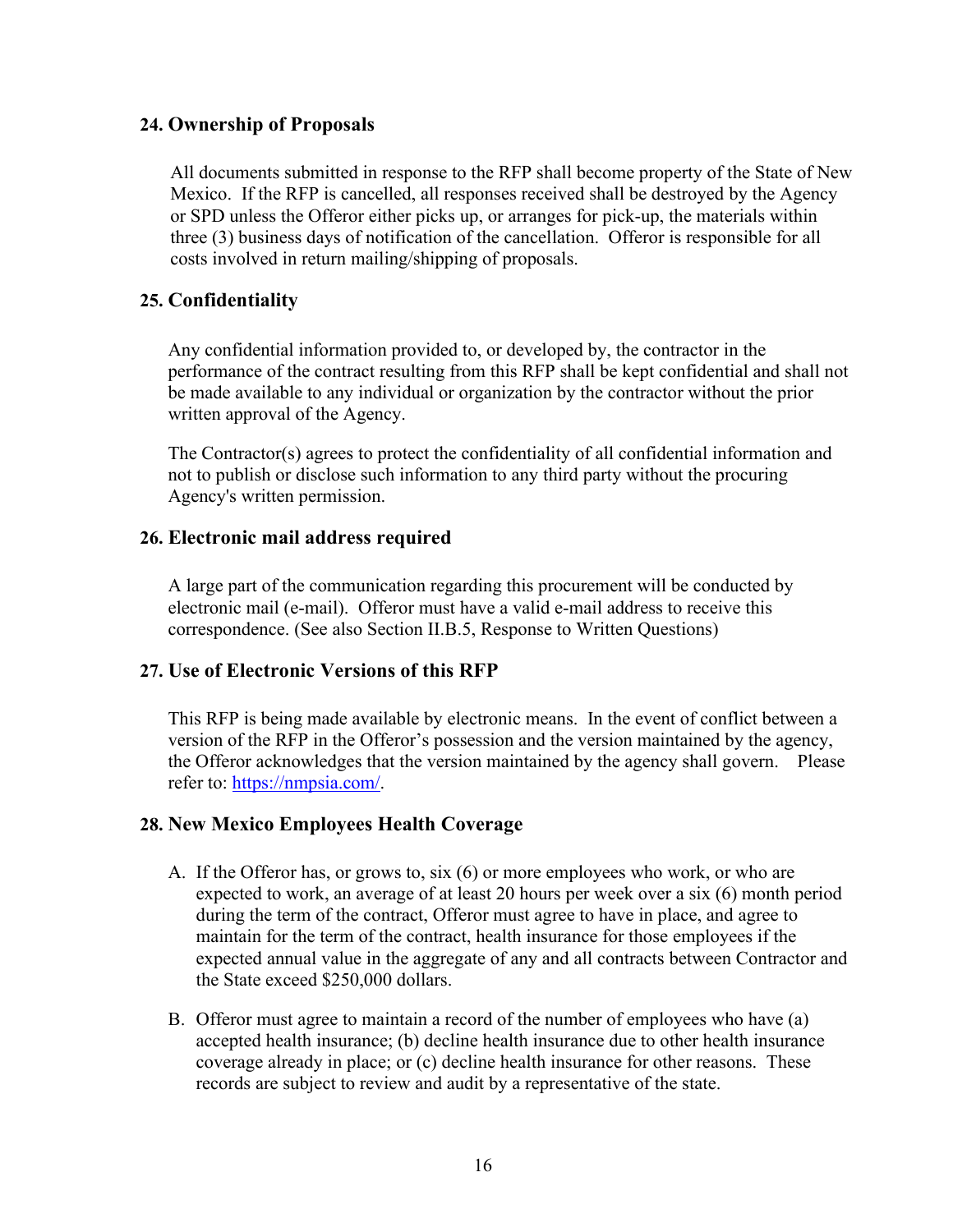- C. Offeror must agree to advise all employees of the availability of State publicly financed health care coverage programs by providing each employee with, as a minimum, the following web site link to additional information [https://bewellnm.com.](https://bewellnm.com/)
- D. For Indefinite Quantity, Indefinite Delivery contracts (price agreements without specific limitations on quantity and providing for an indeterminate number of orders to be placed against it); these requirements shall apply the first day of the second month after the Offeror reports combined sales (from state and, if applicable, from local public bodies if from a state price agreement) of \$250,000.

## <span id="page-20-0"></span>**29. Campaign Contribution Disclosure Form**

Offeror must complete, sign, and return the Campaign Contribution Disclosure Form, APPENDIX B, as a part of their proposal. This requirement applies regardless of whether a covered contribution was made or not made for the positions of Governor and Lieutenant Governor or other identified official. **Failure to complete and return the signed, unaltered form will result in Offeror's disqualification.**

### <span id="page-20-1"></span>**30. Letter of Transmittal**

Offeror's proposal must be accompanied by an **unaltered** Letter of Transmittal Form (APPENDIX E), which must be **completed** and **signed** by the individual authorized to contractually obligate the company, identified in #2 below. **DO NOT LEAVE ANY OF THE ITEMS ON THE FORM BLANK** (N/A, None, Does not apply, etc. are acceptable responses).

The Letter of Transmittal MUST:

- 1. Identify the submitting business entity (its Name, Mailing Address and Phone Number);
- 2. Identify the Name, Title, Telephone, and E-mail address of the person authorized by the Offeror's organization to (A) contractually obligate the business entity providing the Offer, (B) negotiate a contract on behalf of the organization; and/or (C) provide clarifications or answer questions regarding the Offeror's proposal content *(A response to B and/or C is only required if the responses differs from the individual identified in A)*;
- 3. Identify sub-contractors, if any, anticipated to be utilized in the performance of any resultant contract award;
- 4. Describe any relationship with any other entity (such as State Agency, reseller, etc., that is not a sub-contractor identified in #3), if any, which will be used in the performance of this awarded contract; and
- 5. Be signed and dated by the person identified in #2 above; attesting to the veracity of the information provided, and acknowledging (a) the organization's acceptance of the Conditions Governing the Procurement stated in Section II.C.1, (b) the organizations acceptance of the Section V Evaluation Factors, and (c) receipt of any and all amendments to the RFP.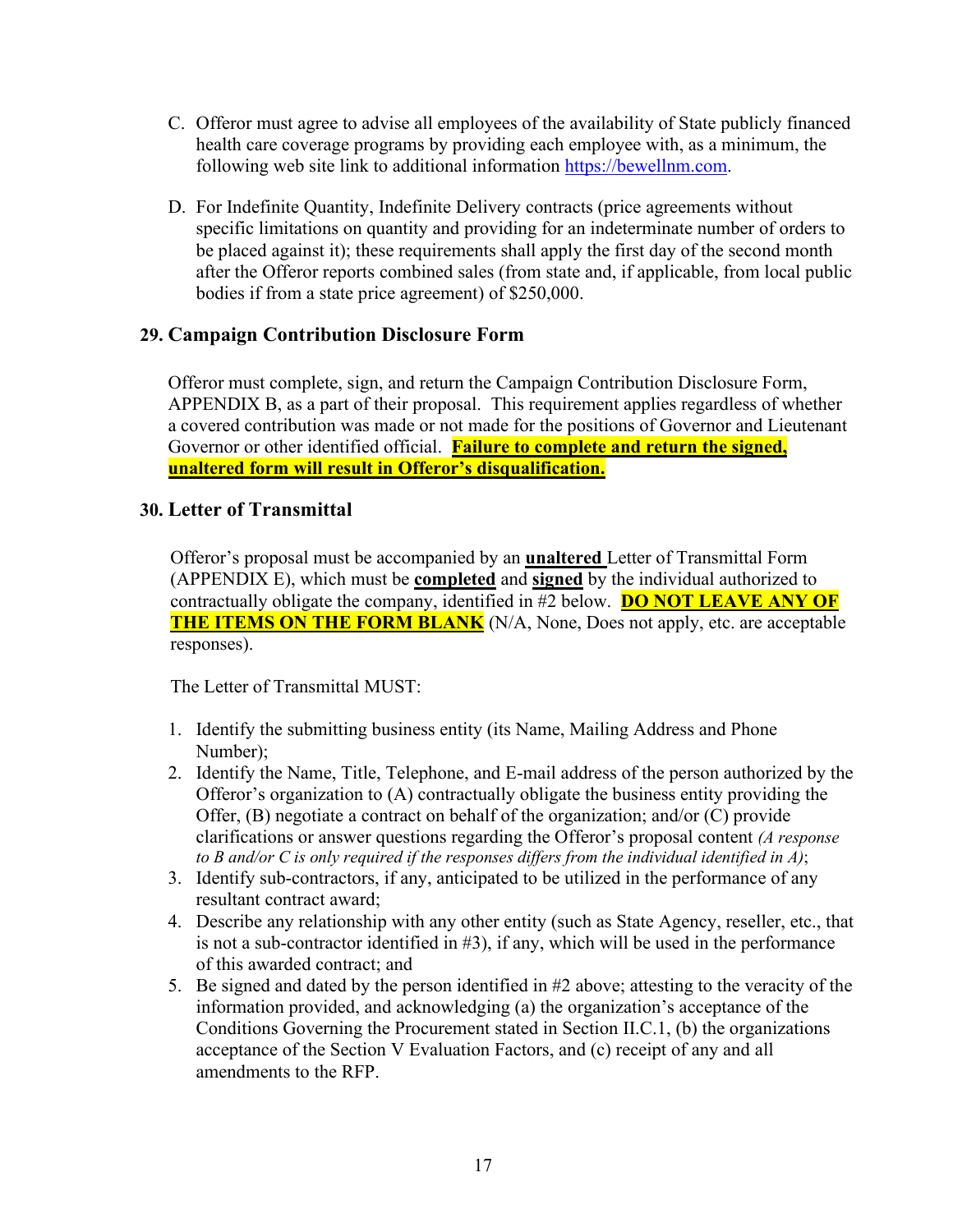### **Failure to respond to ALL items as indicated above, will result in Offeror's disqualification.**

## <span id="page-21-0"></span>**31. Disclosure Regarding Responsibility**

- A. Any prospective Contractor and any of its Principals who enter into a contract greater than sixty thousand dollars (\$60,000.00) with any state agency or local public body for professional services, tangible personal property, services or construction agrees to disclose whether the Contractor, or any principal of the Contractor's company:
	- 1. is presently debarred, suspended, proposed for debarment, or declared ineligible for award of contract by any federal entity, state agency or local public body;
	- 2. has within a three-year period preceding this offer, been convicted in a criminal matter or had a civil judgment rendered against them for:
		- a. the commission of fraud or a criminal offense in connection with obtaining, attempting to obtain, or performing a public (federal, state or local) contract or subcontract;
		- b. violation of Federal or state antitrust statutes related to the submission of offers; or
		- c. the commission in any federal or state jurisdiction of embezzlement, theft, forgery, bribery, falsification or destruction of records, making false statements, tax evasion, violation of Federal criminal tax law, or receiving stolen property;
	- 3. is presently indicted for, or otherwise criminally or civilly charged by any (federal state or local) government entity with the commission of any of the offenses enumerated in paragraph A of this disclosure;
	- 4. has, preceding this offer, been notified of any delinquent Federal or state taxes in an amount that exceeds \$3,000.00 of which the liability remains unsatisfied. Taxes are considered delinquent if the following criteria apply.
		- a. The tax liability is finally determined. The liability is finally determined if it has been assessed. A liability is not finally determined if there is a pending administrative or judicial challenge. In the case of a judicial challenge of the liability, the liability is not finally determined until all judicial appeal rights have been exhausted.
		- b. The taxpayer is delinquent in making payment. A taxpayer is delinquent if the taxpayer has failed to pay the tax liability when full payment was due and required. A taxpayer is not delinquent in cases where enforced collection action is precluded.
		- c. Have within a three-year period preceding this offer, had one or more contracts terminated for default by any federal or state agency or local public body.)
- B. Principal, for the purpose of this disclosure, means an officer, director, owner, partner, or a person having primary management or supervisory responsibilities within a business entity or related entities.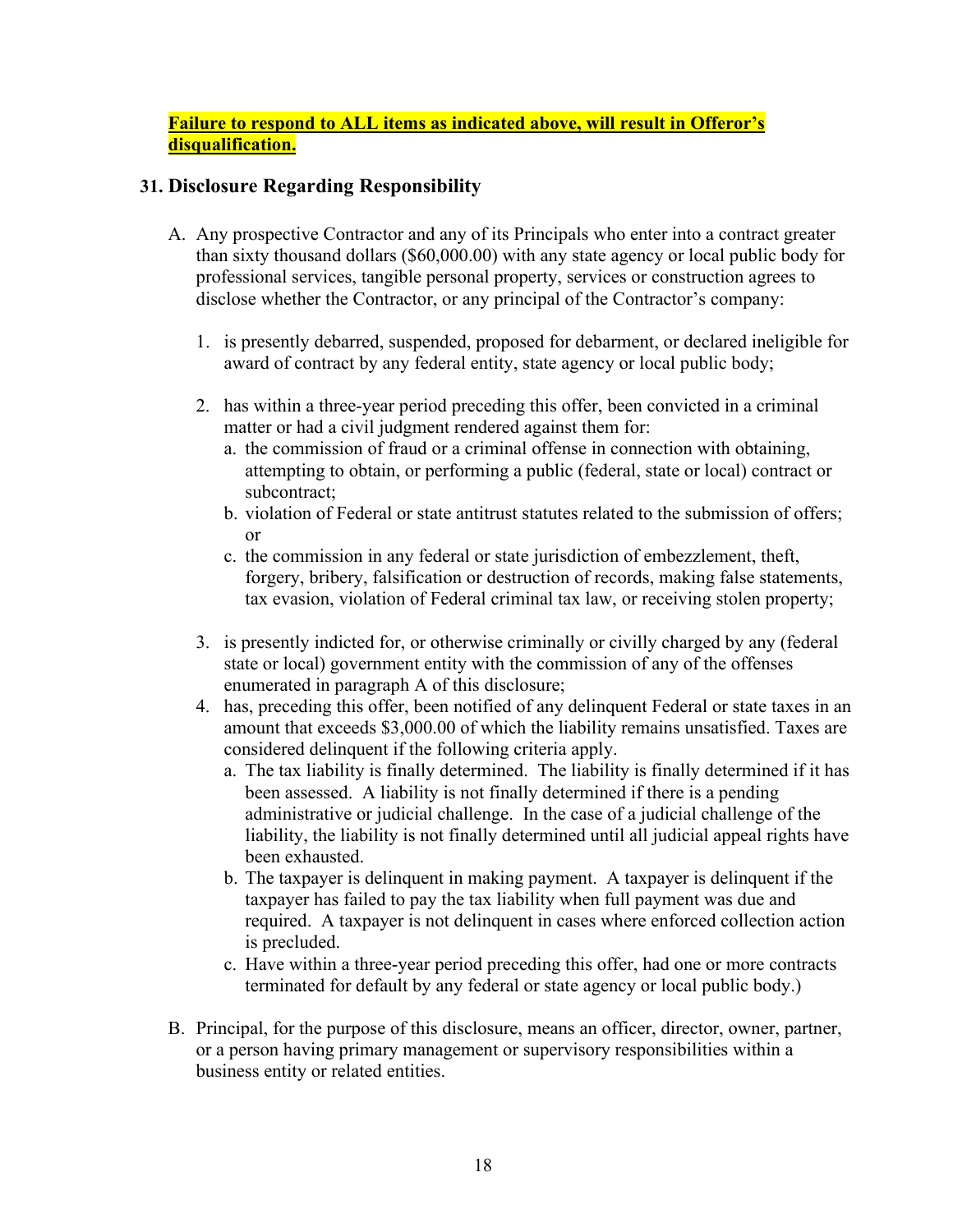- C. The Contractor shall provide immediate written notice to the State Purchasing Agent or other party to this Agreement if, at any time during the term of this Agreement, the Contractor learns that the Contractor's disclosure was at any time erroneous or became erroneous by reason of changed circumstances.
- D. A disclosure that any of the items in this requirement exist will not necessarily result in termination of this Agreement. However, the disclosure will be considered in the determination of the Contractor's responsibility and ability to perform under this Agreement. Failure of the Contractor to furnish a disclosure or provide additional information as requested will render the Offeror nonresponsive.
- E. Nothing contained in the foregoing shall be construed to require establishment of a system of records in order to render, in good faith, the disclosure required by this document. The knowledge and information of a Contractor is not required to exceed that which is the normally possessed by a prudent person in the ordinary course of business dealings.
- F. The disclosure requirement provided is a material representation of fact upon which reliance was placed when making an award and is a continuing material representation of the facts during the term of this Agreement. If during the performance of the contract, the Contractor is indicted for or otherwise criminally or civilly charged by any government entity (federal, state or local) with commission of any offenses named in this document the Contractor must provide immediate written notice to the State Purchasing Agent or other party to this Agreement. If it is later determined that the Contractor knowingly rendered an erroneous disclosure, in addition to other remedies available to the Government, the State Purchasing Agent or Central Purchasing Officer may terminate the involved contract for cause. Still further the State Purchasing Agent or Central Purchasing Officer may suspend or debar the Contractor from eligibility for future solicitations until such time as the matter is resolved to the satisfaction of the State Purchasing Agent or Central Purchasing Officer.

### <span id="page-22-0"></span>**32. New Mexico Preferences**

To ensure adequate consideration and application of §13-1-21, NMSA 1978 (as amended), Offerors **must** include a copy of their preference certificate with their proposal. Certificates for preferences must be obtained through the New Mexico Department of Taxation & Revenue [http://www.tax.newmexico.gov/Businesses/in-state-veteran](http://www.tax.newmexico.gov/Businesses/in-state-veteran-preference-certification.aspx)[preference-certification.aspx.](http://www.tax.newmexico.gov/Businesses/in-state-veteran-preference-certification.aspx)

### A. **New Mexico Business Preference**

A copy of the certification must accompany Offeror's proposal**.** 

B. **New Mexico Resident Veterans Business Preference** A copy of the certification must accompany Offeror's proposal.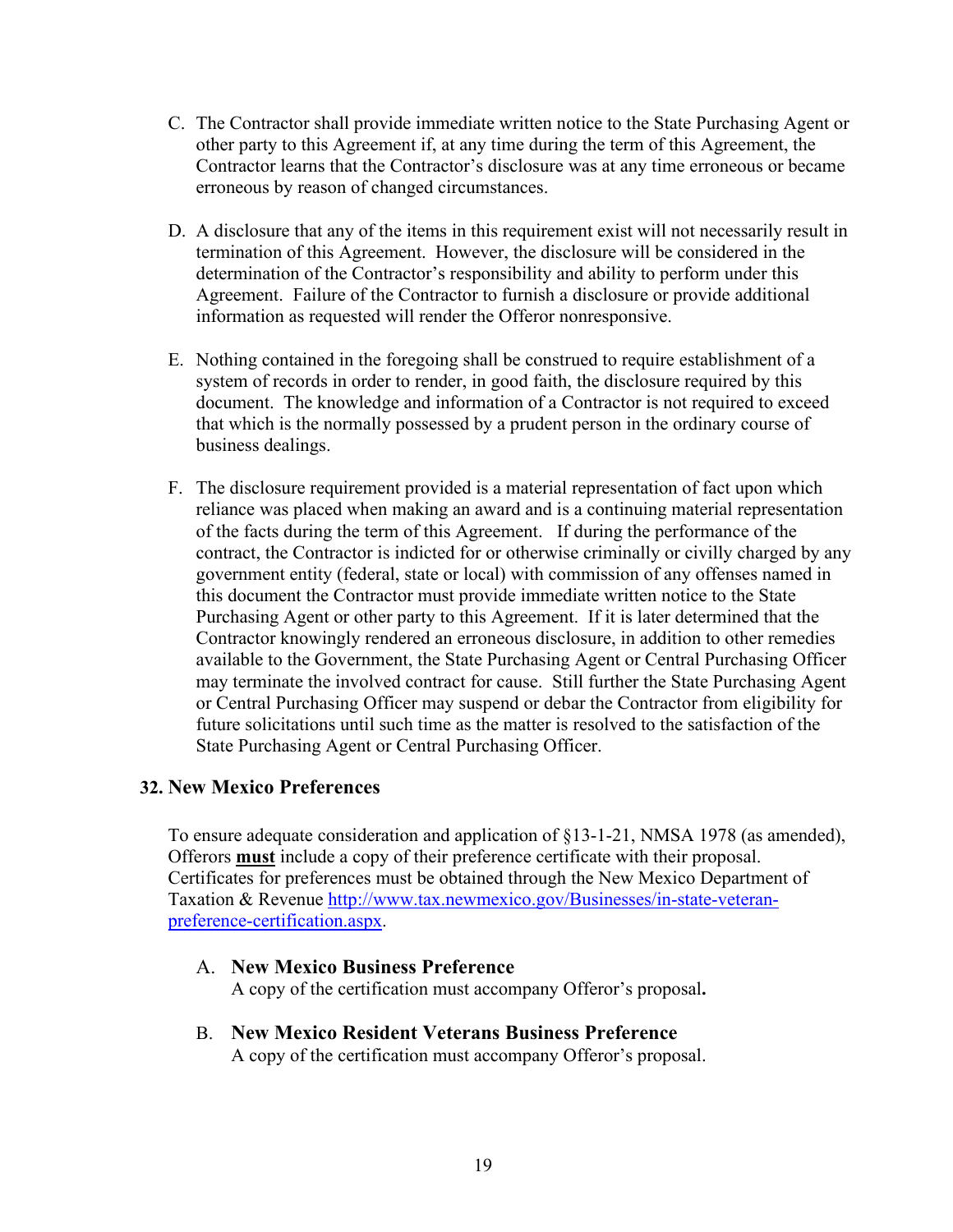**An agency shall not award a business both a resident business preference and a resident veteran business preference.** 

**The New Mexico Preferences shall not apply when the expenditures for this RFP includes federal funds.**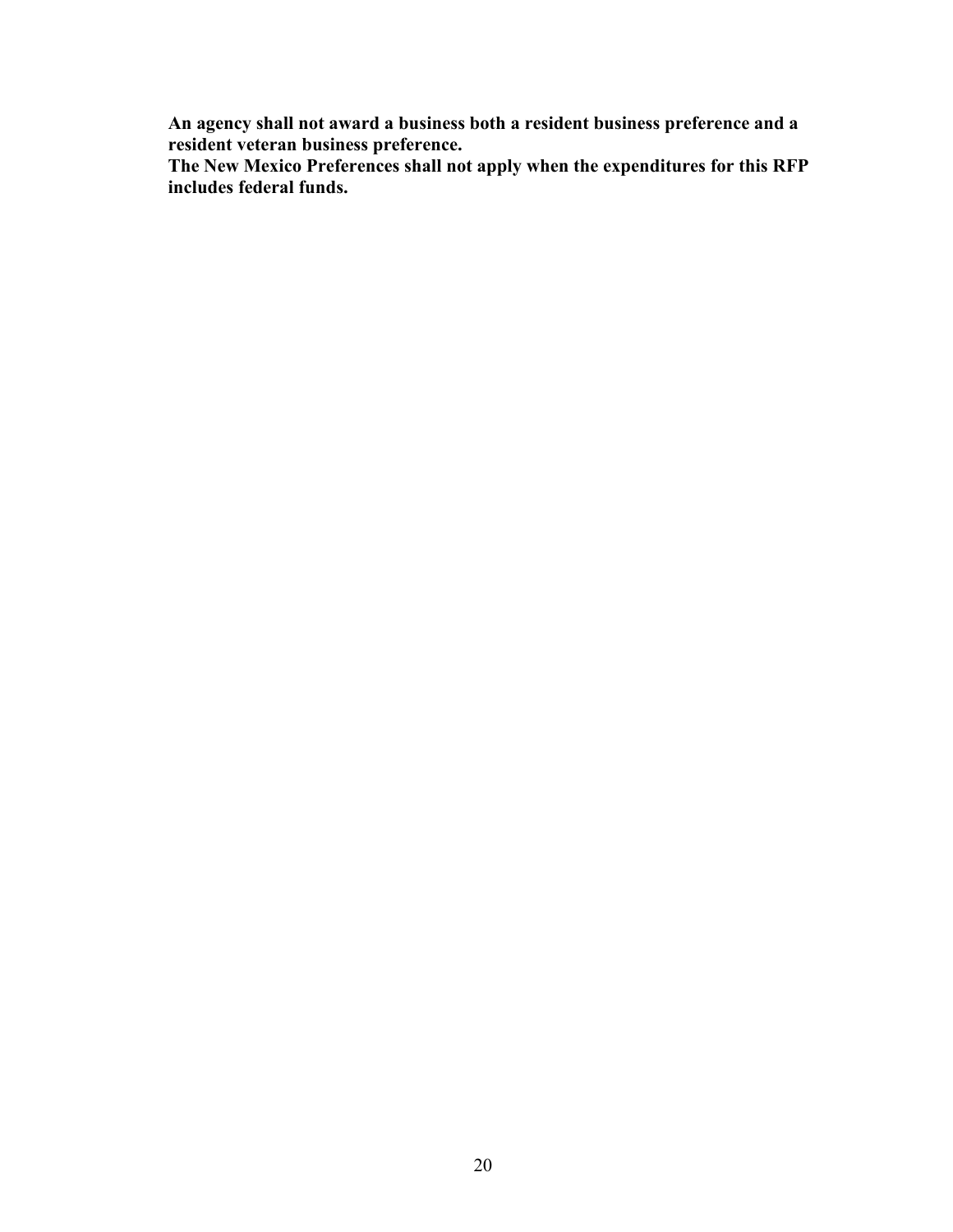# <span id="page-24-0"></span>**III. RESPONSE FORMAT AND ORGANIZATION**

# <span id="page-24-1"></span>**A. NUMBER OF RESPONSES**

Offerors shall submit only one proposal in response to this RFP.

# <span id="page-24-2"></span>**B. NUMBER OF COPIES**

## <span id="page-24-3"></span>**ELECTRONIC SUBMISSION ONLY**

**Proposals in response to this RFP must be submitted through NMPSIA's procurement email**  address ONLY NMPSIA.procurement@state.nm.us. The Offeror need only submit one single electronic copy of each portion of its proposal (Technical and Cost) as outlined below. *EXCEPTION: Single electronic files that exceed 50mb may be submitted as multiple uploads, which must be the least number of uploads necessary to fall under the 50mb limit.* Separate the proposals as described below into separate electronic files for submission.

Proposals must be submitted in the manner outlined below. Technical and Cost portions of Offerors proposal **must** be submitted in separate uploads as indicated below in this section, and **must** be prominently identified as "Technical Proposal," or "Cost Proposal," on the front page of each upload

- a) **Technical Proposals** One (1) ELECTRONIC upload must be organized in accordance with **Section III.C.1. Proposal Format**. All information for the Technical Proposal **must be combined into a single file/document for uploading**. *EXCEPTION: Single electronic files that exceed 50mb may be submitted as multiple uploads, which must be the least number of uploads necessary to fall under the 50mb limit. The Technical Proposals* **SHALL NOT** contain any cost information.
	- i. **Confidential Information**: If Offeror's proposal contains confidential information, as defined in Section I.F.6 and detailed in Section II.C.8, Offeror **must** submit **two (2) separate ELECTRONIC technical files:**
		- One (1) ELECTRONIC version of the requisite proposals identified in Section III.B. above as **unredacted** (def. Section I.F.34) versions for evaluation purposes; and
		- One (1) **redacted** (def. Section I.F.25) ELECTRONIC for the public file, in order to facilitate eventual public inspection of the non-confidential version of Offeror's proposal. Redacted versions **must** be clearly marked as "REDACTED" or "CONFIDENTIAL" on the first page of the electronic file;
- b) **Cost Proposals** One (1) ELECTRONIC upload of the proposal containing **ONLY** the Cost Proposal. All information for the cost proposal **must be combined into a single file/document for uploading**. *EXCEPTION: Single electronic files that exceed 50mb may be submitted as multiple uploads, which must be the least number of uploads necessary to fall under the 50mb limit*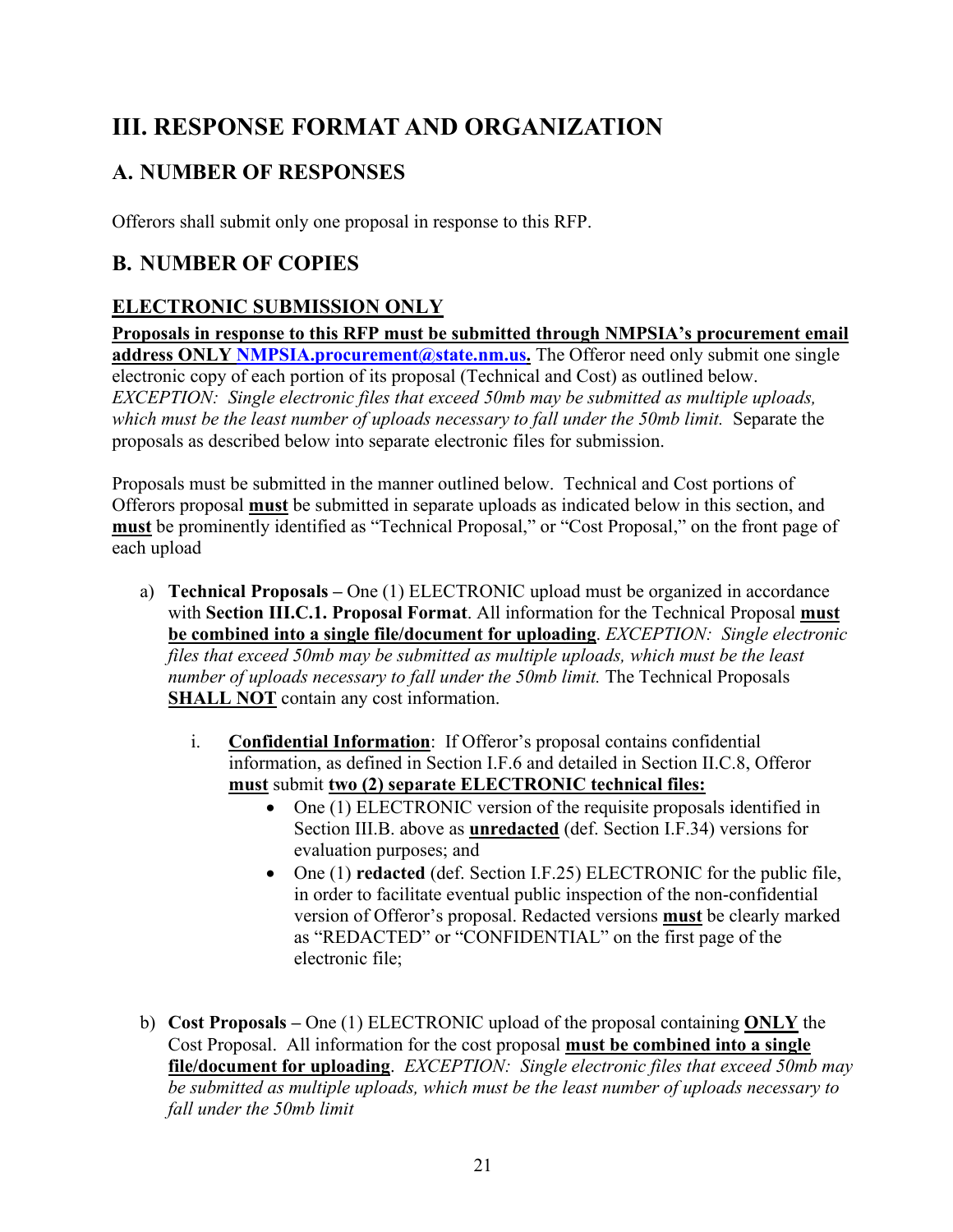The ELECTRONIC proposal submission **must be fully uploaded** by the submission deadline in Section II.B.6.

*It is the Offeror's responsibility to ensure all documents are completely uploaded and submitted electronically via the NMPSIA's procurement email NMPSIA.procurement@state.nm.us by the deadline set forth in this RFP. Please ensure that you, as the Offeror, allow adequate time for large uploads and to fully complete your submittal by the deadline. A submission that is not both: (1) fully complete; and (2) received, by the deadline, will be deemed late. Further, a submission that is not fully complete and received by the deadline because the response was captured, blocked, filtered, quarantined or otherwise prevented from reaching the proper destination server by any anti-virus or other security software will be deemed late. In accordance with statute and rule, NO LATE OFFER CAN BE ACCEPTED.* 

Any proposal that does not adhere to the requirements of this Section and **Section III.C.1 Proposal Content and Organization** may be deemed non-responsive and rejected on that basis.

## <span id="page-25-0"></span>**C. PROPOSAL FORMAT**

All proposals must be submitted as follows:

<span id="page-25-1"></span>Organization of files/envelopes for electronic copy proposals:

## **1. Proposal Content and Organization**

Direct reference to pre-prepared or promotional material may be used if referenced and clearly marked. Promotional material must be minimal. The proposal must be organized and indexed in the following format and must contain, at a minimum, all listed items in the sequence indicated.

### **Technical Proposal** – **DO NOT INCLUDE ANY COST INFORMATION IN THE TECHNICAL PROPOSAL.**

- A. Signed Letter of Transmittal
- B. Signed Campaign Contribution Form
- C. Table of Contents
- D. Response to Contract Terms and Conditions (from Section II.C.15)
- E. Offeror's Additional Terms and Conditions (from Section II.C.16 )
- F. Response to Specifications **(except Cost information which shall be included**

### **ONLY in Cost Proposal/attachment 2)**

- 1. Organizational Experience
- 2. Organizational References
- 3. Oral Presentation (if applicable)
- 4. Mandatory Specification
- 5. Desirable Specification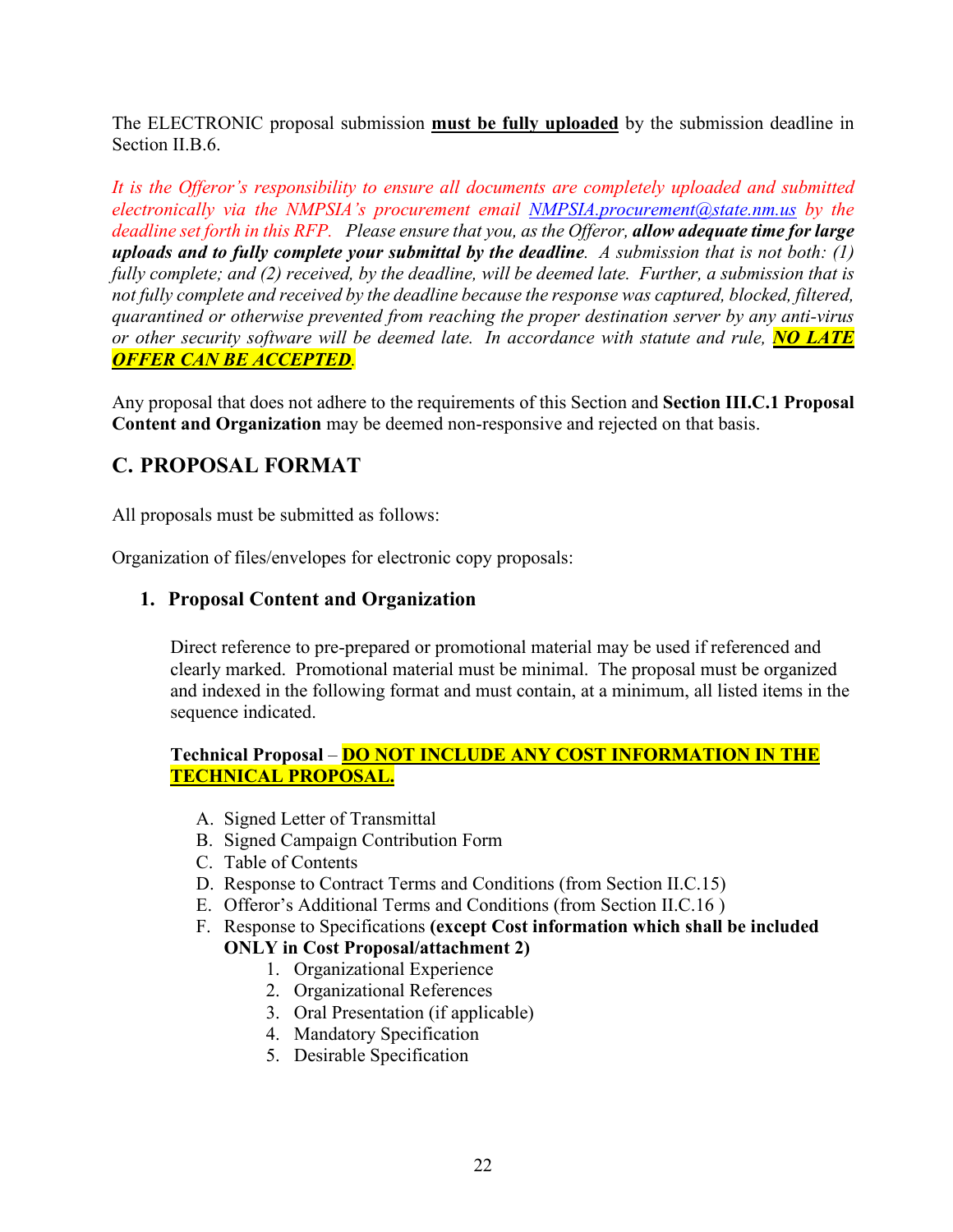- 6. Financial Stability (Financial information considered confidential, as defined in Section I.F., and detailed in Section II.C.8, should be placed in a **Confidential Information** file.
- 7. Performance Surety Bond (if applicable)
- 8. New Mexico Preferences (if applicable)
- G. Other Supporting Material (if applicable))

#### **Cost Proposal**:

1. Completed Cost Response Form (APPENDIX D)

Within each section of the proposal, Offerors should address the items in the order indicated above. All forms provided in this RFP must be thoroughly completed and included in the appropriate section of the proposal. **Any and all discussion of proposed costs, rates or expenses must occur ONLY in the Cost Proposal.**

A Proposal Summary may be included in Offeror's Technical Proposal, to provide the Evaluation Committee with an overview of the proposal; however, this material will not be used in the evaluation process unless specifically referenced from other portions of the Offeror's proposal. **DO NOT INCLUDE COST INFORMATION IN THE PROPOSAL SUMMARY.**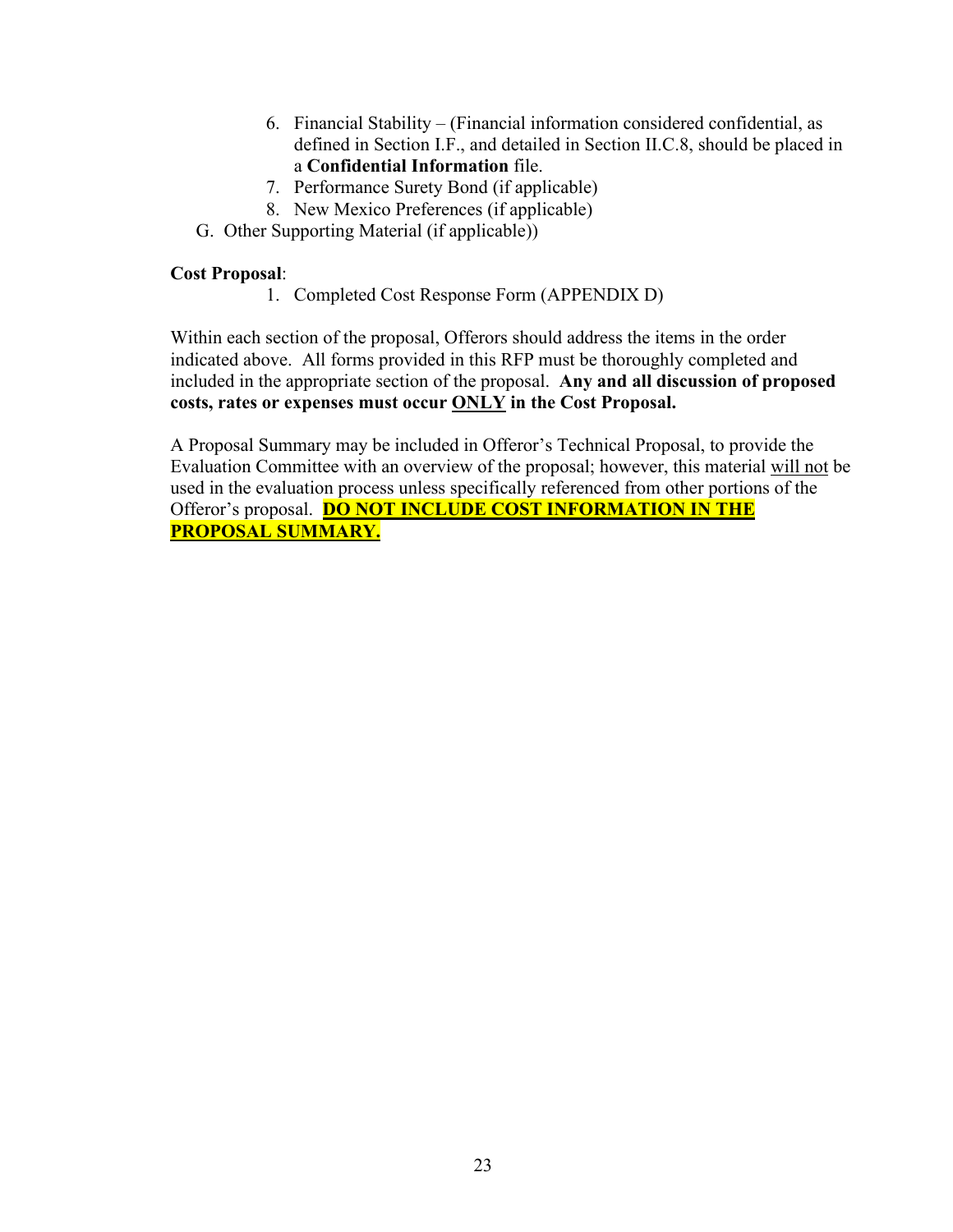# <span id="page-27-0"></span>**IV. SPECIFICATIONS**

# <span id="page-27-1"></span>**A. DETAILED SCOPE OF WORK**

T**HE TERM** or length of engagement will be approximately four (4) to eight (8) weeks.

The resulting contract will be a single award. This procurement will result in a contractual agreement between two parties; the procurement may ONLY be used by those two parties exclusively.

The Authority is soliciting proposals from highly qualified Contractors who will conduct cyber security assessments and provide risk mitigation recommendations for the K-12 School Districts (88), postsecondary education institutions (7), charter schools (99), and other supporting education entities (11) as members to the Pool. The firm selected will perform a cyber security risk-related assessment for each of the 205 members of the Pool as they are listed on Exhibit A and any new members that may be added under the contract term under the Detailed Scope of Work. The assessment requires a firm's capability to administer an external network scan of members systems by using data - driven, objective and available public metrics to evaluate networks' susceptibility to risks. The security assessment must include an evaluation of members' IT infrastructure to identify and quantify potential network vulnerabilities involving, but not limited to, configurations of email security, detection of malware actions, patching cadence, back up, certificates, domains, out of dates services and other critical risk vectors targeted to compromise network systems and applications used by Authority members.

Proposals shall state whether your firm can provide a service with the following features and state if the firm is not so capable and if not, why the firm believes the feature may not be necessary to the Authority program. Minimum services to be performed are outlined below.

- Perform an external vulnerability scan of network systems for each Pool member. It shall be each member's responsibility to provide Contractor their own domain information for its organization in a timely manner.
- Provide an overview report in XML and PDF format affording an objective risk evidencebased assessment of each member's cyber risk and overall security preparedness. The criteria of the report will be standardized. Each Authority member shall receive a report on its own network.
- Provide a single software system that provides member access via requiring logins to a password-protected, internet-based interface to access reports. The software program should serve both the monitoring and administration function of its members and must have a dashboard that is user-friendly that quickly allows each member designated representatives to access and review its own network evaluation metrics and reporting.
- Review each member's current procedures and practices versus acknowledged best practices and make and implement recommendations or remediation strategies to enhance member's cybersecurity program.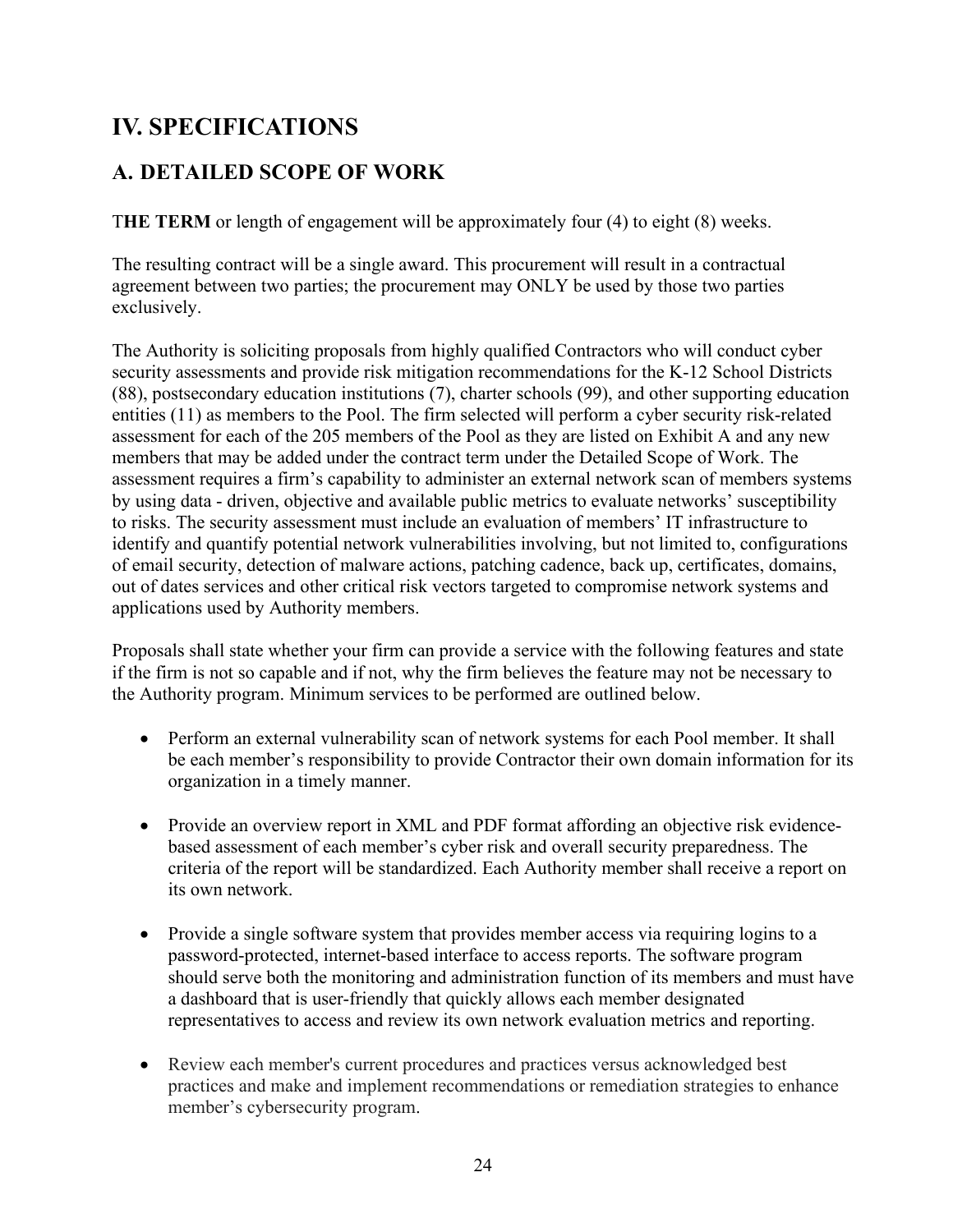• Provide network monitoring and technical support services on the use of any software and be available between 8:00 AM to 5:00 PM MST for assistance to member representatives to include, but not limited to, exchange and retrieval of network data, interpreting assessment results and analytics, guidance for remediation practices and software support.

The Contractor shall act as the Authority's representative to all Authority members and employees with respect to Cyber Security Risk Assessment Services for the Authority. The Contractor must meet all applicable State and Federal regulations and laws applicable to the program and the work to be performed. Any additional services, or services which the Contractor cannot perform, must be outlined in the written proposal. **In addition, the Contractor shall submit a detailed work plan showing timelines for completion of the work**.

The Contractor shall provide all labor, materials, equipment, and supervision to provide Cyber Security Risk Assessment and Consulting Services.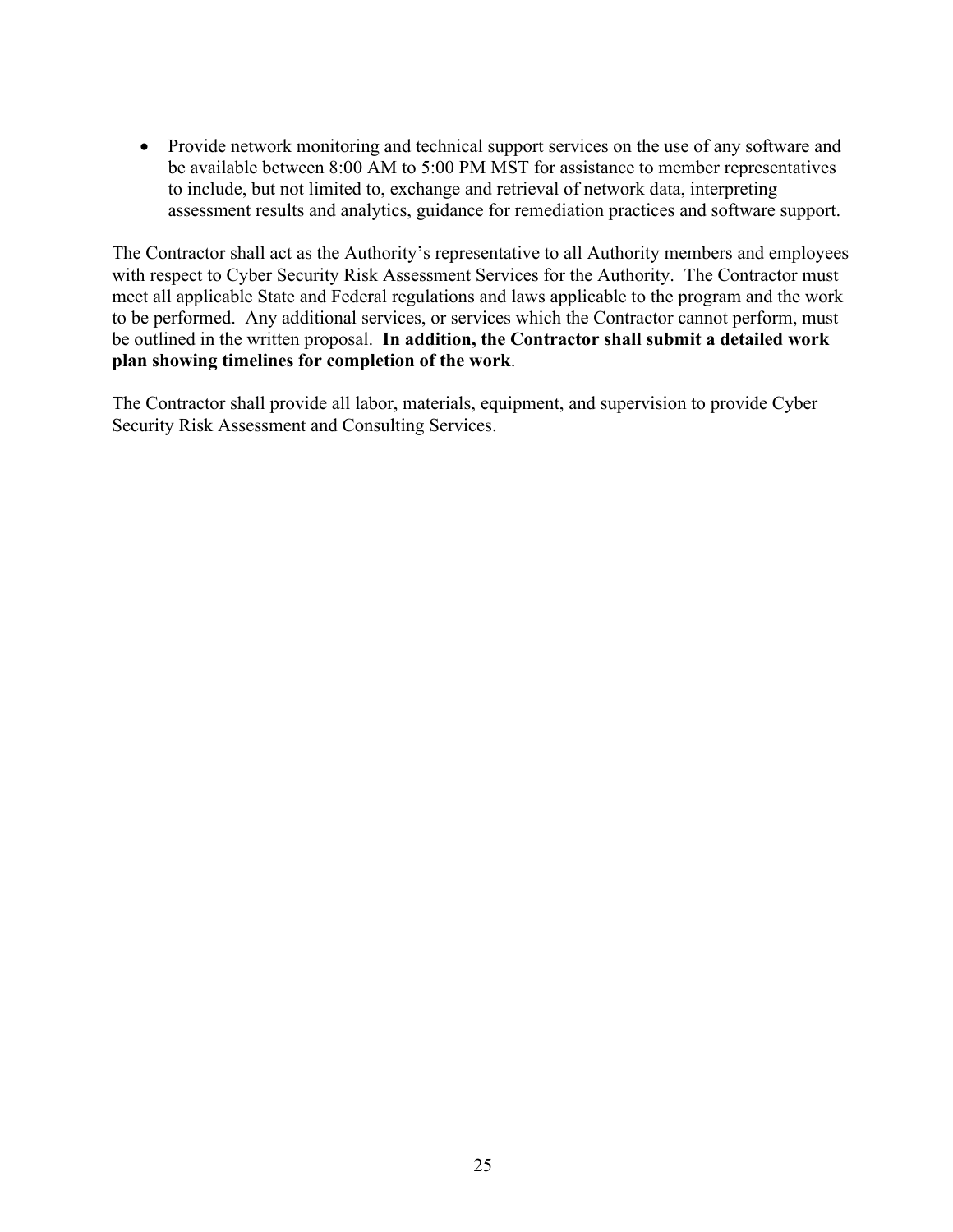# **SCOPE OF WORK EXHIBIT A**

#### **NMPSIA MEMBERS**

#### **DISTRICTS:**

- 1. Alamogordo Public Schools
- 2. Animas Public Schools
- 3. Artesia Public Schools
- 4. Aztec Municipal Schools
- 5. Belen Consolidated Schools
- 6. Bernalillo Public Schools
- 7. Bloomfield School District
- 8. Capitan Municipal Schools
- 9. Carlsbad Municipal Schools
- 10. Carrizozo Municipal Schools
- 11. Central Consolidated School District
- 12. Chama Valley Independent Schools
- 13. Cimarron Municipal Schools
- 14. Clayton Municipal Schools
- 15. Cloudcroft Municipal Schools
- 16. Clovis Municipal Schools
- 17. Cobre Consolidated Schools
- 18. Corona Public Schools
- 19. Cuba Independent Schools
- 20. Deming Public Schools
- 21. Des Moines Municipal Schools
- 22. Dexter Consolidated Schools
- 23. Dora Consolidated Schools
- 24. Dulce Independent Schools
- 25. Elida Municipal Schools
- 26. Espanola Public Schools
- 27. Estancia Municipal Schools
- 28. Eunice Public Schools
- 29. Farmington Municipal Schools
- 30. Floyd Municipal Schools
- 31. Fort Sumner Municipal Schools
- 32. Gadsden Independent Schools
- 33. Gallup-McKinley County Public Schools
- 34. Grady Municipal Schools
- 35. Grants Cibola County Schools
- 36. Hagerman Municipal Schools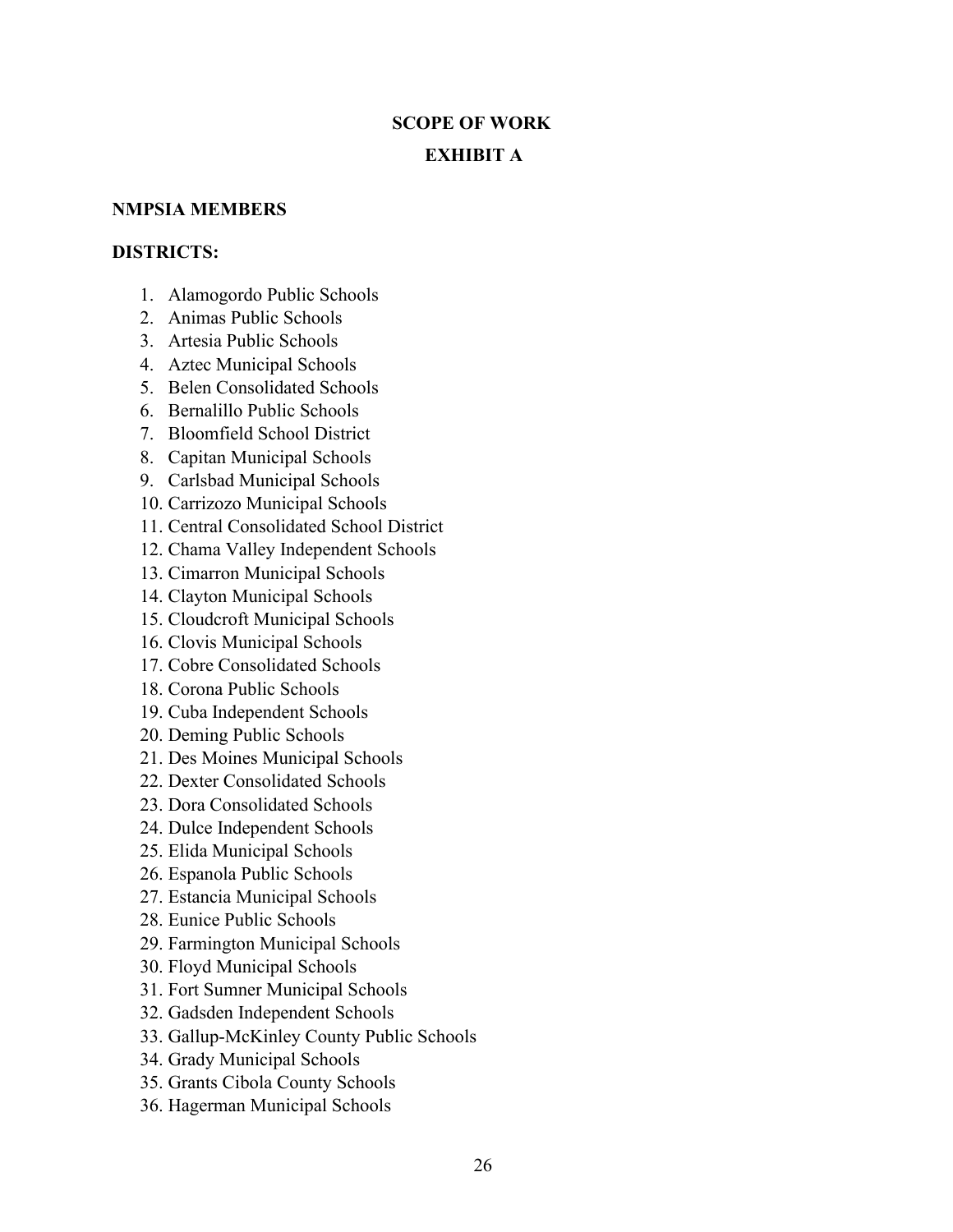- 37. Hatch Valley Public Schools
- 38. Hobbs Municipal Schools
- 39. Hondo Valley Public Schools
- 40. House Municipal Schools
- 41. Jal Public Schools
- 42. Jemez Mountain Public Schools
- 43. Jemez Valley Municipal Schools
- 44. Lake Arthur Municipal Schools
- 45. Las Cruces Public Schools
- 46. Las Vegas City Public Schools
- 47. Logan Municipal Schools
- 48. Lordsburg Municipal Schools
- 49. Los Alamos Public Schools
- 50. Los Lunas Public Schools
- 51. Loving Municipal Schools
- 52. Lovington Municipal Schools
- 53. Magdalena Municipal Schools
- 54. Maxwell Municipal Schools
- 55. Melrose Municipal Schools
- 56. Mesa Vista Consolidated Schools
- 57. Mora Independent Schools
- 58. Moriarty-Edgewood School District
- 59. Mosquero Municipal Schools
- 60. Mountainair Public Schools
- 61. Pecos Independent Schools
- 62. Penasco Independent Schools
- 63. Pojoaque Valley Public Schools
- 64. Portales Municipal Schools
- 65. Quemado Independent Schools
- 66. Questa Independent Schools
- 67. Raton Public Schools
- 68. Reserve Independent Schools
- 69. Rio Rancho Public Schools
- 70. Roswell Independent Schools
- 71. Roy Municipal Schools
- 72. Ruidoso Municipal Schools
- 73. San Jon Municipal Schools
- 74. Santa Fe Public Schools
- 75. Santa Rosa Consolidated Schools
- 76. Silver City Consolidated Schools
- 77. Socorro Consolidated Schools
- 78. Springer Municipal Schools
- 79. Taos Municipal Schools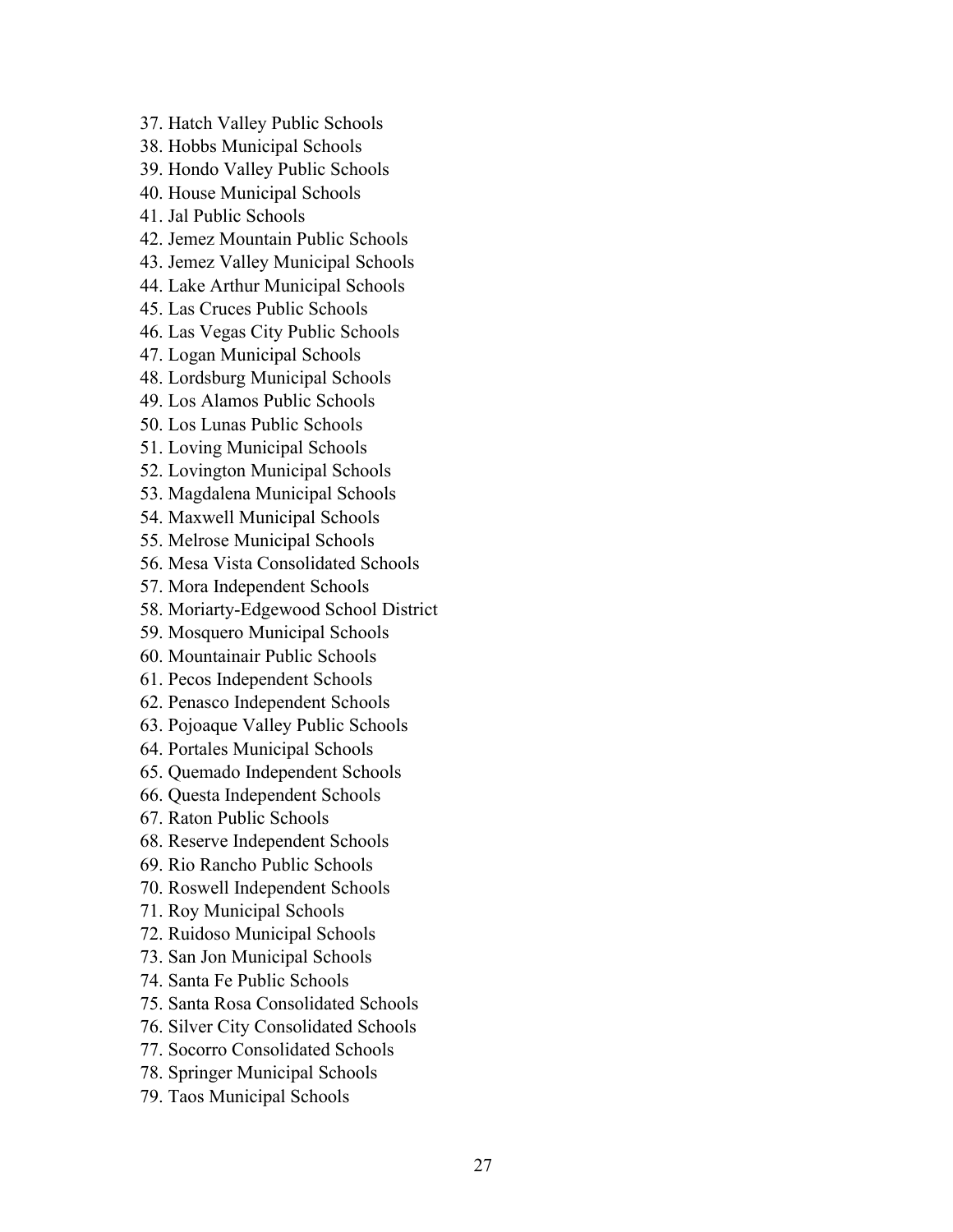- 80. Tatum Municipal Schools
- 81. Texico Municipal Schools
- 82. Truth or Consequences Municipal Schools
- 83. Tucumcari Public Schools
- 84. Tularosa Municipal Schools
- 85. Vaughn
- 86. Wagon Mound Public Schools
- 87. West Las Vegas Public Schools
- 88. Zuni Public Schools

## **CHARTERS**

- 1. 21st Century Public Academy
- 2. Academy for Technology and the Classics
- 3. Ace Leadership High School
- 4. ACES Technical Charter School
- 5. Albuquerque Bilingual Academy
- 6. Albuquerque Charter Academy
- 7. Albuquerque Collegiate Charter School
- 8. Albuquerque Institute of Math and Science
- 9. Albuquerque School of Excellence
- 10. Albuquerque Sign Language Academy
- 11. Aldo Leopold High School
- 12. Alice King Community School
- 13. Alma D' Arte Charter H.S.
- 14. Altura Preparatory School
- 15. Amy Biehl Charter School
- 16. Anansi Charter School
- 17. Cesar Chavez Community School
- 18. Christine Duncan Heritage Academy
- 19. Cien Aguas International School
- 20. Coral Community Charter
- 21. Corrales International Charter School
- 22. Cottonwood Classic Prep School
- 23. Cottonwood Valley Charter School
- 24. Deming Cesar Chavez Charter High School
- 25. Digital Arts and Technology Academy
- 26. Dream Dine' Charter School
- 27. Dzil Dit Looi School of Empowerment, Action & Perseverance
- 28. East Mountain Charter School
- 29. El Camino Real Academy
- 30. Estancia Valley Classical Academy
- 31. Explore Academy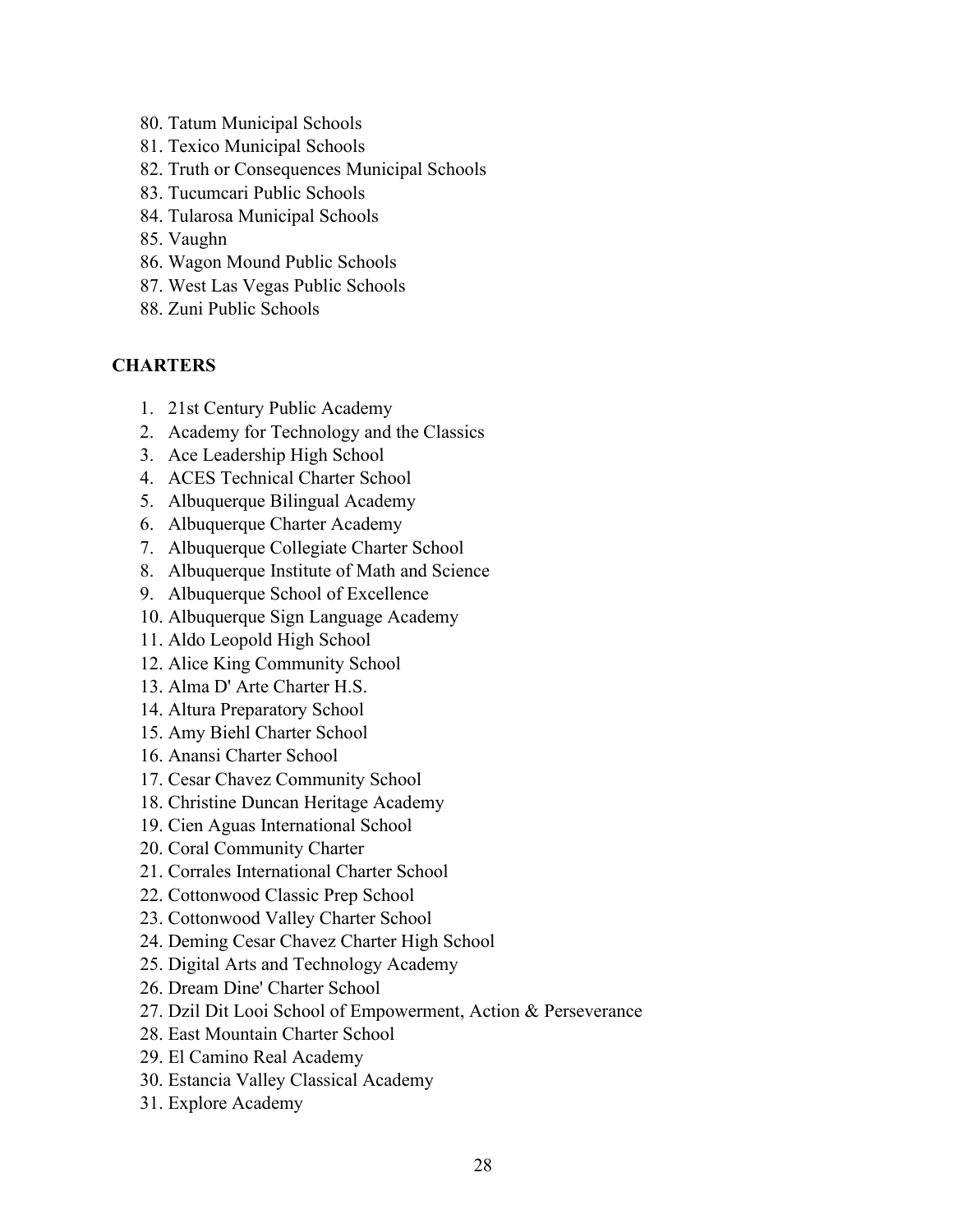- 32. Explore Academy Las Cruces
- 33. Gilbert L. Sena Charter High School
- 34. Gordon Bernell Charter School
- 35. Health Leadership
- 36. Horizon Academy West
- 37. Hozho Academy
- 38. J. Paul Taylor Academy
- 39. Jefferson Montessori Academy
- 40. La Academia de Esperanza Charter School
- 41. La Academia Dolores Huerta
- 42. La Tierra Montessori School of the Arts & Sciences
- 43. Las Montañas Charter School
- 44. Los Puentes Charter School
- 45. Mark Armijo Academy
- 46. McCurdy Charter School
- 47. Media Arts Collaborate Charter School
- 48. Middle College High School
- 49. Mission Achievement and Success
- 50. Monte Del Sol
- 51. Montessori of the Rio Grande
- 52. Moreno Valley Charter High School
- 53. Mosaic Academy
- 54. Mountain Mahogany Community Schools
- 55. Native American Community Academy
- 56. New Mexico Connections Academy
- 57. New Mexico School for the Arts
- 58. North Valley Academy
- 59. Pecos Cyber Academy
- 60. Public Academy for Performing Arts
- 61. Raices Del Saber Xinachtli Community School
- 62. Red River Valley Charter
- 63. Rio Gallinas Charter School
- 64. Robert F Kennedy Charter School
- 65. Roots and Wings Community School
- 66. San Diego Riverside Charter School
- 67. Sandoval Academy of Bilingual Education
- 68. School of Dreams Academy (SODA)
- 69. Sidney Gutierrez Middle Schools
- 70. Siembra Leadership
- 71. Six Directions Indigenous School
- 72. Solare Collegiate Charter School
- 73. South Valley Academy
- 74. South Valley Preparatory School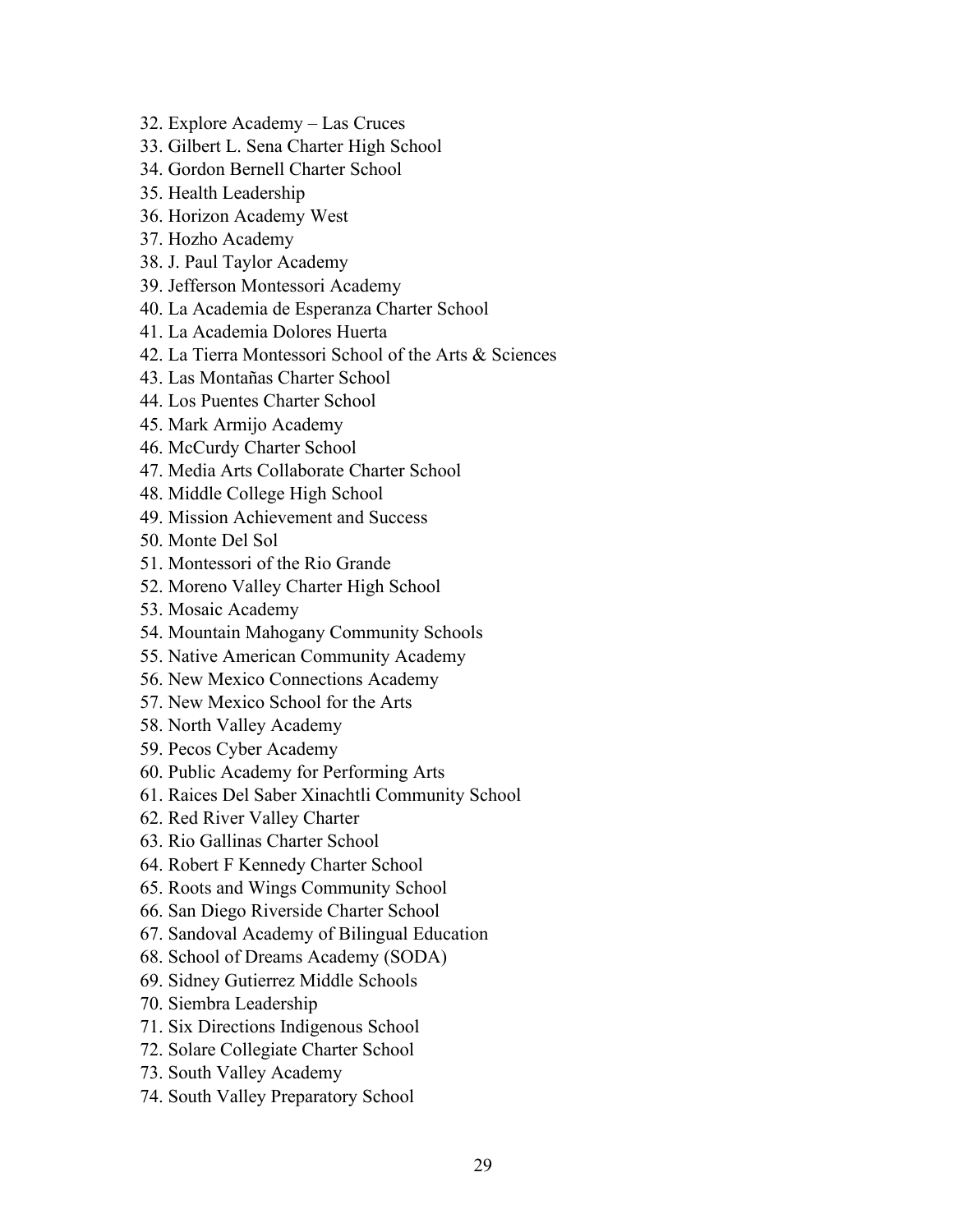- 75. Southwest Aeronautics, Mathematics and Science Academy
- 76. Southwest Preparatory Learning Center
- 77. Southwest Secondary Learning Center
- 78. Taos Academy Charter School
- 79. Taos Charter School
- 80. Taos Integrated School of the Arts
- 81. Taos International School
- 82. Technology Leadership High School
- 83. The Albuquerque Talent Development Academy
- 84. The Ask Academy Charter School
- 85. The Great Academy
- 86. The International School
- 87. The Masters Program
- 88. The Montessori Elementary Schools
- 89. The New America School
- 90. The New America School Las Cruces
- 91. The New Mexico International School
- 92. THRIVE Community School (new 7/1/2022)
- 93. Tierra Adentro Charter School
- 94. Tierra Encantada Charter High School
- 95. Turquoise Trail Elementary
- 96. Vista Grande High School
- 97. Voz Collegiate Preparatory Charter School
- 98. Walatowa High Charter School
- 99. William W. & Josephine Dorn Charter Community School

### **HIGHER EDUCATION**

- 1. Eastern New Mexico University Portales
- 2. Eastern New Mexico University Roswell
- 3. Luna Community College
- 4. Mesalands Community College
- 5. New Mexico Highlands University
- 6. Santa Fe Community College
- 7. Western New Mexico University

#### **OTHER EDUCATION ENTITIES**

- 1. Cooperative Educational Services
- 2. NEA-NM
- 3. New Mexico Activities Association
- 4. New Mexico Association of School Business Officials
- 5. New Mexico Coalition of Educational Leaders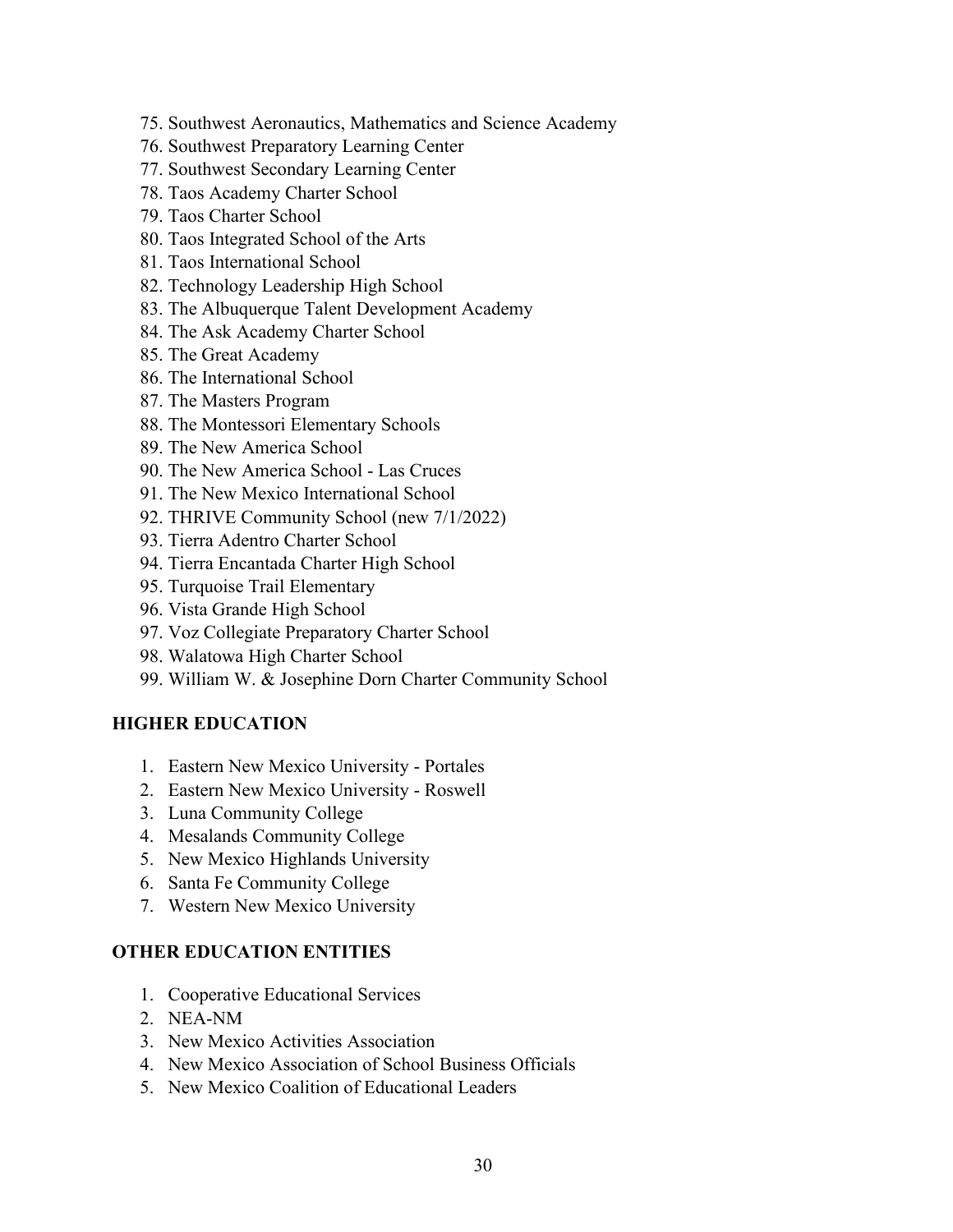- 6. New Mexico School for the Arts Art Institute
- 7. NMPSIA Office
- 8. Regional Educational Cooperative #2
- 9. Regional Educational Cooperative #6
- 10. Regional Educational Cooperative #7
- 11. Regional Educational Cooperative #8

## <span id="page-34-1"></span><span id="page-34-0"></span>**B. TECHNICAL SPECIFICATIONS**

### **1. Organizational Experience**

#### Offeror **must**:

- a) provide a description of relevant corporate experience with state government and private sector. The experience of all proposed subcontractors must be described. The narrative **must** thoroughly describe how the Offeror has supplied expertise for similar contracts and must include the extent of their experience, expertise, and knowledge as a provider of Cyber Risk Assessment and Consulting Services. All Cyber Risk Assessment and Consulting Services provided to private sector will also be considered;
- b) indicate how many new clients have been installed in the last two years and what percentage of business revenue is derived from Cyber Risk Assessment and Consulting Services engagements;
- c) describe at least two project successes and failures. Include how each experience improved the Offeror's services.

### <span id="page-34-2"></span>**2. Organizational References**

Offeror must provide a list of a minimum of three (3) external references from similar projects/programs performed for private, state or large local government clients within the last three (3) years.

Offeror shall include the following Business Reference information as part of its proposals:

- a) Client name;
- b) Project description;
- c) Project dates (starting and ending);
- d) Technical environment (i.e., Software applications, Internet capabilities, Data communications, Network, Hardware);
- e) Staff assigned to reference engagement that will be designated for work per this RFP; and
- f) Client project manager name, telephone number, fax number and e-mail address.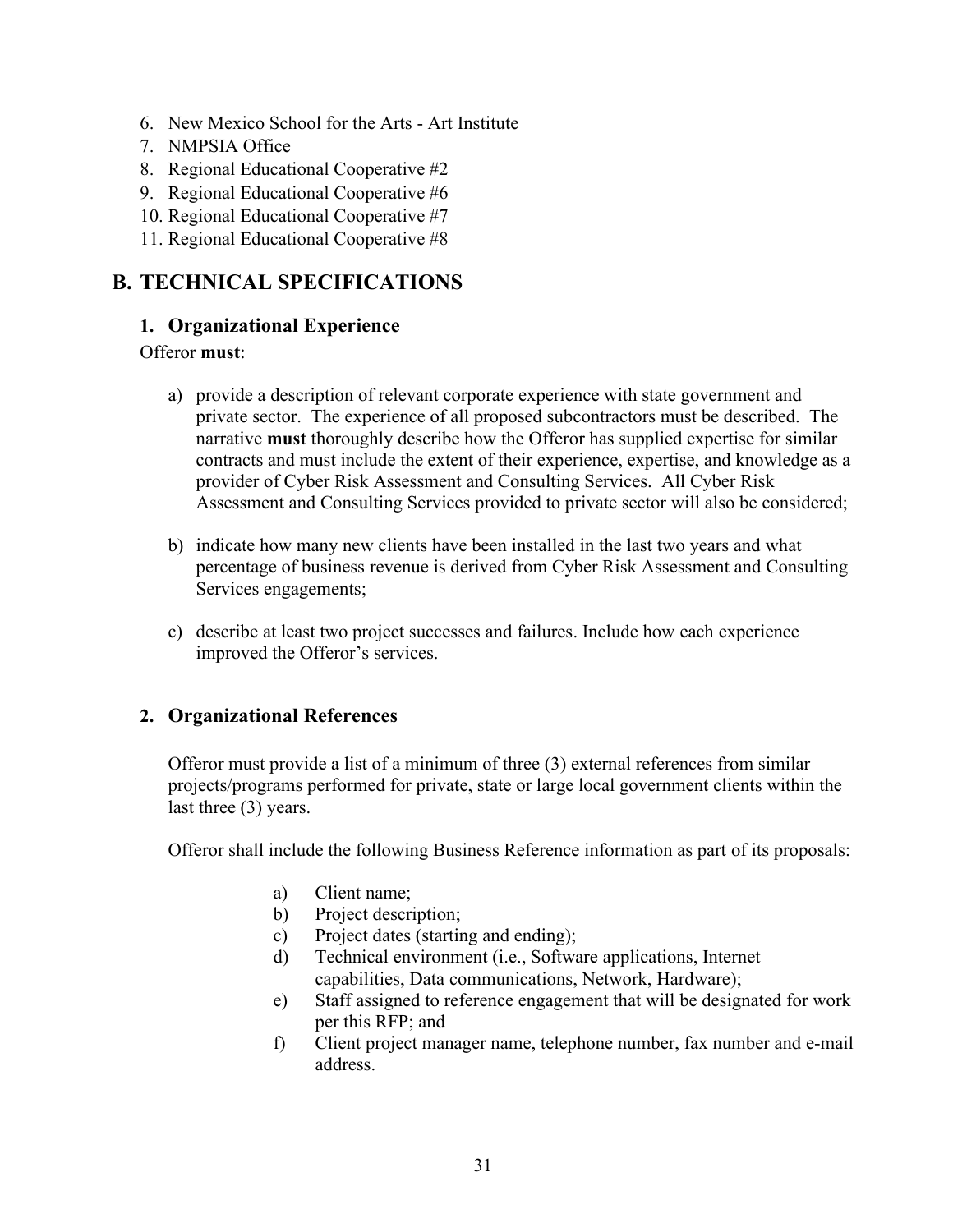Offeror is required to submit APPENDIX F, Organizational Reference Questionnaire ("Questionnaire"), to the business references it lists. **The business references must submit the Questionnaire directly to the designee identified in APPENDIX F. The business references must not return the completed Questionnaire to the Offeror.** It is the Offeror's responsibility to ensure the completed forms are submitted on or before the date indicated in Section II.A, Sequence of Events, for inclusion in the evaluation process.

Organizational References that are not received or are not complete, may adversely affect the Offeror's score in the evaluation process. Offerors are encouraged to specifically request that their Organizational References provide detailed comments.

## <span id="page-35-0"></span>**3. Mandatory Specification**

i. Offerors must agree to provide the service as outlined in the detailed scope of work.

#### **A statement of Concurrence is required**

ii. Offeror must agree to the following indemnification language to be included in the awarded contract: The Contractor shall defend, indemnify and hold harmless the Procuring Agency and the State of New Mexico from all actions, proceeding, claims, demands, costs, damages, attorneys' fees and all other liabilities and expenses of any kind from any source which may arise out of the performance of this Agreement, caused by the negligent act or failure to act of the Contractor, its officers, employees, servants, subcontractors, or agents resulting in injury or damage to persons or property during the time when the Contractor or any officer, agent, employee, servant or subcontractor thereof has performed or is performing services pursuant to this Agreement. In the event that any action, suit or proceeding related to the services performed by the Contractor or any officer, agent, employee, servant or subcontractor under this Agreement is brought against the Contractor, the Contractor shall, as soon as practicable but no later than two (2) days after it receives notice thereof, notify the Procuring Agency by certified mail.

**Note: Exceptions to the State's current Indemnification Language will disqualify the RFP respondent. Each respondent must affirmatively agree to the Indemnification Language without exception. Reference to prior State contract language will not be accepted.**

**A statement of Concurrence is required.**

### <span id="page-35-1"></span>**4. Desirable Specification**

i. Offeror should provide a brief history, description of your firm and state whether the firm is local, regional or national. The description should include but not be limited to the size (number of employees and revenues), state who the parent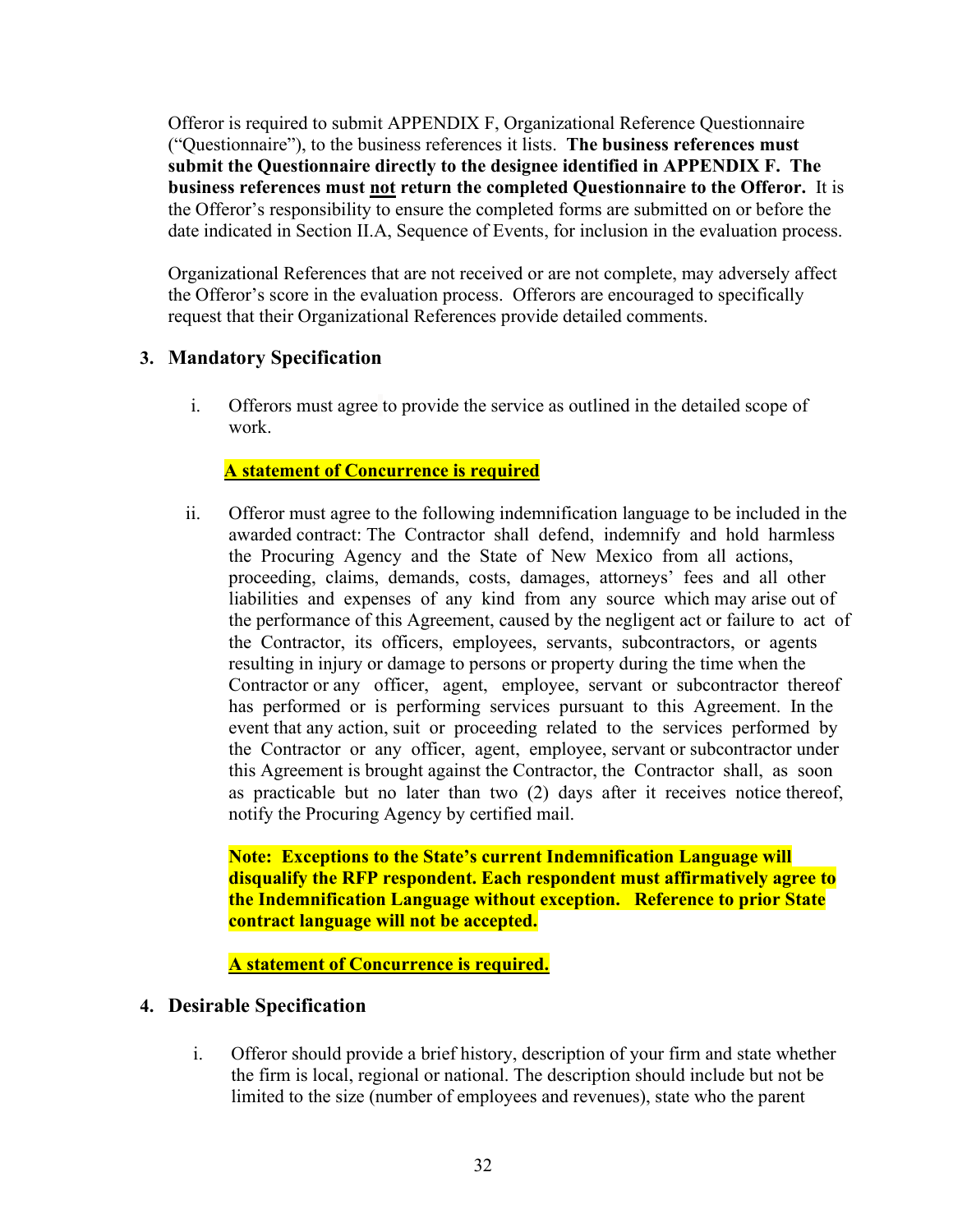company is, if any. Areas of specialization and other relevant information. Provide the same information for the office which would handle the Agency's account. If multiple offices are involved, describe the communications and coordination procedures involving multiple offices. The response should provide information to make sure your Firm is capable of managing this engagement.

ii. Project Manager and Staff experience: Offeror should submit a detailed narrative describing the relevant experience of their proposed Project Manager and the rest of the staff. The narrative should include a thorough description of the education, knowledge and relevant experience as well as certification(s) or other professional credentials for each person which clearly shows the individuals are qualified to perform the required work. The narrative should thoroughly describe how and by whom the Project Team is managed and provide an organizational chart. Provide what office each person is physically located in. The Offeror should submit a current resume for each "major" staff person. Any additional services, or services outlined in the scope of work which the Firm cannot perform, must be outlined in the written proposal.

## <span id="page-36-1"></span><span id="page-36-0"></span>**C. BUSINESS SPECIFICATIONS**

## **1. Financial Stability**

Offerors must submit copies of the most recent years independently audited financial statements and the most current 10K, as well as financial statements for the preceding three years, if they exist. The submission must include the audit opinion, the balance sheet, and statements of income, retained earnings, cash flows, and the notes to the financial statements. If independently audited financial statements do not exist, Offeror must state the reason and, instead, submit sufficient information (e.g.  $D \& B$  report) to enable the Evaluation Committee to assess the financial stability of the Offeror.

### <span id="page-36-2"></span>**2. Oral Presentation**

If selected as a finalist, Offerors agree to provide the Evaluation Committee the opportunity to interview proposed staff members identified by the Evaluation Committee, at the option of the Agency. The Evaluation Committee may request a finalist to provide an oral presentation of the proposal as an opportunity for the Evaluation Committee to ask questions and seek clarifications

### <span id="page-36-3"></span>**3. Letter of Transmittal Form**

The Offeror's proposal **must** be accompanied by the Letter of Transmittal Form located in APPENDIX E. The form **must** be completed and must be signed by the person authorized to obligate the company. **Failure to respond to ALL items, as indicated in Section II.C.30 and APPENDIX E, and to return a signed, unaltered form will result in Offeror's disqualification.**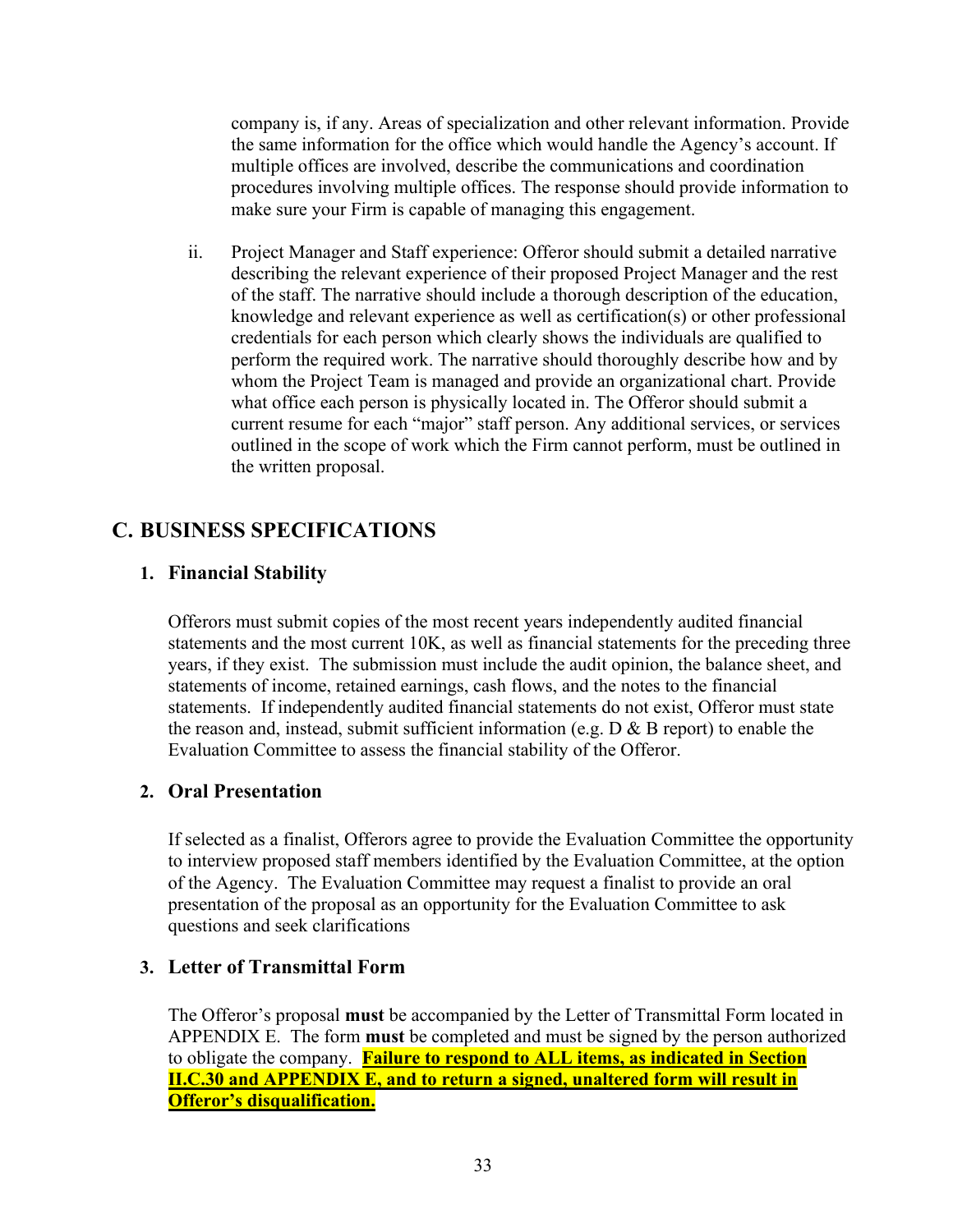## <span id="page-37-0"></span>**4. Campaign Contribution Disclosure Form**

The Offeror must complete an unaltered Campaign Contribution Disclosure Form and submit a signed copy with the Offeror's proposal. This must be accomplished whether or not an applicable contribution has been made. (See APPENDIX B). **Failure to complete and return the signed, unaltered form will result in Offeror's disqualification.**

### <span id="page-37-1"></span>**5. Cost**

Offerors must complete the Cost Response Form in APPENDIX D. Cost will be measured by

## **Lowest Responsive Offeror's Cost --------------------------------- X 300 = Awarded Points This Offeror's Cost**

All charges listed on APPENDIX D must be justified and evidence of need documented in the proposal.

## <span id="page-37-2"></span>**6. Resident Business or Resident Veterans Preference**

To ensure adequate consideration and application of NMSA 1978, § 13-1-21 (as amended), Offerors **MUST** include a copy, in this section, of its NM Resident preference certificate, as issued by the New Mexico Taxation and Revenue Department.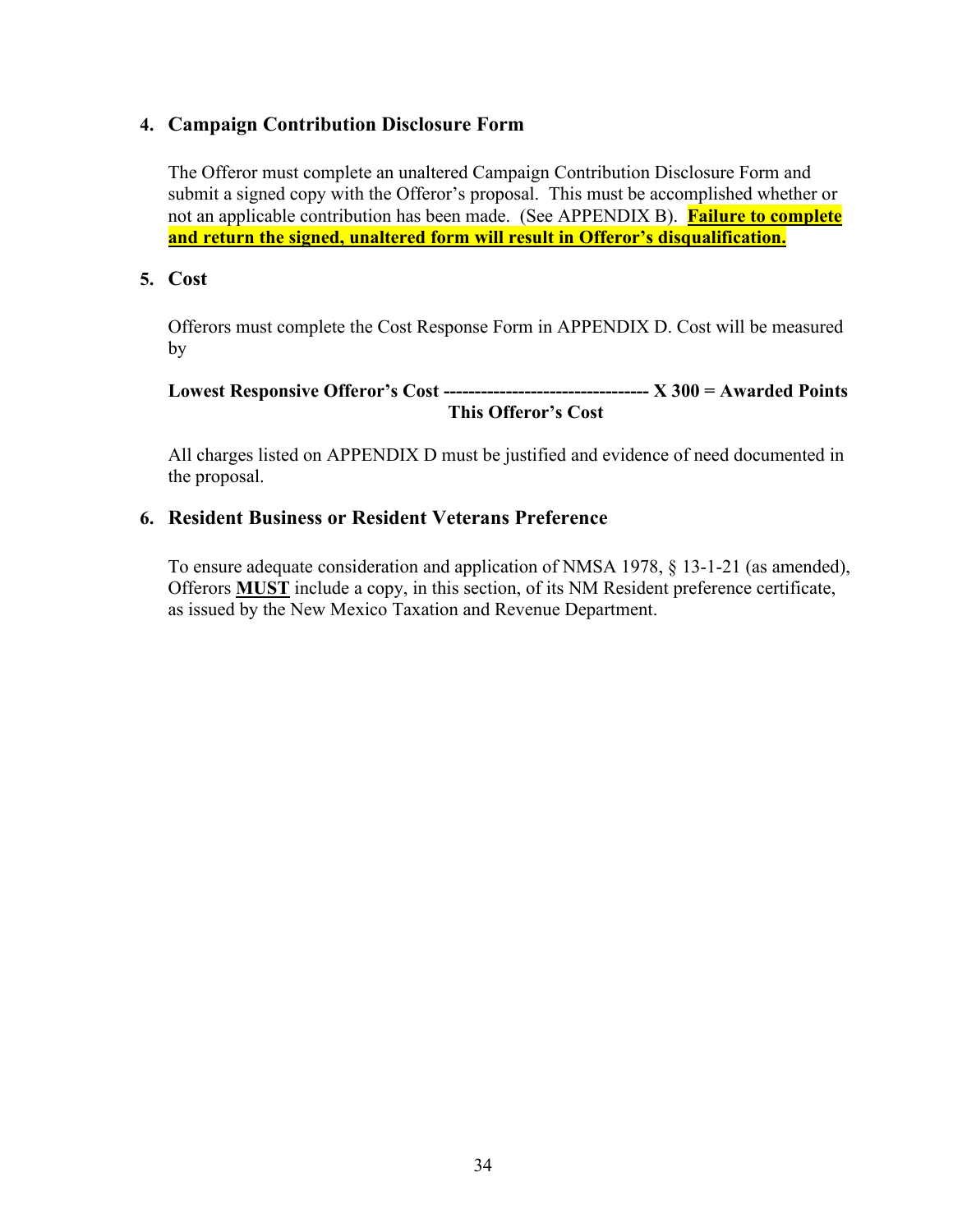# <span id="page-38-0"></span>**V. EVALUATION**

## <span id="page-38-1"></span>**A. EVALUATION POINT SUMMARY**

The following is a summary of evaluation factors with point values assigned to each. These weighted factors will be used in the evaluation of individual potential Offeror proposals by sub-category.

|           | <b>Evaluation Factors</b>                 | <b>Points</b>    |
|-----------|-------------------------------------------|------------------|
|           | (Correspond to section IV.B and IV C)     | <b>Available</b> |
| <b>B.</b> | <b>Technical Specifications</b>           |                  |
| B. 1.     | Organizational Experience                 | 270              |
| B. 2.     | <b>Organizational References</b>          | 60               |
| B. 3.     | Mandatory Specification                   | Pass/Fail        |
| B. 4.     | Desirable Specifications                  | 270              |
| С.        | <b>Business Specifications</b>            |                  |
| C.1.      | <b>Financial Stability</b>                | Pass/Fail        |
| C.2.      | Oral Presentation(s)                      | 100              |
| C.3.      | Letter of Transmittal Form                | Pass/Fail        |
| C.4.      | Campaign Contribution Disclosure Form     | Pass/Fail        |
| C.5.      | Cost                                      | 300              |
|           | <b>TOTAL POINTS AVAILABLE</b>             | 1000             |
| C.6.      | New Mexico Preference - Resident Vendor   |                  |
|           | Points per Section IV C. 7                | 50               |
| C.6.      | New Mexico Preference - Resident Veterans |                  |
|           | Points per Section IV C.7                 | 1 O C            |

Table 1: Evaluation Point Summary

## <span id="page-38-3"></span><span id="page-38-2"></span>**B. EVALUATION FACTORS**

## **1. B.1 Organizational Experience (See Table 1)**

Points will be awarded based on the thoroughness and clarity of Offeror's response in this Section. The Evaluation Committee will also weigh the relevancy and extent of Offeror's experience, expertise, and knowledge; and of personnel education, experience and certifications/licenses. In addition, points will be awarded based on Offeror's candid and well-thought-out response to successes and failures, as well as the ability of the Offeror to learn from its failures and grow from its successes.

## <span id="page-38-4"></span>**2. B.2 Organizational References (See Table 1)**

Points will be awarded based upon an evaluation of the responses to a series of questions on the Organizational Reference Questionnaire (Appendix F). Offeror will be evaluated on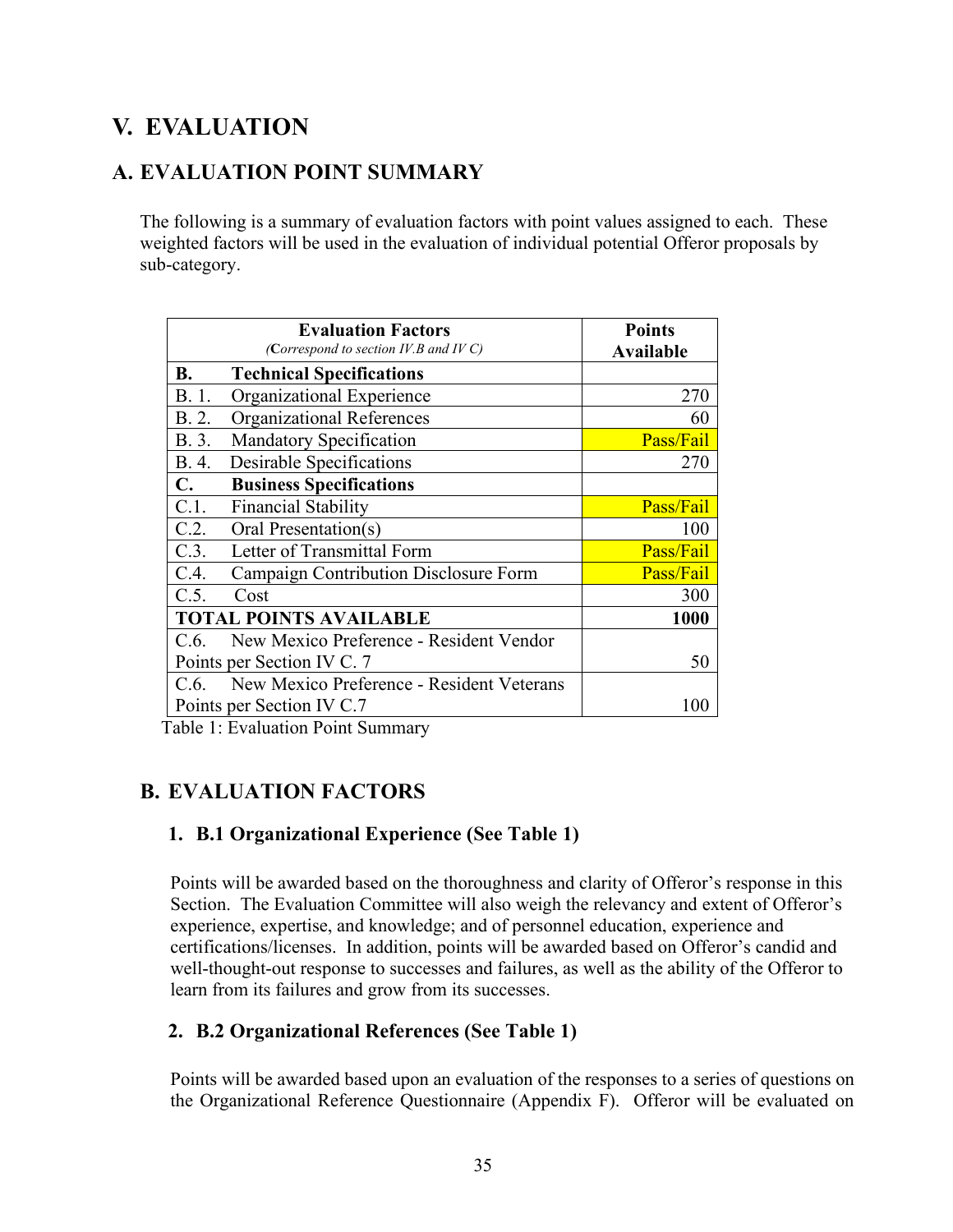references that show positive service history, successful execution of services and evidence of satisfaction by each reference. References indicating significantly similar services/scopes of work and comments provided by a submitted reference will add weight and value to a recommendation during the evaluation process. Points will be awarded for each individual response up to 1/3 of the total points for this category. Lack of a response will receive zero (0) points.

The Evaluation Committee may contact any or all business references for validation of information submitted. If this step is taken, the Procurement Manager and the Evaluation Committee must all be together on a conference call with the submitted reference so that the Procurement Manager and all members of the Evaluation Committee receive the same information. Additionally, the Agency reserves the right to consider any and all information available to it (outside of the Organizational Reference information required herein), in its evaluation of Offeror responsibility per Section II.C.18.

## <span id="page-39-0"></span>**3. B.3 Mandatory Specifications**

Pass/Fail. No Points Assigned.

i. Offerors must agree to provide the service as outlined in the detailed scope of work.

#### **A statement of Concurrence is required**

ii. Offeror must agree to the following indemnification language to be included in the awarded contract: The Contractor shall defend, indemnify and hold harmless the Procuring Agency and the State of New Mexico from all actions, proceeding, claims, demands, costs, damages, 41 attorneys' fees and all other liabilities and expenses of any kind from any source which may arise out of the performance of this Agreement, caused by the negligent act or failure to act of the Contractor, its officers, employees, servants, subcontractors, or agents resulting in injury or damage to persons or property during the time when the Contractor or any officer, agent, employee, servant or subcontractor thereof has performed or is performing services pursuant to this Agreement. In the event that any action, suit or proceeding related to the services performed by the Contractor or any officer, agent, employee, servant or subcontractor under this Agreement is brought against the Contractor, the Contractor shall, as soon as practicable but no later than two (2) days after it receives notice thereof, notify the Procuring Agency by certified mail.

**Note: Exceptions to the State's current Indemnification Language will disqualify the RFP respondent. Each respondent must affirmatively agree to the Indemnification Language without exception. Reference to prior State contract language will not be accepted.**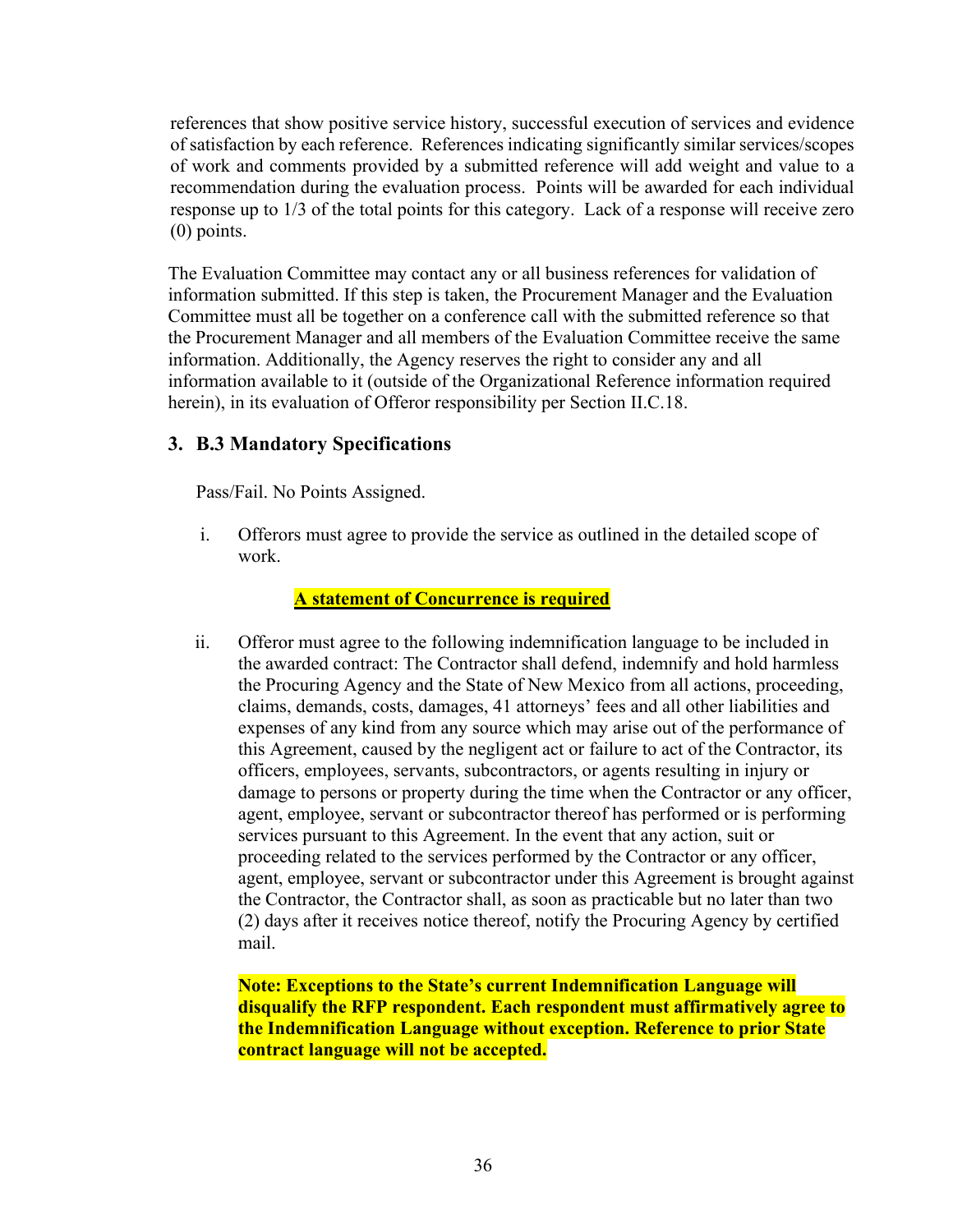## <span id="page-40-0"></span>**4. B.4 Desirable Specifications**

- i. Offeror should provide a brief history, description of your firm and state whether the firm is local, regional or national. The description should include but not be limited to the size (number of employees and revenues), state who the parent company is, if any. Areas of specialization and other relevant information. Provide the same information for the office which would handle the Agency's account. If multiple offices are involved, describe the communications and coordination procedures involving multiple offices. The response should provide information to make sure your Firm is capable of managing this engagement.
- ii. Project Manager and Staff experience: Offeror should submit a detailed narrative describing the relevant experience of their proposed Project Manager and the rest of the staff. The narrative should include a thorough description of the education, knowledge and relevant experience as well as certification(s) or other professional credentials for each person which clearly shows the individuals are qualified to perform the required work. The narrative should thoroughly describe how and by whom the Project Team is managed and provide an organizational chart. Provide what office each person is physically located in. The Offeror should submit a current resume for each "major" staff person. Any additional services, or services outlined in the scope of work which the Firm cannot perform, must be outlined in the written proposal

## <span id="page-40-1"></span>**5. C.1 Financial Stability (See Table 1)**

Pass/Fail only. No points assigned.

- <span id="page-40-2"></span>**6. C.2 Oral Presentations (See Table 1)**
- <span id="page-40-3"></span>**7. C.3 Letter of Transmittal (See Table 1)**

Pass/Fail only. No points assigned.

<span id="page-40-4"></span>**8. C.4 Campaign Contribution Disclosure Form (See Table 1)** 

Pass/Fail only. No points assigned.

<span id="page-40-5"></span>**9. C.5 Cost (See Table 1)** 

The evaluation of each Offeror's cost proposal will be conducted using the following formula:

Lowest Responsive Offeror's Cost

X Available Award Points

Each Offeror's Cost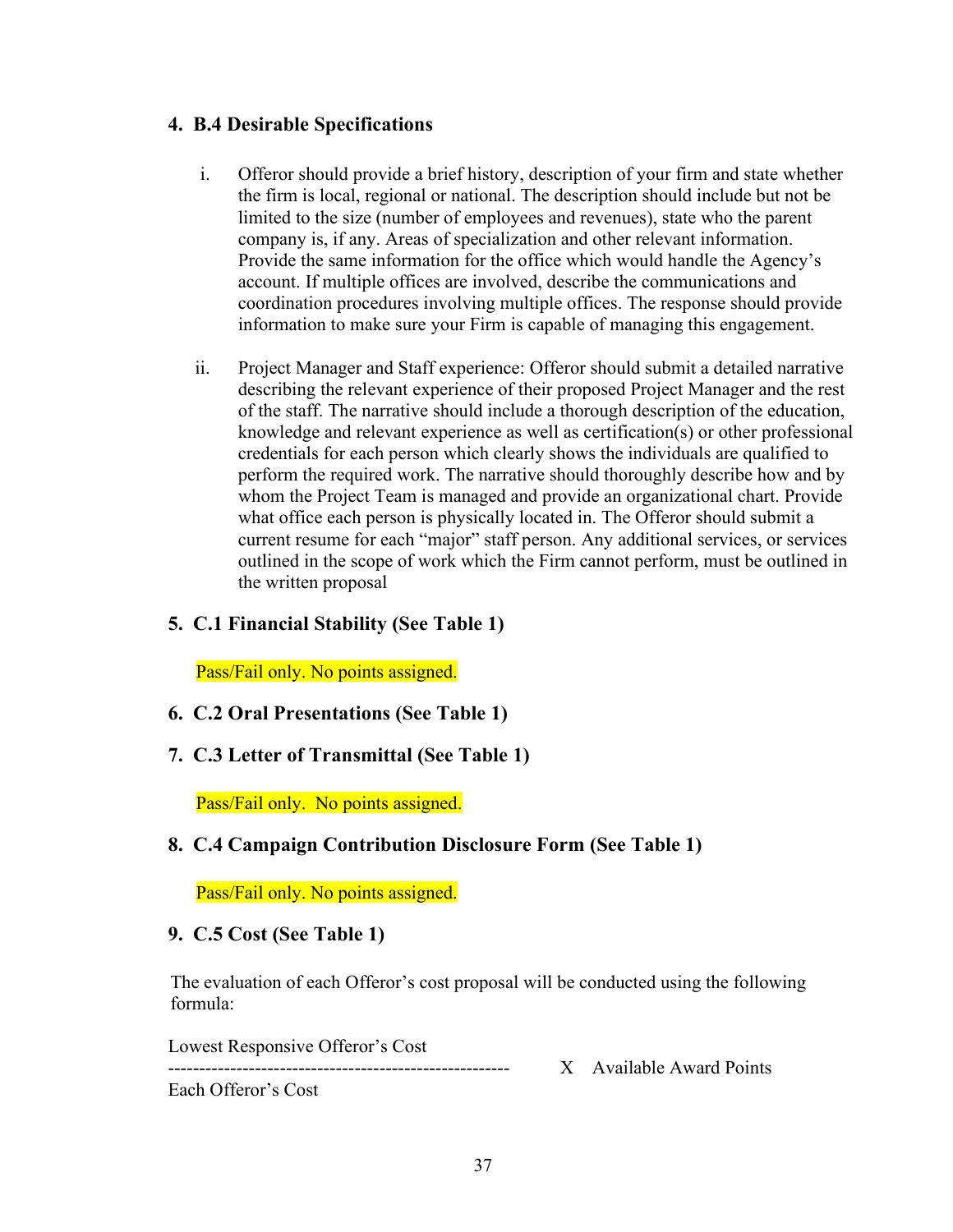## <span id="page-41-0"></span>**10. C.6. New Mexico Preferences**

Percentages will be determined based upon the point-based system outlined in NMSA 1978, § 13-1-21 (as amended).

#### A. **New Mexico Resident Business Preference**

If the Offeror has provided a copy of their Preference Certificate the Preference Points for a New Mexico Resident Business is 5% of the total points available in this RFP.

#### B. **New Mexico Resident Veterans Business Preference**

If the Offeror has provided a copy of their Preference Certificate the Preference Points for a New Mexico Resident Veteran Business is 10% of the total points available in this RFP.

## <span id="page-41-1"></span>**C. EVALUATION PROCESS**

- 1. All Offeror proposals will be reviewed for compliance with the requirements and specifications stated within the RFP. Proposals deemed non-responsive will be eliminated from further consideration.
- 2. The Procurement Manager may contact the Offeror for clarification of the response as specified in Section II. B.7.
- 3. Responsive proposals will be evaluated on the factors in Section IV, which have been assigned a point value in Section V. The responsible Offerors with the highest scores will be selected as finalist Offerors, based upon the proposals submitted. In accordance with 13-1-117 NMSA 1978, the responsible Offerors whose proposals are most advantageous to the State taking into consideration the Evaluation Factors in Section V will be recommended for award (as specified in Section II.B.12). Please note, however, that a serious deficiency in the response to any one factor may be grounds for rejection regardless of overall score.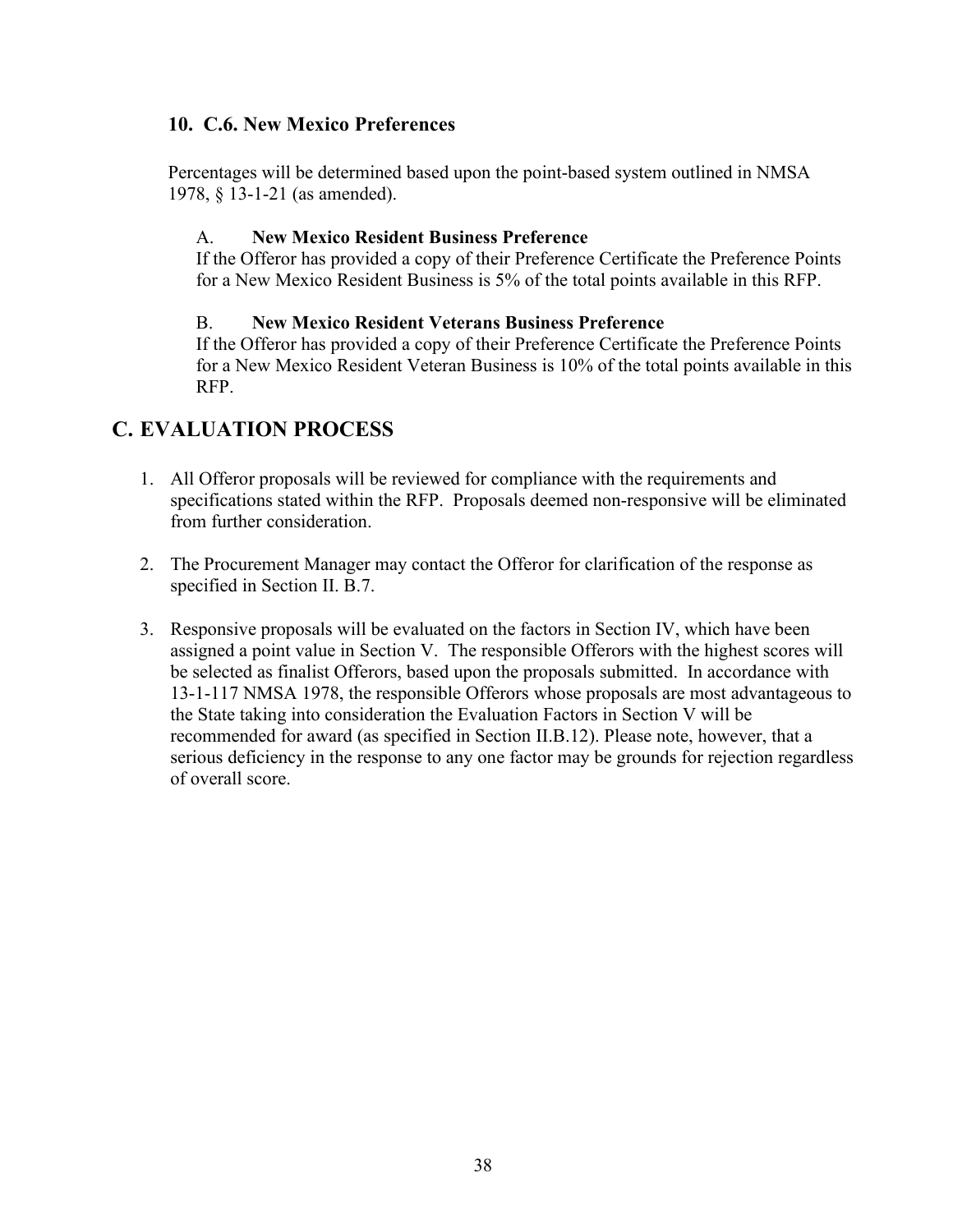# **APPENDIX A**

## **REQUEST FOR PROPOSAL**

## **Cyber Risk Assessment and Consulting Services RFP # 342-2022-03 ACKNOWLEDGEMENT OF RECEIPT FORM**

This Acknowledgement of Receipt Form should be signed and submitted no later than **April 29, 2022.** Only potential Offerors who elect to return this form will receive copies of all submitted questions and the written responses to those questions, as well as any RFP amendments, if any are issued.

In acknowledgement of receipt of this Request for Proposal, the undersigned agrees that he or she has received a complete copy of the RFP, beginning with the title page, and ending with APPENDIX F.

The name and address below will be used for all correspondence related to the Request for Proposal.

| <b>ORGANIZATION:</b> |            |           |
|----------------------|------------|-----------|
| <b>CONTACT NAME:</b> |            |           |
| TITLE:               | PHONE NO.: |           |
| E-MAIL:              |            |           |
| <b>ADDRESS:</b>      |            |           |
| CITY:                | STATE:     | ZIP CODE: |

**Submit Acknowledgement of Receipt Form to:**

**To: Claudette Roybal, Procurement Manager E-mail: NMPSIA.procurement@state.nm.us Subject Line: Cyber Risk Assessment and Consulting Services**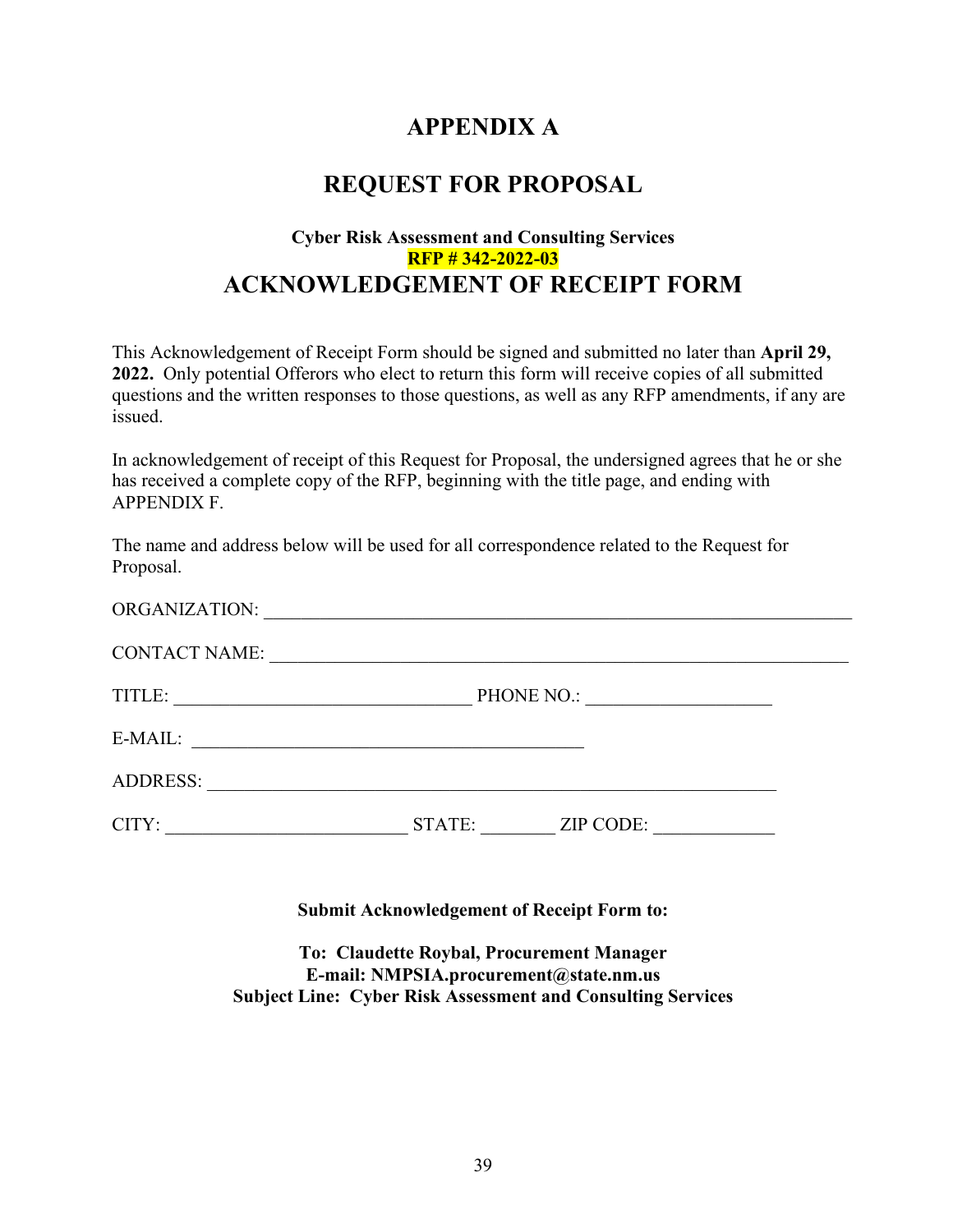# **APPENDIX B**

# <span id="page-43-0"></span>**CAMPAIGN CONTRIBUTION DISCLOSURE FORM**

<span id="page-43-1"></span>Pursuant to the Procurement Code, Sections 13-1-28, et seq., NMSA 1978 and NMSA 1978, § 13- 1-191.1 (2006), as amended by Laws of 2007, Chapter 234, a prospective contractor subject to this section shall disclose all campaign contributions given by the prospective contractor or a family member or representative of the prospective contractor to an applicable public official of the state or a local public body during the two years prior to the date on which a proposal is submitted or, in the case of a sole source or small purchase contract, the two years prior to the date on which the contractor signs the contract, if the aggregate total of contributions given by the prospective contractor or a family member or representative of the prospective contractor to the public official exceeds two hundred fifty dollars (\$250) over the two-year period. A prospective contractor submitting a disclosure statement pursuant to this section who has not contributed to an applicable public official, whose family members have not contributed to an applicable public official or whose representatives have not contributed to an applicable public official shall make a statement that no contribution was made.

A prospective contractor or a family member or representative of the prospective contractor shall not give a campaign contribution or other thing of value to an applicable public official or the applicable public official's employees during the pendency of the procurement process or during the pendency of negotiations for a sole source or small purchase contract.

Furthermore, a solicitation or proposed award for a proposed contract may be canceled pursuant to Section [13-1-181](http://mobile.nmonesource.com/nxt/gateway.dll?f=jumplink$jumplink_x=Advanced$jumplink_vpc=first$jumplink_xsl=querylink.xsl$jumplink_sel=title;path;content-type;home-title;item-bookmark$jumplink_d=%7bnmsa1978%7d$jumplink_q=%5bfield%20folio-destination-name:) NMSA 1978 or a contract that is executed may be ratified or terminated pursuant to Section [13-1-182](http://mobile.nmonesource.com/nxt/gateway.dll?f=jumplink$jumplink_x=Advanced$jumplink_vpc=first$jumplink_xsl=querylink.xsl$jumplink_sel=title;path;content-type;home-title;item-bookmark$jumplink_d=%7bnmsa1978%7d$jumplink_q=%5bfield%20folio-destination-name:) NMSA 1978 if a prospective contractor fails to submit a fully completed disclosure statement pursuant to this section; or a prospective contractor or family member or representative of the prospective contractor gives a campaign contribution or other thing of value to an applicable public official or the applicable public official's employees during the pendency of the procurement process.

The state agency or local public body that procures the services or items of tangible personal property shall indicate on the form the name or names of every applicable public official, if any, for which disclosure is required by a prospective contractor.

THIS FORM MUST BE INCLUDED IN THE REQUEST FOR PROPOSALS AND MUST BE FILED BY ANY PROSPECTIVE CONTRACTOR WHETHER OR NOT THEY, THEIR FAMILY MEMBER, OR THEIR REPRESENTATIVE HAS MADE ANY CONTRIBUTIONS SUBJECT TO DISCLOSURE.

The following definitions apply:

"**Applicable public official**" means a person elected to an office or a person appointed to complete a term of an elected office, who has the authority to award or influence the award of the contract for which the prospective contractor is submitting a competitive sealed proposal or who has the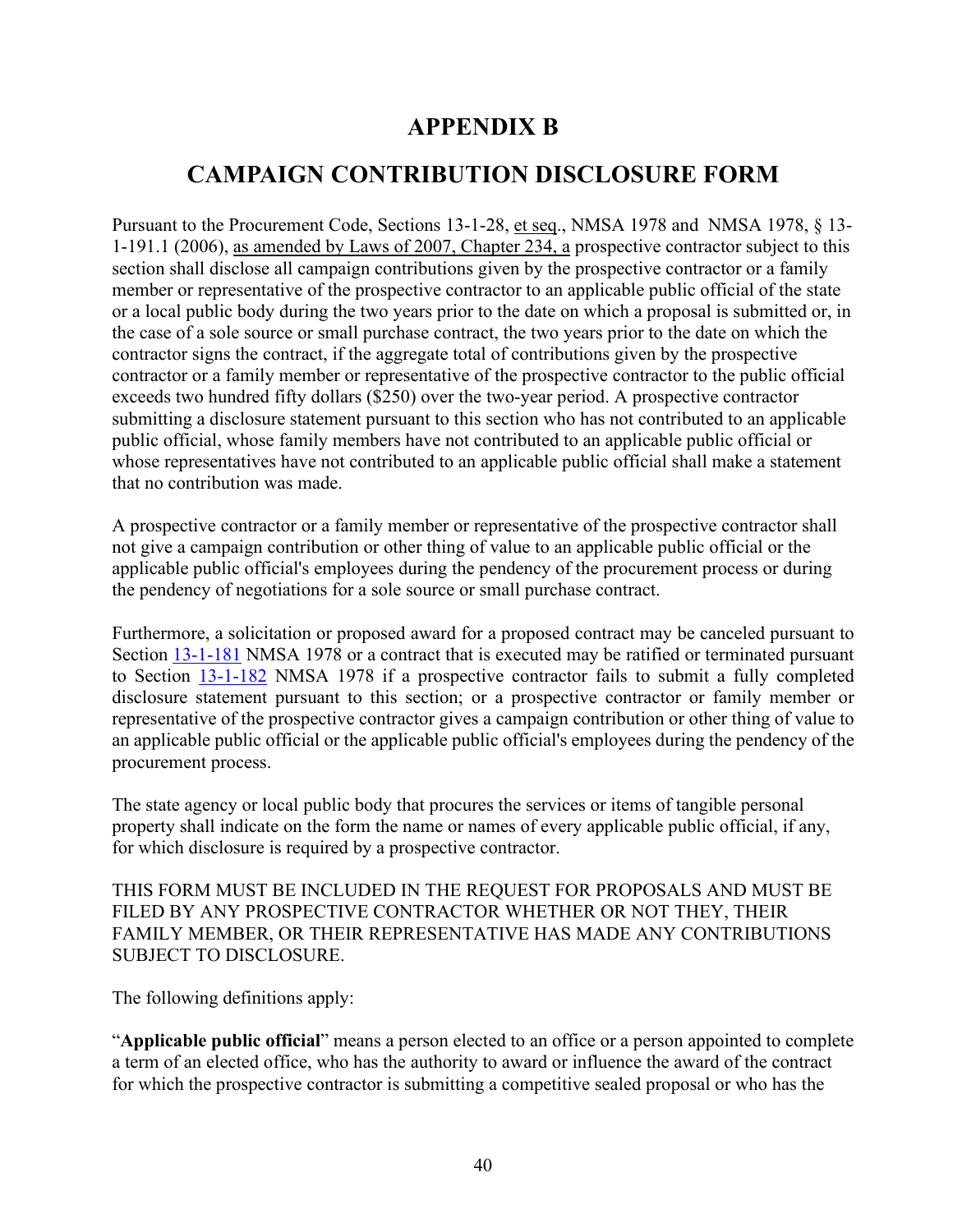authority to negotiate a sole source or small purchase contract that may be awarded without submission of a sealed competitive proposal.

"**Campaign Contribution**" means a gift, subscription, loan, advance or deposit of money or other thing of value, including the estimated value of an in-kind contribution, that is made to or received by an applicable public official or any person authorized to raise, collect or expend contributions on that official's behalf for the purpose of electing the official to statewide or local office. "Campaign Contribution" includes the payment of a debt incurred in an election campaign, but does not include the value of services provided without compensation or unreimbursed travel or other personal expenses of individuals who volunteer a portion or all of their time on behalf of a candidate or political committee, nor does it include the administrative or solicitation expenses of a political committee that are paid by an organization that sponsors the committee.

"**Family member**" means a spouse, father, mother, child, father-in-law, mother-in-law, daughterin-law or son-in-law of (a) a prospective contractor, if the prospective contractor is a natural person; or (b) an owner of a prospective contractor;

"**Pendency of the procurement proces**s" means the time period commencing with the public notice of the request for proposals and ending with the award of the contract or the cancellation of the request for proposals.

"**Prospective contractor**" means a person or business that is subject to the competitive sealed proposal process set forth in the Procurement Code [Sections [13-1-28](http://mobile.nmonesource.com/nxt/gateway.dll?f=jumplink$jumplink_x=Advanced$jumplink_vpc=first$jumplink_xsl=querylink.xsl$jumplink_sel=title;path;content-type;home-title;item-bookmark$jumplink_d=%7bnmsa1978%7d$jumplink_q=%5bfield%20folio-destination-name:) through [13-1-199](http://mobile.nmonesource.com/nxt/gateway.dll?f=jumplink$jumplink_x=Advanced$jumplink_vpc=first$jumplink_xsl=querylink.xsl$jumplink_sel=title;path;content-type;home-title;item-bookmark$jumplink_d=%7bnmsa1978%7d$jumplink_q=%5bfield%20folio-destination-name:) NMSA 1978] or is not required to submit a competitive sealed proposal because that person or business qualifies for a sole source or small purchase contract.

"**Representative of a prospective contractor**" means an officer or director of a corporation, a member or manager of a limited liability corporation, a partner of a partnership or a trustee of a trust of the prospective contractor.

#### Name(s) of Applicable Public Official(s) if any: **(Completed by State Agency or Local Public Body)**

DISCLOSURE OF CONTRIBUTIONS BY PROSPECTIVE CONTRACTOR:

Contribution Made By:

Relation to Prospective Contractor:

Date Contribution(s) Made:

Amount(s) of Contribution(s)

Nature of Contribution $(s)$ 

 $\mathcal{L}_\mathcal{L}$  , which is a set of the set of the set of the set of the set of the set of the set of the set of the set of the set of the set of the set of the set of the set of the set of the set of the set of the set of

 $\mathcal{L}_\mathcal{L}$  , which is a set of the set of the set of the set of the set of the set of the set of the set of the set of the set of the set of the set of the set of the set of the set of the set of the set of the set of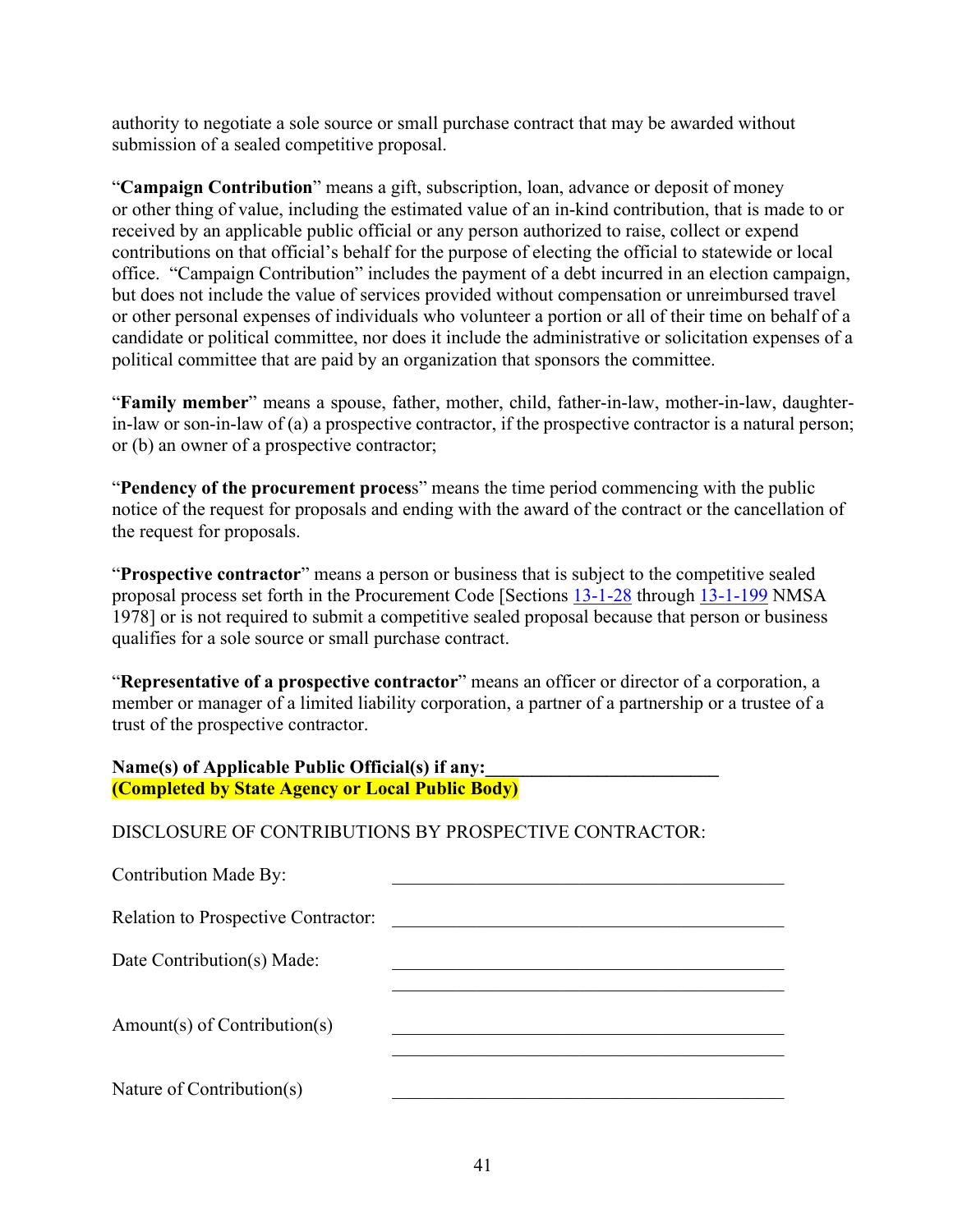| Purpose of Contribution(s)        |      |  |
|-----------------------------------|------|--|
| (Attach extra pages if necessary) |      |  |
| Signature                         | Date |  |
| Title (position)                  |      |  |

**--OR—**

**NO CONTRIBUTIONS IN THE AGGREGATE TOTAL OVER TWO HUNDRED FIFTY DOLLARS (\$250) WERE MADE** to an applicable public official by me, a family member or representative.

 $\mathcal{L}_\text{max}$  , and the contribution of the contribution of  $\mathcal{L}_\text{max}$  , and the contribution of  $\mathcal{L}_\text{max}$ 

Signature Date

 $\mathcal{L}_\mathcal{L}$  , which is a set of the set of the set of the set of the set of the set of the set of the set of the set of the set of the set of the set of the set of the set of the set of the set of the set of the set of

Title (Position)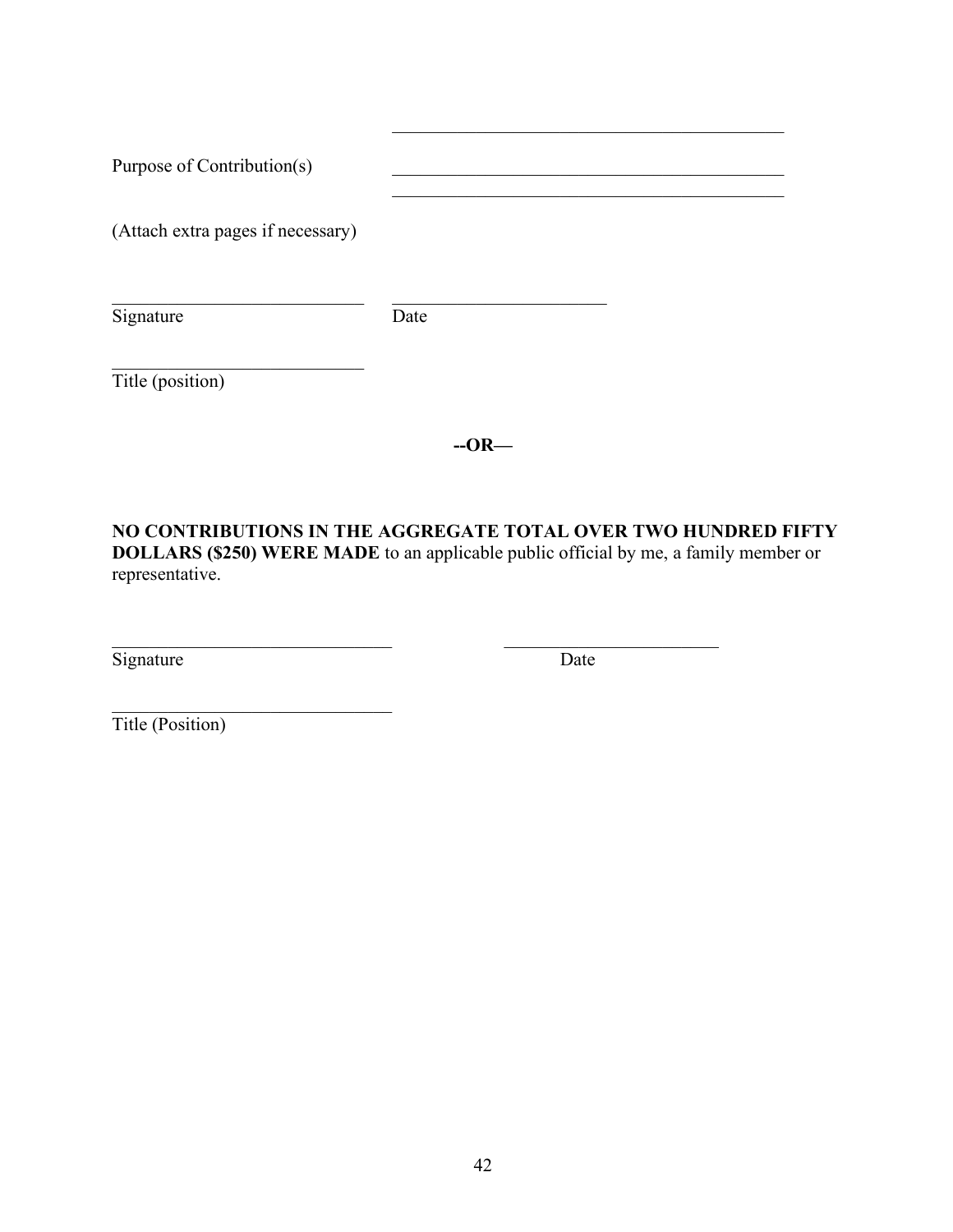## **APPENDIX C**

## **SAMPLE CONTRACT**

#### STATE OF NEW MEXICO

#### <span id="page-46-1"></span><span id="page-46-0"></span>**NEW MEXICO PUBLIC SCHOOLS INSURANCE AUTHORITY**

#### PROFESSIONAL SERVICES CONTRACT **#\_\_\_\_\_\_\_\_\_\_\_\_\_\_\_\_\_\_\_\_\_\_\_\_\_**

THIS AGREEMENT is made and entered into by and between the State of New Mexico, **Public Schools Insurance Authority,** hereinafter referred to as the "Agency," and **NAME OF CONTRACTOR**, hereinafter referred to as the "Contractor," and is effective as of the date set forth below upon which it is executed by the Agency.

#### IT IS AGREED BETWEEN THE PARTIES:

#### **1. Scope of Work.**

The Contractor shall perform the following work:

#### **2. Compensation***.*

A. The Agency shall pay to the Contractor in full payment for services satisfactorily performed at the rate of dollars (\$  $\qquad$  ) per hour (OR BASED UPON DELIVERABLES, MILESTONES, BUDGET, ETC.), such compensation not to exceed (AMOUNT), excluding gross receipts tax. The New Mexico gross receipts tax levied on the amounts payable under this Agreement totaling (AMOUNT) shall be paid by the Agency to the Contractor. **The total amount payable to the Contractor under this Agreement, including gross receipts tax and expenses, shall not exceed (AMOUNT). This amount is a maximum and not a guarantee that the work assigned to be performed by Contractor under this Agreement shall equal the amount stated herein. The parties do not intend for the Contractor to continue to provide services without compensation when the total compensation amount is reached. Contractor is responsible for notifying the Agency when the services provided under this Agreement reach the total compensation amount. In no event will the Contractor be paid for services provided in excess of the total compensation amount without this Agreement being amended in writing prior to those services in excess of the total compensation amount being provided.**

B. Payment is subject to availability of funds pursuant to the Appropriations Paragraph set forth below and to any negotiations between the parties from year to year pursuant to Paragraph 1, Scope of Work, and to approval by the GSD/SPD. All invoices MUST BE received by the Agency no later than fifteen (15) days after the termination of the Fiscal Year in which the services were delivered. Invoices received after such date WILL NOT BE PAID.

**(—OR—)**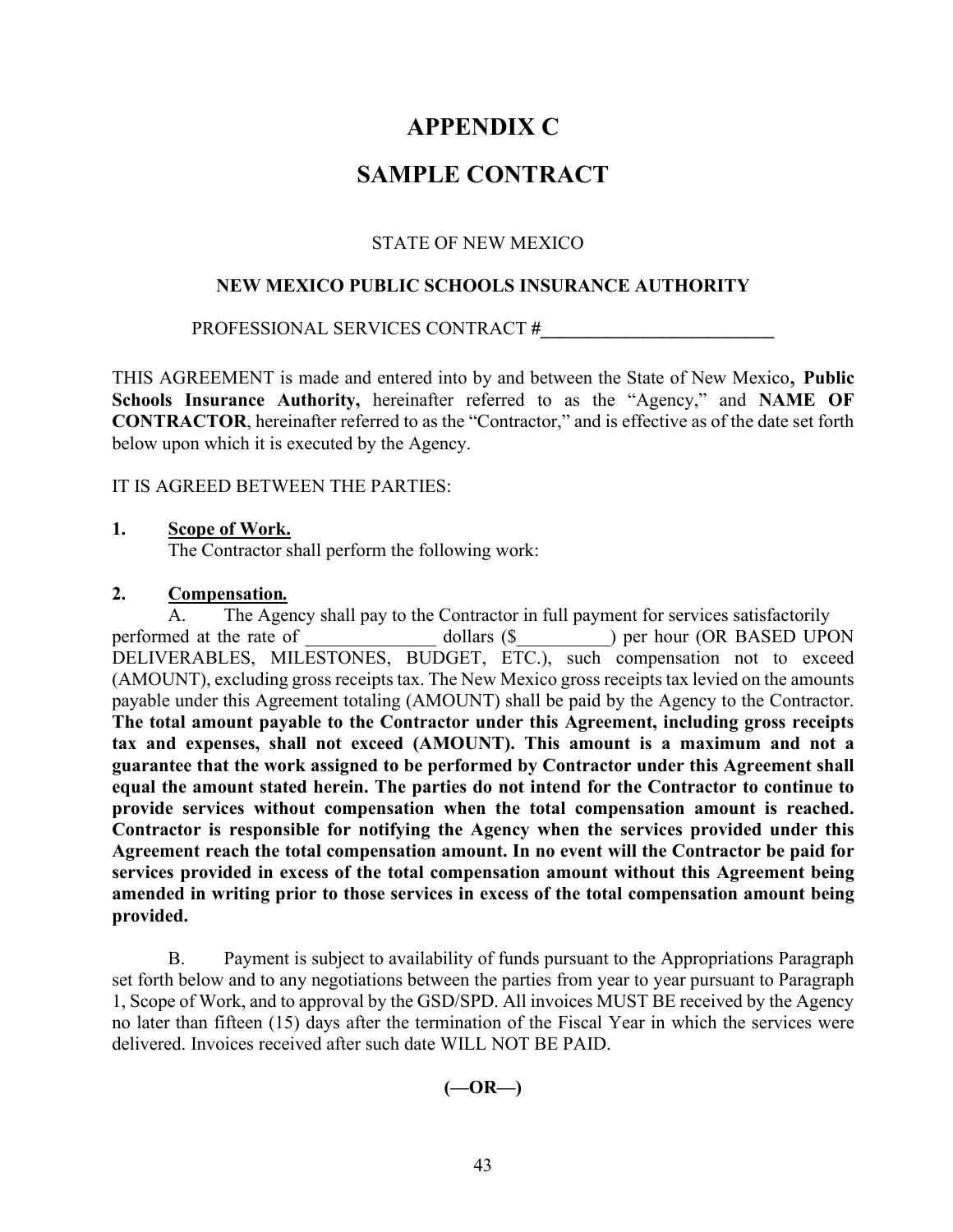### **(CHOICE – MULTI-YEAR)**

A. The Agency shall pay to the Contractor in full payment for services satisfactorily performed pursuant to the Scope of Work at the rate of dollars (\$  $\qquad \qquad$  ) in FYXX (USE FISCAL YEAR NUMBER TO DESCRIBE YEAR; DO NOT USE FY1, FY2, ETC.). The New Mexico gross receipts tax levied on the amounts payable under this Agreement in FYXX totaling (AMOUNT) shall be paid by the Agency to the Contractor. **The total amount payable to the Contractor under this Agreement, including gross receipts tax and expenses, shall not exceed (AMOUNT) in FYXX.**

## (REPEAT LANGUAGE FOR EACH FISCAL YEAR COVERED BY THE AGREEMENT -- USE FISCAL YEAR NUMBER TO DESCRIBE EACH YEAR; DO NOT USE FY1, FY2, ETC.).

B. Payment in FYXX, FYXX, FYXX, and FYXX is subject to availability of funds pursuant to the Appropriations Paragraph set forth below and to any negotiations between the parties from year to year pursuant to Paragraph 1, Scope of Work, and to approval by the GSD/SPD. All invoices MUST BE received by the Agency no later than fifteen (15) days after the termination of the Fiscal Year in which the services were delivered. Invoices received after such date **WILL NOT BE PAID.**

C. Contractor must submit a detailed statement accounting for all services performed and expenses incurred. If the Agency finds that the services are not acceptable, within thirty days after the date of receipt of written notice from the Contractor that payment is requested, it shall provide the Contractor a letter of exception explaining the defect or objection to the services, and outlining steps the Contractor may take to provide remedial action. Upon certification by the Agency that the services have been received and accepted, payment shall be tendered to the Contractor within thirty days after the date of acceptance. If payment is made by mail, the payment shall be deemed tendered on the date it is postmarked. However, the agency shall not incur late charges, interest, or penalties for failure to make payment within the time specified herein.

## **3. Term.**

THIS AGREEMENT SHALL NOT BECOME EFFECTIVE UNTIL APPROVED BY THE AGENCY with a start date of **(DATE)**. This agreement shall terminate on **(DATE)** unless terminated pursuant to paragraph 4 (Termination), or paragraph 5 (Appropriations). In accordance with NMSA 1978, § 13-1-150, no contract term for a professional services contract, including extensions and renewals, shall exceed four years, except as set forth in NMSA 1978, § 13-1-150.

### **4. Termination.**

A. **Grounds.** The Agency may terminate this Agreement for convenience or cause. The Contractor may only terminate this Agreement based upon the Agency's uncured, material breach of this Agreement.

### B. **Notice; Agency Opportunity to Cure.**

Except as otherwise provided in Paragraph  $(4)(B)(3)$ , the Agency shall give Contractor written notice of termination at least thirty (30) days prior to the intended date of termination.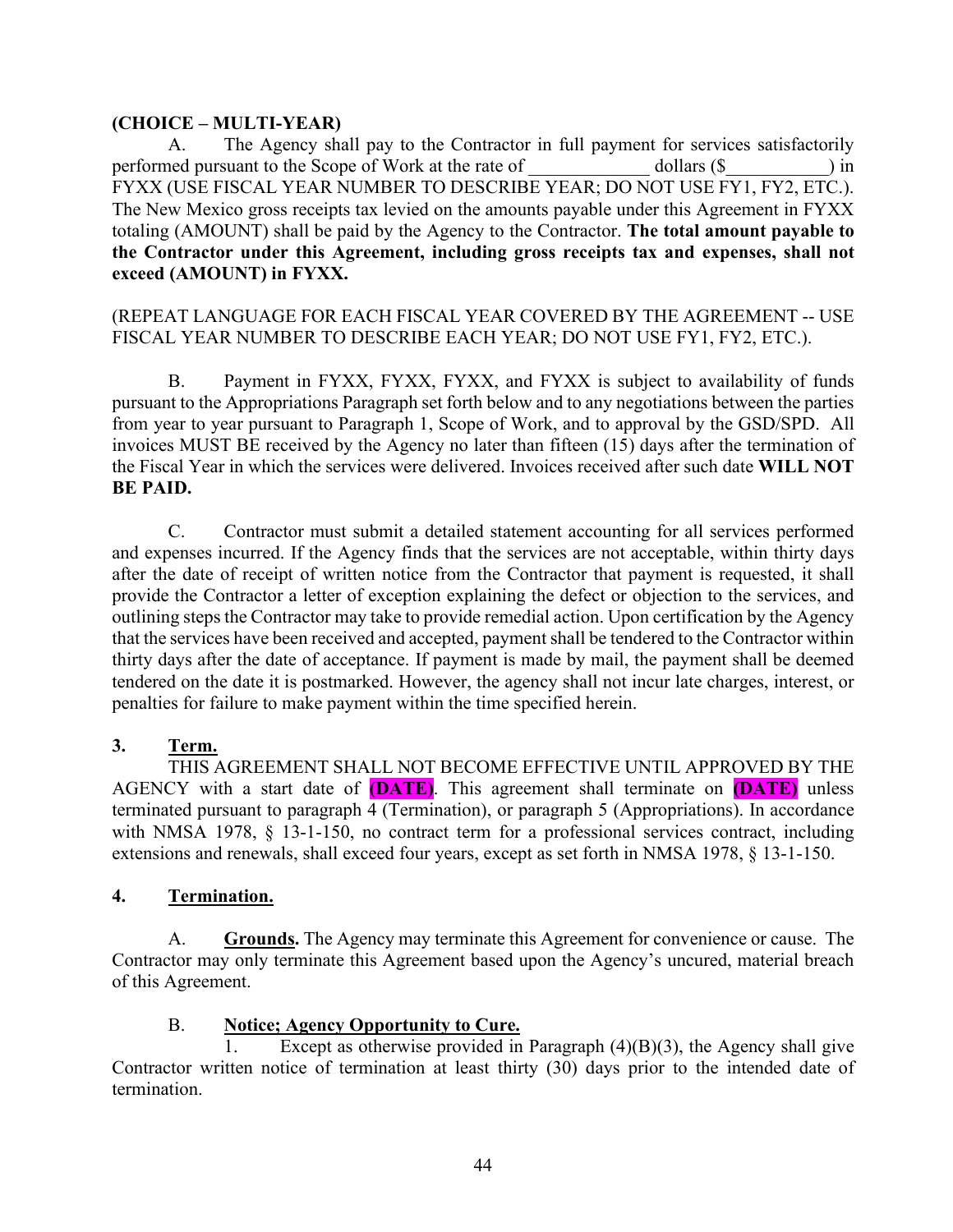2. Contractor shall give Agency written notice of termination at one hundred and eighty (180) days prior to the intended date of termination, which notice shall (i) identify all the Agency's material breaches of this Agreement upon which the termination is based and (ii) state what the Agency must do to cure such material breaches. Contractor's notice of termination shall only be effective (i) if the Agency does not cure all material breaches within the thirty (30) day notice period or (ii) in the case of material breaches that cannot be cured within thirty (30) days, the Agency does not, within the thirty (30) day notice period, notify the Contractor of its intent to cure and begin with due diligence to cure the material breach.

3. Notwithstanding the foregoing, this Agreement may be terminated immediately upon written notice to the Contractor (i) if the Contractor becomes unable to perform the services contracted for, as determined by the Agency; (ii) if, during the term of this Agreement, the Contractor is suspended or debarred by the State Purchasing Agent; or (iii) the Agreement is terminated pursuant to Paragraph 5, "Appropriations", of this Agreement.

C. **Liability.** Except as otherwise expressly allowed or provided under this Agreement, the Agency's sole liability upon termination shall be to pay for acceptable work performed prior to the Contractor's receipt or issuance of a notice of termination; provided, however, that a notice of termination shall not nullify or otherwise affect either party's liability for pre-termination defaults under or breaches of this Agreement. The Contractor shall submit an invoice for such work within thirty (30) days of receiving or sending the notice of termination. *THIS PROVISION IS NOT*  **EXCLUSIVE AND DOES NOT WAIVE THE AGENCY'S OTHER LEGAL RIGHTS AND** *REMEDIES CAUSED BY THE CONTRACTOR'S DEFAULT/BREACH OF THIS AGREEMENT.*

D. **Termination Management.** Immediately upon receipt by either the Agency or the Contractor of notice of termination of this Agreement, the Contractor shall: 1) not incur any further obligations for salaries, services or any other expenditure of funds under this Agreement without written approval of the Agency; 2) comply with all directives issued by the Agency in the notice of termination as to the performance of work under this Agreement; and 3) take such action as the Agency shall direct for the protection, preservation, retention or transfer of all property titled to the Agency and records generated under this Agreement. Any non-expendable personal property or equipment provided to or purchased by the Contractor with contract funds shall become property of the Agency upon termination and shall be submitted to the agency as soon as practicable.

### **5***.* **Appropriations.**

The terms of this Agreement are contingent upon sufficient appropriations and authorization being made by the Legislature of New Mexico for the performance of this Agreement. If sufficient appropriations and authorization are not made by the Legislature, this Agreement shall terminate immediately upon written notice being given by the Agency to the Contractor. The Agency's decision as to whether sufficient appropriations are available shall be accepted by the Contractor and shall be final. If the Agency proposes an amendment to the Agreement to unilaterally reduce funding, the Contractor shall have the option to terminate the Agreement or to agree to the reduced funding, within thirty (30) days of receipt of the proposed amendment.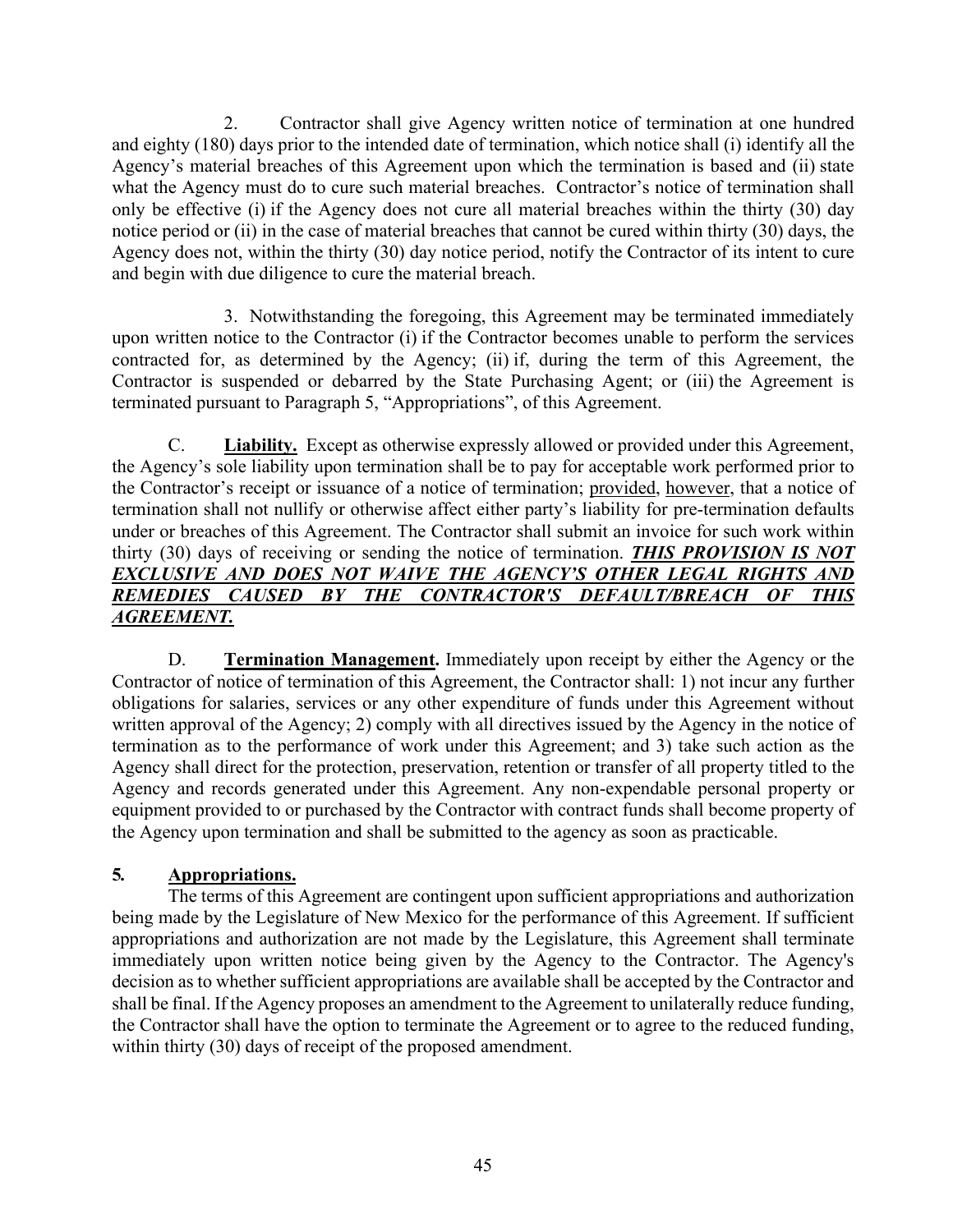#### **6. Status of Contractor.**

The Contractor and its agents and employees are independent contractors performing professional services for the Agency and are not employees of the State of New Mexico. The Contractor and its agents and employees shall not accrue leave, retirement, insurance, bonding, use of state vehicles, or any other benefits afforded to employees of the State of New Mexico as a result of this Agreement. The Contractor acknowledges that all sums received hereunder are reportable by the Contractor for tax purposes, including without limitation, self-employment and business income tax. The Contractor agrees not to purport to bind the State of New Mexico unless the Contractor has express written authority to do so, and then only within the strict limits of that authority.

### **7. Assignment.**

The Contractor shall not assign or transfer any interest in this Agreement or assign any claims for money due or to become due under this Agreement without the prior written approval of the Agency.

#### **8. Subcontracting.**

The Contractor shall not subcontract any portion of the services to be performed under this Agreement without the prior written approval of the Agency. No such subcontract shall relieve the primary Contractor from its obligations and liabilities under this Agreement, nor shall any subcontract obligate direct payment from the Procuring Agency.

#### **9. Release.**

Final payment of the amounts due under this Agreement shall operate as a release of the Agency, its officers and employees, and the State of New Mexico from all liabilities, claims and obligations whatsoever arising from or under this Agreement.

### **10. Confidentiality.**

Any confidential information provided to or developed by the Contractor in the performance of this Agreement shall be kept confidential and shall not be made available to any individual or organization by the Contractor without the prior written approval of the Agency.

### **11. Product of Service -- Copyright.**

All materials developed or acquired by the Contractor under this Agreement shall become the property of the State of New Mexico and shall be delivered to the Agency no later than the termination date of this Agreement. Nothing developed or produced, in whole or in part, by the Contractor under this Agreement shall be the subject of an application for copyright or other claim of ownership by or on behalf of the Contractor.

#### **12. Conflict of Interest; Governmental Conduct Act.**

A. The Contractor represents and warrants that it presently has no interest and, during the term of this Agreement, shall not acquire any interest, direct or indirect, which would conflict in any manner or degree with the performance or services required under the Agreement.

B. The Contractor further represents and warrants that it has complied with, and, during the term of this Agreement, will continue to comply with, and that this Agreement complies with all applicable provisions of the Governmental Conduct Act, Chapter 10, Article 16 NMSA 1978.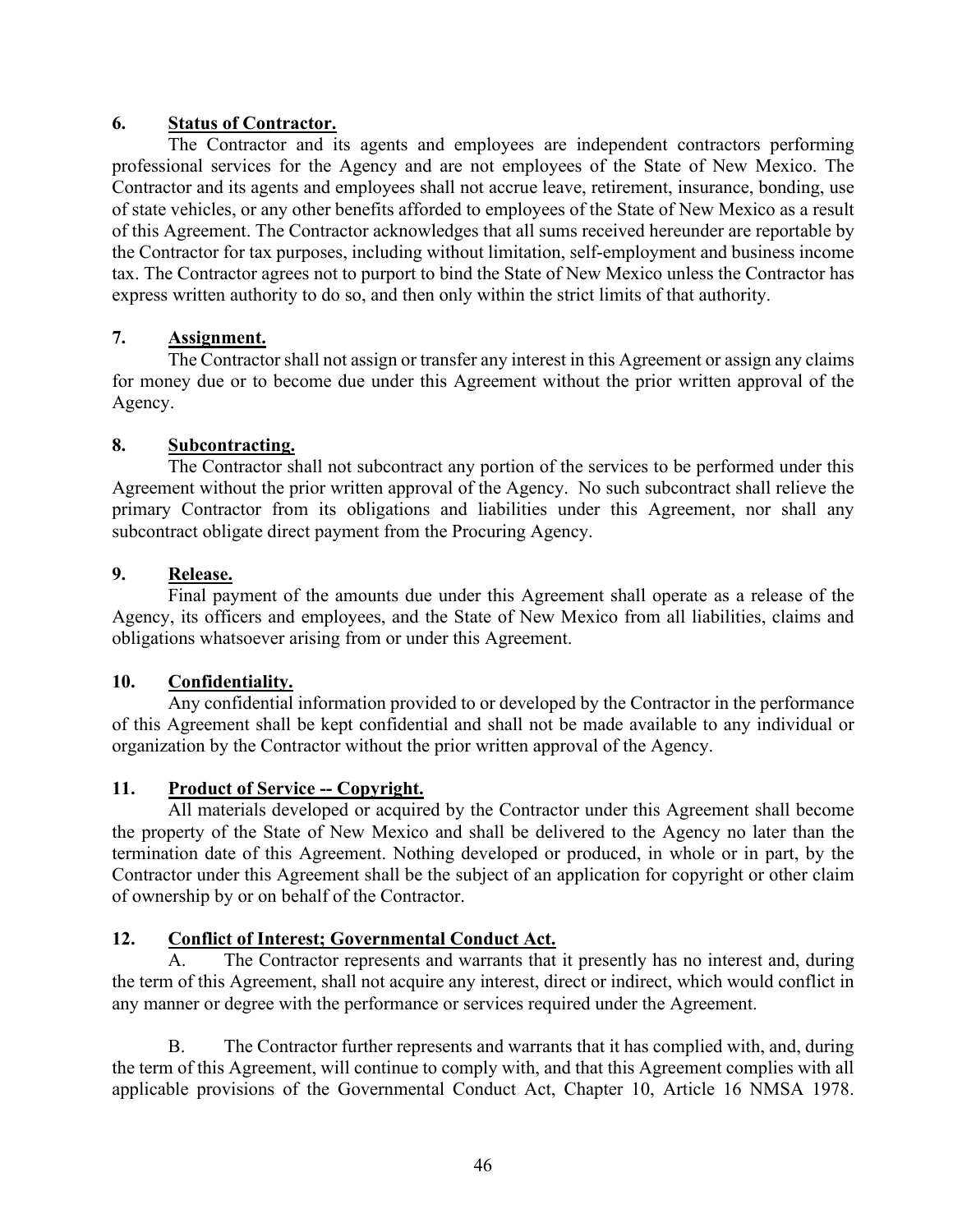Without in anyway limiting the generality of the foregoing, the Contractor specifically represents and warrants that:

1) in accordance with NMSA 1978, § 10-16-4.3, the Contractor does not employ, has not employed, and will not employ during the term of this Agreement any Agency employee while such employee was or is employed by the Agency and participating directly or indirectly in the Agency's contracting process;

2) this Agreement complies with NMSA 1978, § 10-16-7(A) because (i) the Contractor is not a public officer or employee of the State; (ii) the Contractor is not a member of the family of a public officer or employee of the State; (iii) the Contractor is not a business in which a public officer or employee or the family of a public officer or employee has a substantial interest; or (iv) if the Contractor is a public officer or employee of the State, a member of the family of a public officer or employee of the State, or a business in which a public officer or employee of the State or the family of a public officer or employee of the State has a substantial interest, public notice was given as required by NMSA 1978, § 10-16- 7(A) and this Agreement was awarded pursuant to a competitive process;

3) in accordance with NMSA 1978, § 10-16-8(A), (i) the Contractor is not, and has not been represented by, a person who has been a public officer or employee of the State within the preceding year and whose official act directly resulted in this Agreement and (ii) the Contractor is not, and has not been assisted in any way regarding this transaction by, a former public officer or employee of the State whose official act, while in State employment, directly resulted in the Agency's making this Agreement;

4) this Agreement complies with NMSA 1978, § 10-16-9(A)because (i) the Contractor is not a legislator; (ii) the Contractor is not a member of a legislator's family; (iii) the Contractor is not a business in which a legislator or a legislator's family has a substantial interest; or (iv) if the Contractor is a legislator, a member of a legislator's family, or a business in which a legislator or a legislator's family has a substantial interest, disclosure has been made as required by NMSA 1978, § 10-16-7(A), this Agreement is not a sole source or small purchase contract, and this Agreement was awarded in accordance with the provisions of the Procurement Code;

5) in accordance with NMSA 1978, § 10-16-13, the Contractor has not directly participated in the preparation of specifications, qualifications or evaluation criteria for this Agreement or any procurement related to this Agreement; and

in accordance with NMSA 1978,  $\S$  10-16-3 and  $\S$  10-16-13.3, the Contractor has not contributed, and during the term of this Agreement shall not contribute, anything of value to a public officer or employee of the Agency.

C. Contractor's representations and warranties in Paragraphs A and B of this Article 12 are material representations of fact upon which the Agency relied when this Agreement was entered into by the parties. Contractor shall provide immediate written notice to the Agency if, at any time during the term of this Agreement, Contractor learns that Contractor's representations and warranties in Paragraphs A and B of this Article 12 were erroneous on the effective date of this Agreement or have become erroneous by reason of new or changed circumstances. If it is later determined that Contractor's representations and warranties in Paragraphs A and B of this Article 12 were erroneous on the effective date of this Agreement or have become erroneous by reason of new or changed circumstances, in addition to other remedies available to the Agency and notwithstanding anything in the Agreement to the contrary, the Agency may immediately terminate the Agreement.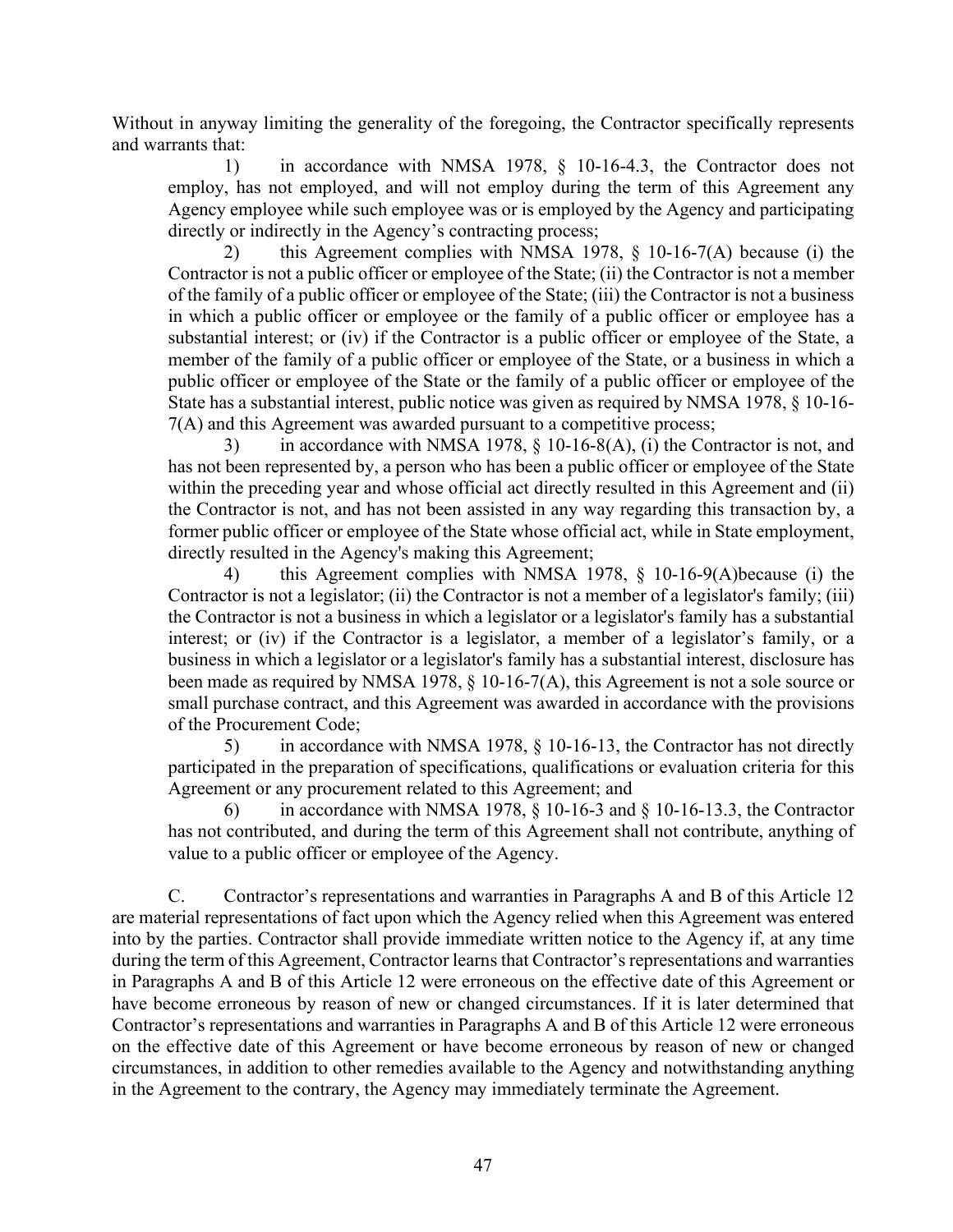D. All terms defined in the Governmental Conduct Act have the same meaning in this Article 12(B).

### **13. Amendment.**

A. This Agreement shall not be altered, changed or amended except by instrument in writing executed by the parties hereto and all other required signatories.

B. If the Agency proposes an amendment to the Agreement to unilaterally reduce funding due to budget or other considerations, the Contractor shall, within thirty (30) days of receipt of the proposed Amendment, have the option to terminate the Agreement, pursuant to the termination provisions as set forth in Article 4 herein, or to agree to the reduced funding.

## **14. Merger.**

This Agreement incorporates all the Agreements, covenants and understandings between the parties hereto concerning the subject matter hereof, and all such covenants, Agreements and understandings have been merged into this written Agreement. No prior Agreement or understanding, oral or otherwise, of the parties or their agents shall be valid or enforceable unless embodied in this Agreement.

## **15. Penalties for violation of law.**

The Procurement Code, NMSA 1978 §§ 13-1-28 through 13-1-199, imposes civil and criminal penalties for its violation. In addition, the New Mexico criminal statutes impose felony penalties for illegal bribes, gratuities and kickbacks.

### **16. Equal Opportunity Compliance.**

The Contractor agrees to abide by all federal and state laws and rules and regulations, and executive orders of the Governor of the State of New Mexico, pertaining to equal employment opportunity. In accordance with all such laws of the State of New Mexico, the Contractor assures that no person in the United States shall, on the grounds of race, religion, color, national origin, ancestry, sex, age, physical or mental handicap, or serious medical condition, spousal affiliation, sexual orientation or gender identity, be excluded from employment with or participation in, be denied the benefits of, or be otherwise subjected to discrimination under any program or activity performed under this Agreement. If Contractor is found not to be in compliance with these requirements during the life of this Agreement, Contractor agrees to take appropriate steps to correct these deficiencies.

### **17. Applicable Law.**

The laws of the State of New Mexico shall govern this Agreement, without giving effect to its choice of law provisions. Venue shall be proper only in a New Mexico court of competent jurisdiction in accordance with NMSA 1978, § 38-3-1 (G). By execution of this Agreement, Contractor acknowledges and agrees to the jurisdiction of the courts of the State of New Mexico over any and all lawsuits arising under or out of any term of this Agreement.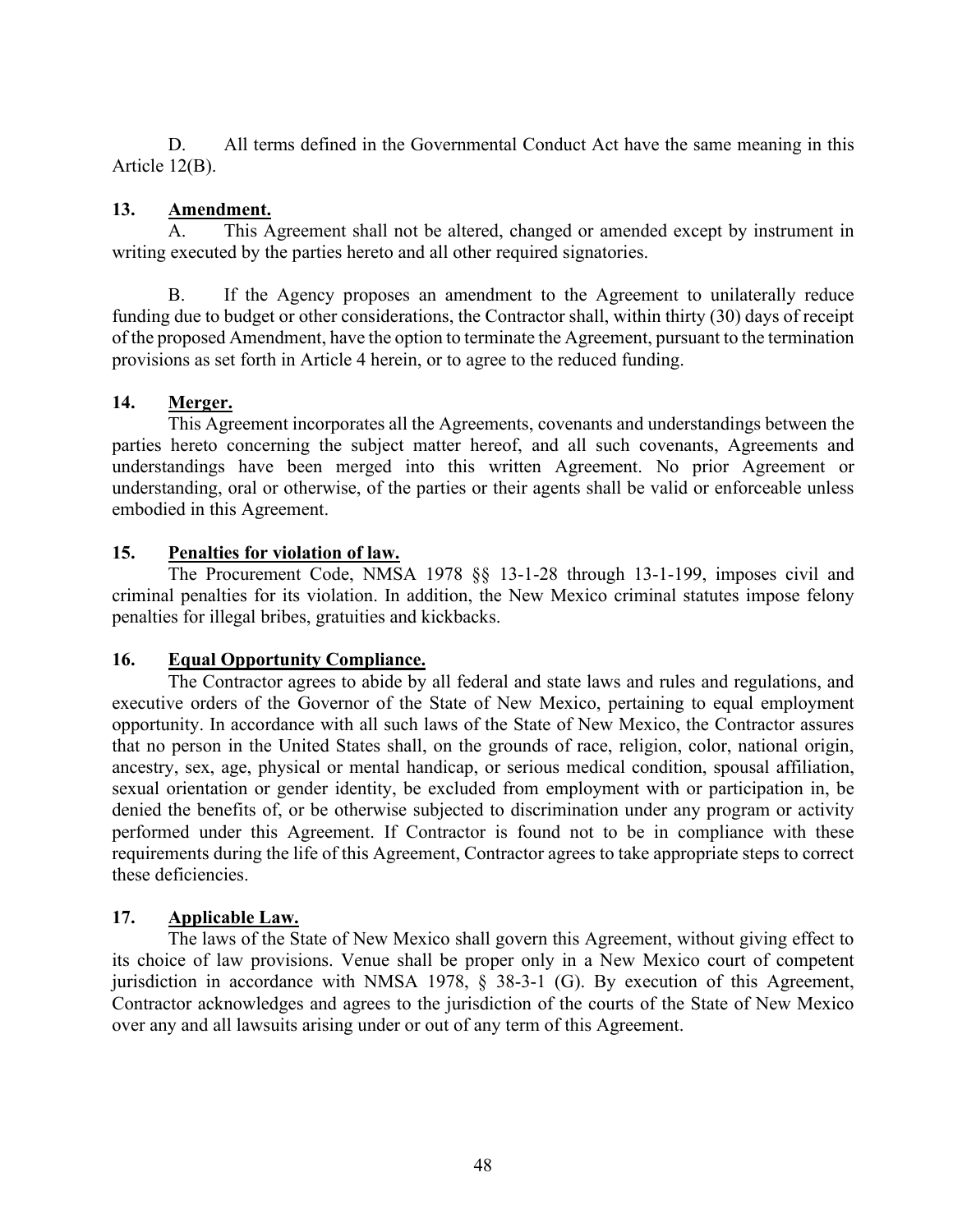#### **18. Workers Compensation.**

The Contractor agrees to comply with state laws and rules applicable to workers compensation benefits for its employees. If the Contractor fails to comply with the Workers Compensation Act and applicable rules when required to do so, this Agreement may be terminated by the Agency.

#### **19***.* **Records and Financial Audit.**

The Contractor shall maintain detailed time and expenditure records that indicate the date; time, nature and cost of services rendered during the Agreement's term and effect and retain them for a period of three (3) years from the date of final payment under this Agreement. The records shall be subject to inspection by the Agency, the General Services Department/State Purchasing Division and the State Auditor. The Agency shall have the right to audit billings both before and after payment. Payment under this Agreement shall not foreclose the right of the Agency to recover excessive or illegal payments

#### **20. Indemnification.**

The Contractor shall defend, indemnify and hold harmless the Agency and the State of New Mexico from all actions, proceeding, claims, demands, costs, damages, attorneys' fees and all other liabilities and expenses of any kind from any source which may arise out of the performance of this Agreement, caused by the negligent act or failure to act of the Contractor, its officers, employees, servants, subcontractors or agents, or if caused by the actions of any client of the Contractor resulting in injury or damage to persons or property during the time when the Contractor or any officer, agent, employee, servant or subcontractor thereof has or is performing services pursuant to this Agreement. In the event that any action, suit or proceeding related to the services performed by the Contractor or any officer, agent, employee, servant or subcontractor under this Agreement is brought against the Contractor, the Contractor shall, as soon as practicable but no later than two (2) days after it receives notice thereof, notify the Agency by certified mail.

### **21. New Mexico Employees Health Coverage.**

A. If Contractor has, or grows to, six (6) or more employees who work, or who are expected to work, an average of at least 20 hours per week over a six (6) month period during the term of the contract, Contractor certifies, by signing this agreement, to have in place, and agree to maintain for the term of the contract, health insurance for those employees and offer that health insurance to those employees if the expected annual value in the aggregate of any and all contracts between Contractor and the State exceed \$250,000 dollars.

B. Contractor agrees to maintain a record of the number of employees who have (a) accepted health insurance; (b) declined health insurance due to other health insurance coverage already in place; or (c) declined health insurance for other reasons. These records are subject to review and audit by a representative of the state.

C. Contractor agrees to advise all employees of the availability of State publicly financed health care coverage.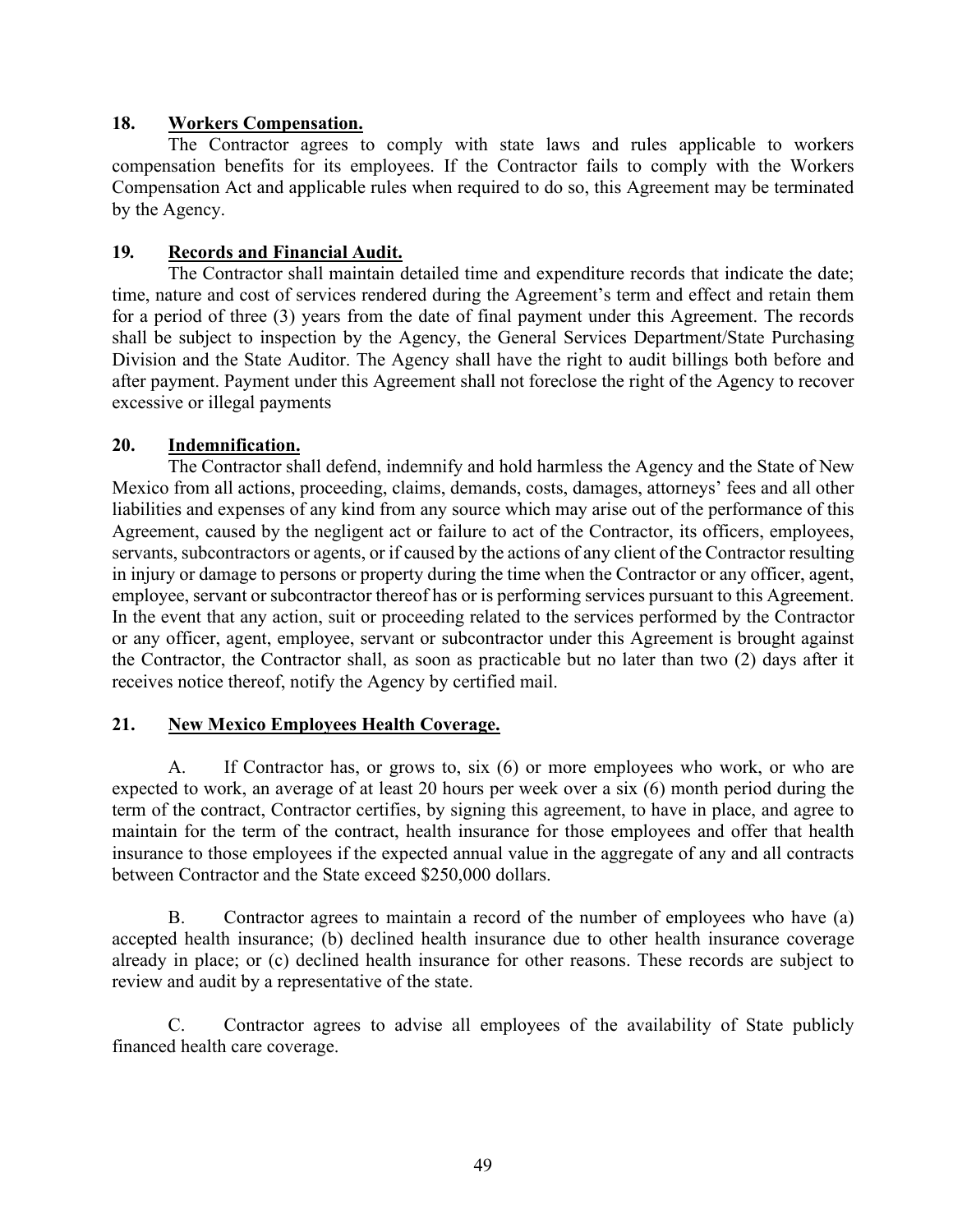#### **22. Invalid Term or Condition.**

If any term or condition of this Agreement shall be held invalid or unenforceable, the remainder of this Agreement shall not be affected and shall be valid and enforceable.

#### **23. Enforcement of Agreement.**

A party's failure to require strict performance of any provision of this Agreement shall not waive or diminish that party's right thereafter to demand strict compliance with that or any other provision. No waiver by a party of any of its rights under this Agreement shall be effective unless express and in writing, and no effective waiver by a party of any of its rights shall be effective to waive any other rights.

#### **24. Notices.**

Any notice required to be given to either party by this Agreement shall be in writing and shall be delivered in person, by courier service or by U.S. mail, either first class or certified, return receipt requested, postage prepaid, as follows:

To the Agency: [insert name, address and email].

To the Contractor: [insert name, address and email].

#### **25. Authority.**

If Contractor is other than a natural person, the individual(s) signing this Agreement on behalf of Contractor represents and warrants that he or she has the power and authority to bind Contractor, and that no further action, resolution, or approval from Contractor is necessary to enter into a binding contract.

### **26. Incorporation by Reference and Precedence.**

If this Agreement has been procured pursuant to a request for proposals, this Agreement is derived from (1) the request for proposal, (including any written clarifications to the request for proposals and any agency response to questions); (2) the Contractor's best and final offer; and (3) the Contractor's response to the request for proposals.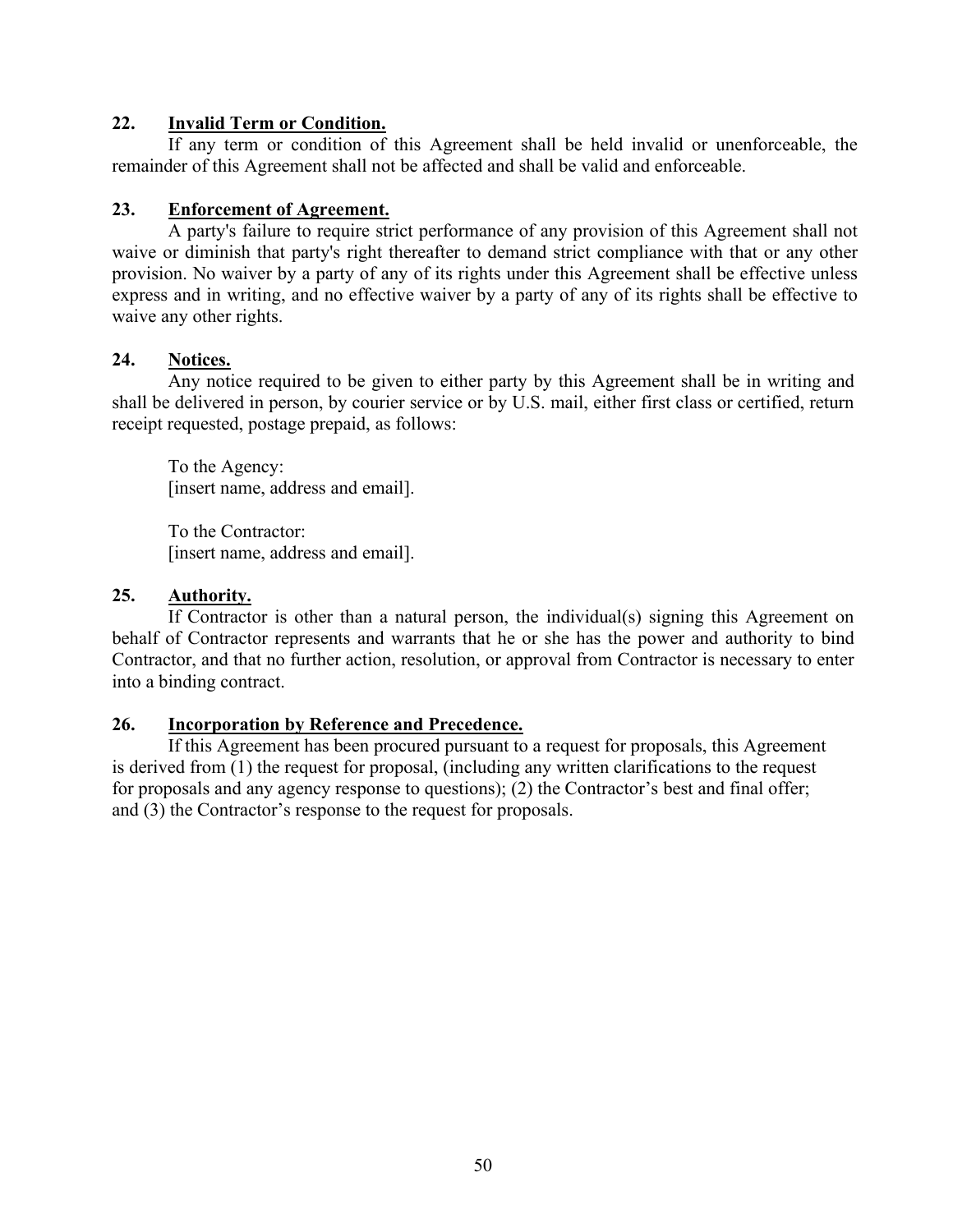## **IN WITNESS WHEREOF, the parties have executed this Agreement as of the date of signature by the GSD/SPD Contracts Review Bureau below.**

New Mexico Public Schools Insurance Authority

By:

\_\_\_\_\_\_\_\_\_\_\_\_\_\_\_\_\_\_\_\_\_\_\_\_\_\_\_\_\_\_\_\_\_\_\_\_\_\_\_\_\_\_\_\_ Date:\_\_\_\_\_\_\_\_\_\_\_\_\_

\_\_\_\_\_\_\_\_\_\_\_\_\_\_\_\_\_\_\_\_\_\_\_\_\_\_\_\_\_\_\_\_\_\_\_\_\_\_\_\_\_\_\_\_ Date:\_\_\_\_\_\_\_\_\_\_\_\_\_

Al Park,, Board President

**(CONTRACTOR)**

By:

**Contractor** 

51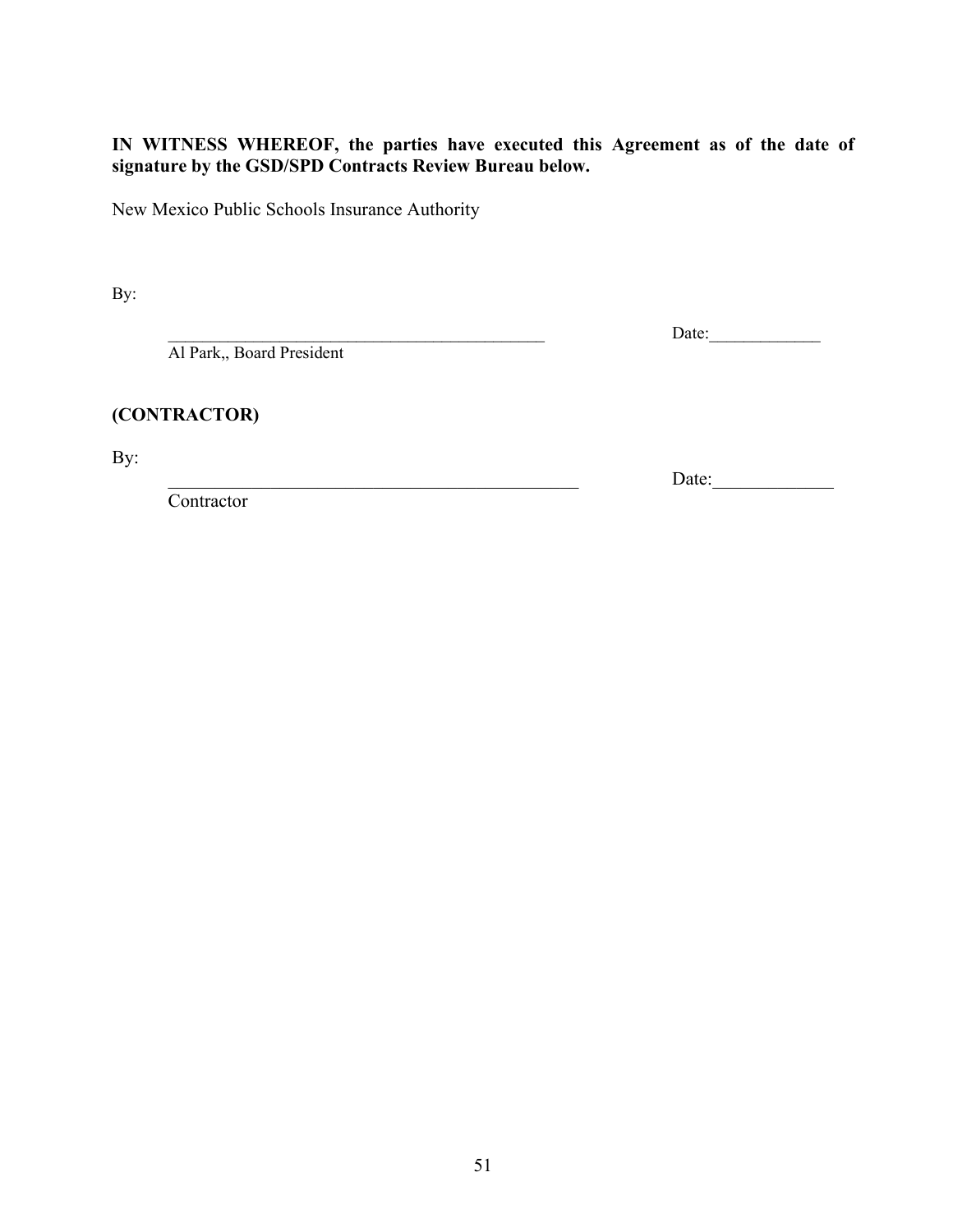# **APPENDIX D**

# **COST RESPONSE FORM**

<span id="page-55-0"></span>

| Description | <b>Type</b> | Quantity | <b>Cost per<br/>Item</b> |
|-------------|-------------|----------|--------------------------|
|             |             |          |                          |
|             |             |          |                          |
|             |             |          |                          |
|             |             |          |                          |
|             |             |          |                          |
|             |             |          |                          |
|             |             |          |                          |
|             |             |          |                          |
|             |             |          |                          |

**Example Format:** Base Period: (xx/xx/xxxx thru xx/xx/xxxx) Price: \$

**(includes all labor, materials, equipment, transportation, fees and taxes to provide the Services described in Section IV, (as amended by any current RFP amendments for the period specified above)**

Option Year 1: (xx/xx/xxxx thru xx/xx/xxxx) Price:\$

(includes all labor, materials, equipment, transportation, configuration, installation, training, taxes and profit to provide the Services described in Section IV, (as amended by any current RFP amendments for the period specified above)

Option Year 2:  $(xx/xx/xxx x$  thru  $xx/xx/xxx x)$  Price: \$

(includes all labor, materials, equipment, transportation, configuration, installation, training, taxes and profit to provide the Services described in Section IV, (as amended by any current RFP amendments for the period specified above)

Option Year 3:  $(xx/xx/xxxx$  thru  $xx/xx/xxxx)$  Price: \$

(includes all labor, materials, equipment, transportation, configuration, installation, training, taxes and profit to provide the Services described in Section IV, (as amended by any current RFP amendments for the period specified above)

Option Year 4:  $(xx/xx/xxx x$  thru  $xx/xx/xxx x$ ) Price: \$

(includes all labor, materials, equipment, transportation, configuration, installation, training, taxes and profit to provide the Services described in Section IV, (as amended by any current RFP amendments for the period specified above)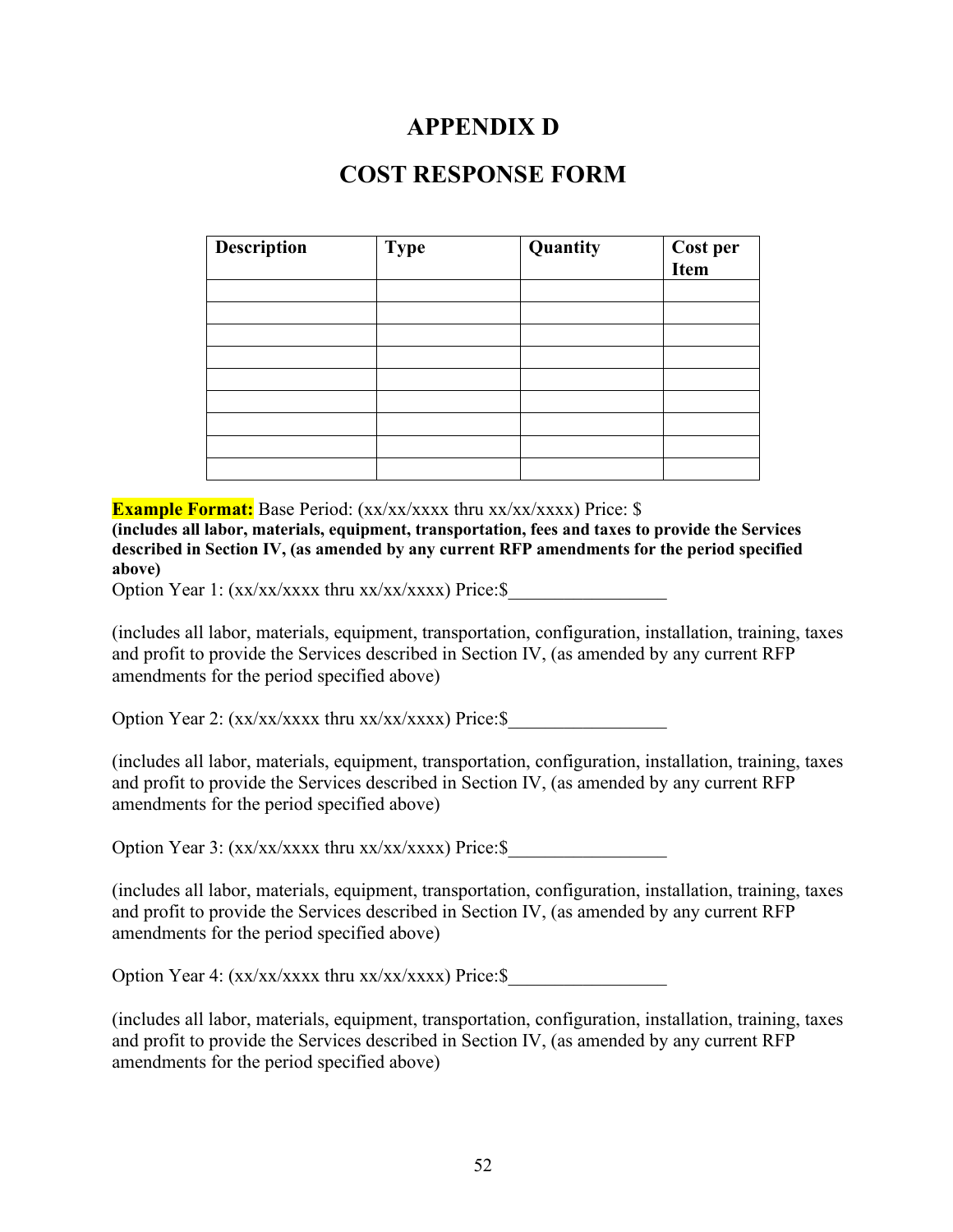# *APPENDIX E Letter of Transmittal Form*

#### **ITEMS #1 to #4 EACH MUST BE COMPLETED IN FULL (pursuant to Section II.C.30). FAILURE TO RESPOND TO ALL FOUR (4) ITEMS WILL RESULT IN THE DISQUALIFICATION OF OFFEROR'S PROPOSAL! DO NOT LEAVE ANY ITEM BLANK!**

(N/A, None, Does not apply, etc. are acceptable responses.)

#### **RFP#: 342-2022-03**

#### 1. **Identify the following information for the submitting organization**:

| <b>Offeror Name</b>    |  |
|------------------------|--|
| <b>Mailing Address</b> |  |
| <b>Telephone</b>       |  |
| FED ID#                |  |
| NM CRS#                |  |

#### 2. **Identify the individual(s) authorized by the organization to (A) contractually obligate, (B) negotiate, and/or (C) clarify/respond to queries on behalf of this Offeror**:

|                  |                               | ĸ          |                                    |
|------------------|-------------------------------|------------|------------------------------------|
|                  | <b>Contractually Obligate</b> | Negotiate* | <b>Clarify/Respond to Queries*</b> |
| Name             |                               |            |                                    |
| <b>Title</b>     |                               |            |                                    |
| E-mail           |                               |            |                                    |
| <b>Telephone</b> |                               |            |                                    |

\* If the individual identified in Column A also performs the functions identified in Columns B & C, then no response is required for those Columns. If separate individuals perform the functions in Columns B and/or C, they must be identified.

#### 3. **Use of subcontractors** (Select one):

No subcontractors will be used in the performance of any resultant contract, OR

The following subcontractors will be used in the performance of any resultant contract:

(Attach extra sheets, as needed)

4. **Describe any relationship with any entity (such as a State Agency, reseller, etc. that is not a subcontractors listed in #3 above), if any, which will be used in the performance of any resultant contract**. (N/A, None, Does not apply, etc. are acceptable responses to this item.)

 $\_$  , and the contribution of the contribution of  $\mathcal{L}_\mathcal{A}$  , and the contribution of  $\mathcal{L}_\mathcal{A}$ 

\_\_\_\_\_\_\_\_\_\_\_\_\_\_\_\_\_\_\_\_\_\_\_\_\_\_\_\_\_\_\_\_\_\_\_\_\_\_\_\_\_\_\_\_\_\_\_\_\_\_\_\_\_\_\_\_\_\_\_\_\_\_\_\_\_\_\_\_\_\_\_\_\_\_\_\_\_\_\_\_\_

(Attach extra sheets, as needed)

#### **By signing the form below, the Authorized Signatory attests to the accuracy and veracity of the information provided on this form, and explicitly acknowledges the following**:

- On behalf of the submitting-organization identified in item  $#1$ , above, I accept the Conditions Governing the Procurement, as required in Section II.C.1. of this RFP;
- I concur that submission of our proposal constitutes acceptance of the Evaluation Factors contained in Section V of this RFP; and
- I acknowledge receipt of any and all amendments to this RFP, if any.

 $\, , 20 \,$ 

Authorized Signature and Date (*Must be signed by the individual identified in item #2.A, above*.)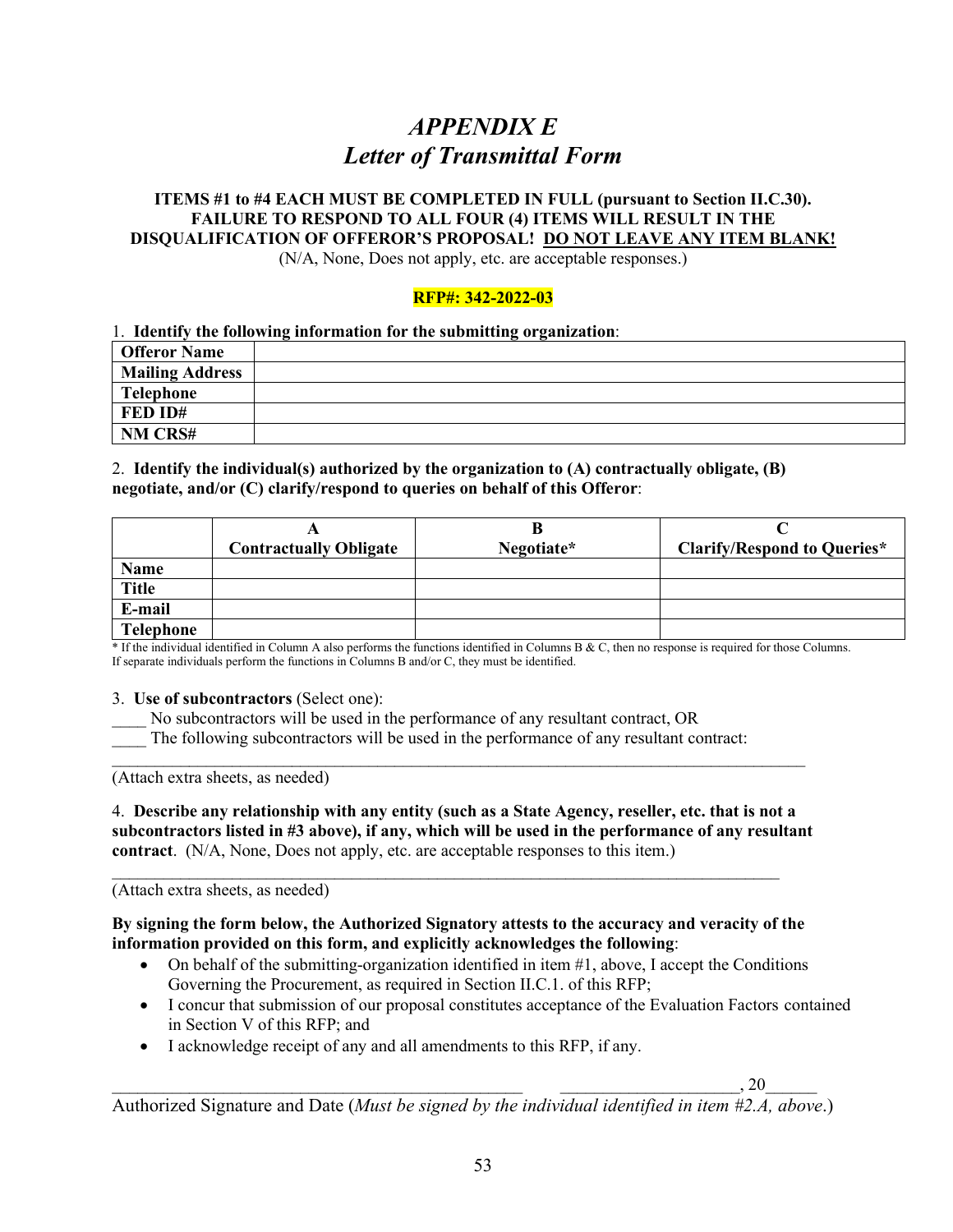# **APPENDIX F**

# <span id="page-57-1"></span><span id="page-57-0"></span>**ORGANIZATIONAL REFERENCE QUESTIONNAIRE**

The State of New Mexico, as a part of the RFP process, requires Offerors to list a minimum of three (3) organizational references in their proposals. The purpose of these references is to document Offeror's experience relevant to the Section IV.A, Detailed Scope of Work in an effort to evaluate Offeror's ability to provide goods and/or services, performance under similar contracts, and ability to provide knowledgeable and experienced staffing.

Offeror is required to send the following Organizational Reference Questionnaire to each business reference listed in its proposal, as per Section IV.B.2. The business reference, if it chooses to respond, is required to submit its response to the Organizational Reference Questionnaire directly to: Claudette Roybal at [NMPSIA.procurement@state.nm.us](mailto:NMPSIA.procurement@state.nm.us) by May 11, 2022 MST/MDT for inclusion in the evaluation process. The Questionnaire and information provided will become a part of the submitted proposal. Businesses/Organizations providing references may be contacted for validation of content provided therein.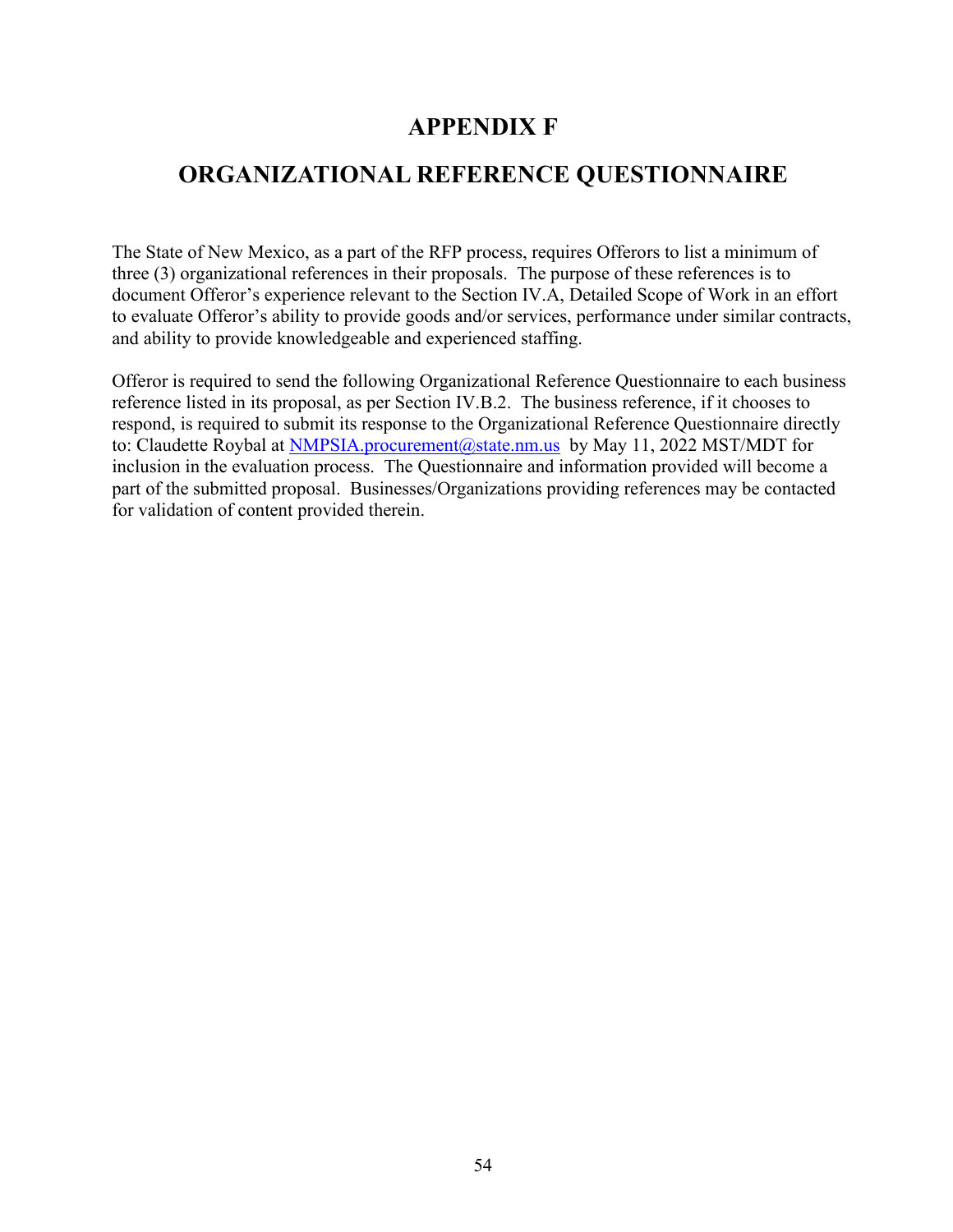# **RFP # 342-2022-03 ORGANIZATIONAL REFERENCE QUESTIONNAIRE FOR:**

(Name of Offeror)

This form is being submitted to your company for completion as a reference for the organization listed above. This Questionnaire is to be submitted to the State of New Mexico, New Mexico Public Insurance Authority via e-mail at:

| Name:  | Claudette Roybal               |
|--------|--------------------------------|
| Email: | NMPSIA. procurrent@state.nm.us |

Forms must be submitted no later than May 11, 2022 and **must not** be returned to the organization requesting the reference. References are **strongly encouraged** to provide comments in response to organizational ratings.

**For questions or concerns regarding this form**, please contact the State of New Mexico **Procurement Manager** at 505-469-5746 or [NMPSIA.procurement@state.nm.us.](mailto:Pamela.Vigil@state.nm.us) When contacting the Procurement Manager, include the Request for Proposal number provided at the top of this page.

| <b>Organization providing reference</b> |  |
|-----------------------------------------|--|
| Contact name and title/position         |  |
| Contact telephone number(s)             |  |
| <b>Contact e-mail address</b>           |  |
| <b>Project description</b>              |  |
|                                         |  |
| Project dates (start and end dates)     |  |
|                                         |  |
| <b>Technical environment for the</b>    |  |
| project you are providing a             |  |
| reference (i.e., Software applications, |  |
| Internet capabilities, Data             |  |
| communications, Network,                |  |
| Hardware);                              |  |
|                                         |  |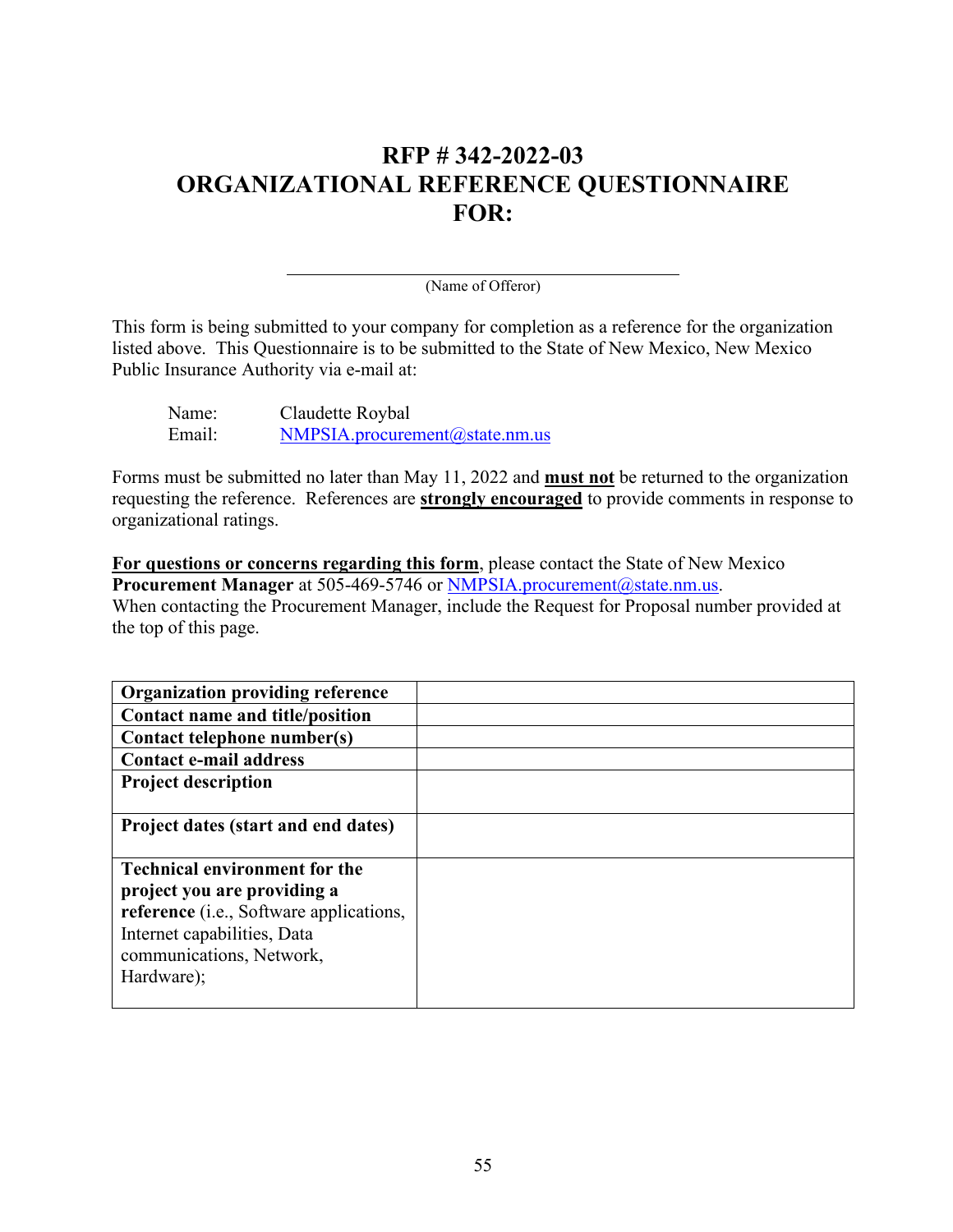#### QUESTIONS:

1. In what capacity have you worked with this vendor in the past? COMMENTS:

2. How would you rate this firm's knowledge and expertise?  $(3 = \text{Excellent}; 2 = \text{Satisfactory}; 1 = \text{Unsatisfactory}; 0 = \text{Unacceptable})$ 

COMMENTS:

3. How would you rate the vendor's flexibility relative to changes in the project scope and timelines?

 $(3 = \text{Excellent}; 2 = \text{Satisfactory}; 1 = \text{Unsatisfactory}; 0 = \text{Unacceptable})$ 

COMMENTS:

4. What is your level of satisfaction with hard-copy materials produced by the vendor?

 $(3 = Excellent; 2 = Satisfactory; 1 = Unsatisfactory; 0 = Unacceptable, N/A = Not$ applicable)

COMMENTS:

5. How would you rate the dynamics/interaction between vendor personnel and your staff?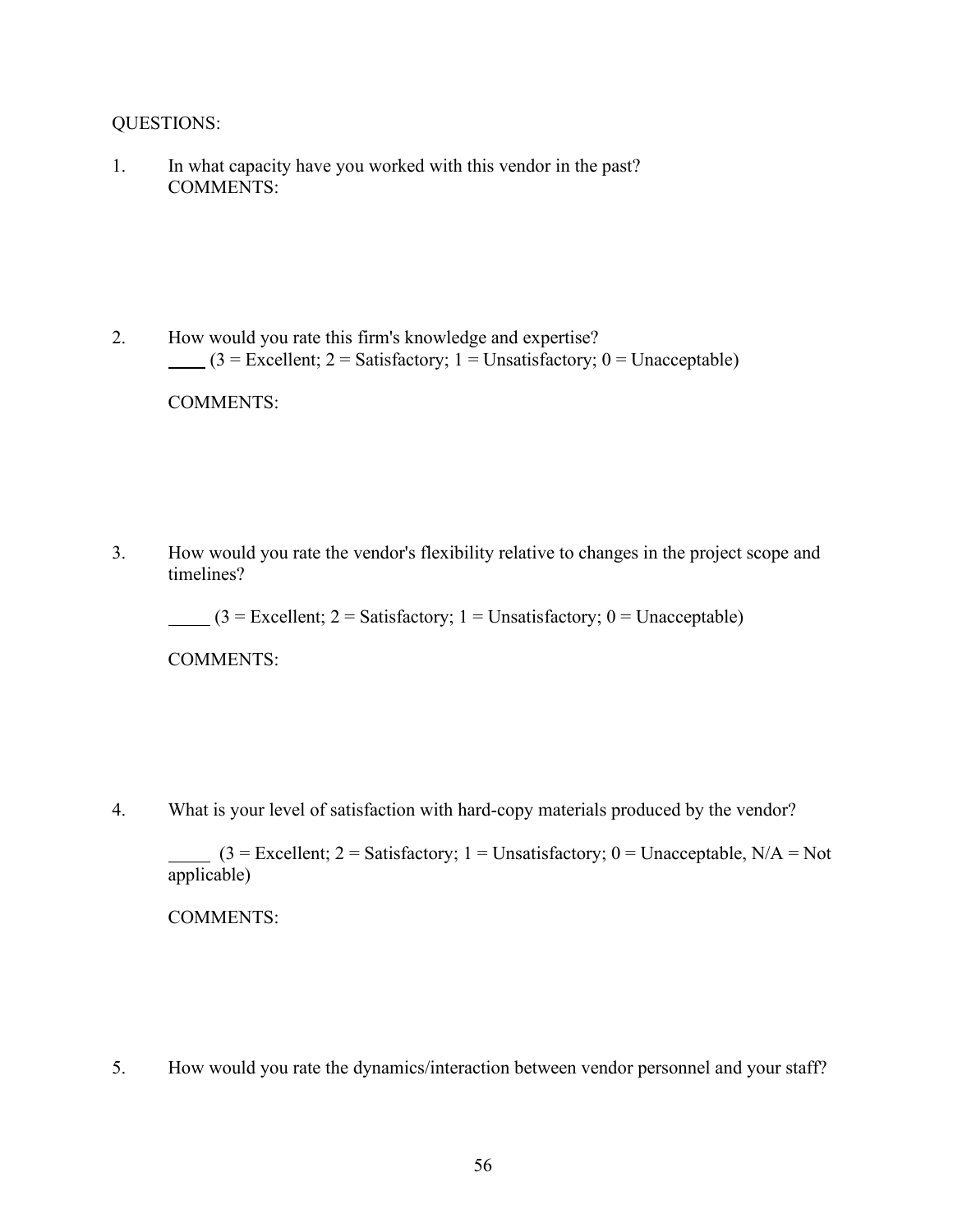| <b>COMMENTS:</b> |                                                                                                                                                                                                                                           |
|------------------|-------------------------------------------------------------------------------------------------------------------------------------------------------------------------------------------------------------------------------------------|
|                  |                                                                                                                                                                                                                                           |
|                  |                                                                                                                                                                                                                                           |
|                  |                                                                                                                                                                                                                                           |
|                  |                                                                                                                                                                                                                                           |
|                  | Who are/were the vendor's principal representatives involved in your project and how                                                                                                                                                      |
|                  | would you rate them individually? Would you, please, comment on the skills, knowledge,<br>behaviors or other factors on which you based the rating?                                                                                       |
|                  | $(3 = Excellent; 2 = Satisfactory; 1 = Unsatisfactory; 0 = Unacceptable)$                                                                                                                                                                 |
|                  | Name:<br>Rating:                                                                                                                                                                                                                          |
|                  | Rating:                                                                                                                                                                                                                                   |
|                  | Rating:<br>Name: Name and the set of the set of the set of the set of the set of the set of the set of the set of the set of the set of the set of the set of the set of the set of the set of the set of the set of the set of the set o |

7. How satisfied are/were you with the products developed by the vendor?

 $(3 = Excellent; 2 = Satisfactory; 1 = Unsatisfactory; 0 = Unacceptable, N/A = Not$ applicable)

COMMENTS:

8. With which aspect(s) of this vendor's services are/were you most satisfied? COMMENTS: